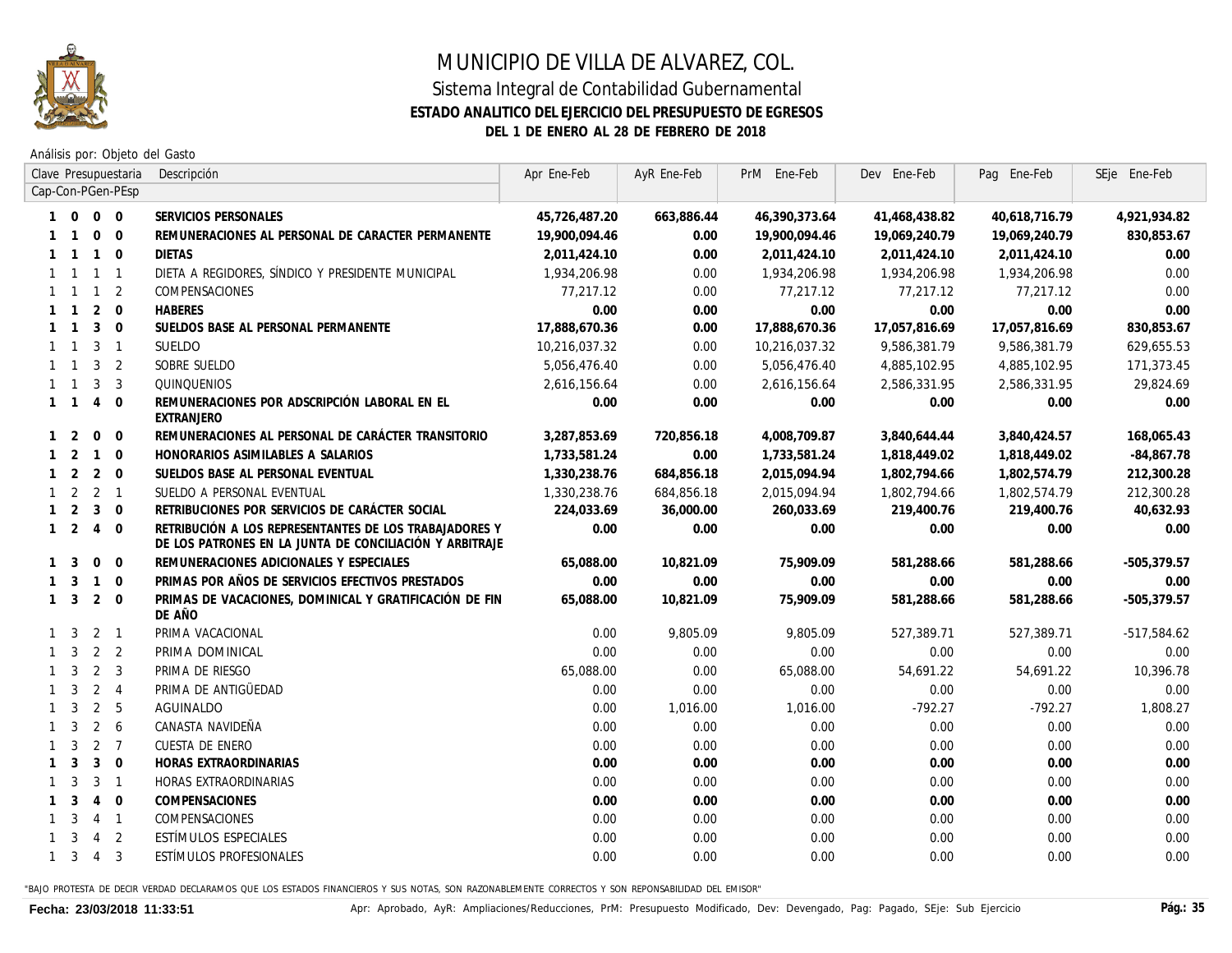

### Sistema Integral de Contabilidad Gubernamental **ESTADO ANALITICO DEL EJERCICIO DEL PRESUPUESTO DE EGRESOS DEL 1 DE ENERO AL 28 DE FEBRERO DE 2018**

Análisis por: Objeto del Gasto

|                   |                |                | Clave Presupuestaria | Descripción                                                                             | Apr Ene-Feb   | AyR Ene-Feb | PrM Ene-Feb   | Dev Ene-Feb   | Pag Ene-Feb   | SEje Ene-Feb |
|-------------------|----------------|----------------|----------------------|-----------------------------------------------------------------------------------------|---------------|-------------|---------------|---------------|---------------|--------------|
| Cap-Con-PGen-PEsp |                |                |                      |                                                                                         |               |             |               |               |               |              |
| $1 \quad 3$       |                | 5              | $\overline{0}$       | <b>SOBREHABERES</b>                                                                     | 0.00          | 0.00        | 0.00          | 0.00          | 0.00          | 0.00         |
| $\mathbf{1}$      | 3              | 6              | $\Omega$             | ASIGNACIONES DE TÉCNICO, DE MANDO, POR COMISIÓN, DE<br>VUELO Y DE TÉCNICO ESPECIAL      | 0.00          | 0.00        | 0.00          | 0.00          | 0.00          | 0.00         |
| 1                 | -3             | 7              | $\Omega$             | HONORARIOS ESPECIALES                                                                   | 0.00          | 0.00        | 0.00          | 0.00          | 0.00          | 0.00         |
| $\mathbf{1}$      | 3              | 8              | $\Omega$             | PARTICIPACIONES POR VIGILANCIA EN EL CUMPLIMIENTO DE<br>LAS LEYES Y CUSTODIA DE VALORES | 0.00          | 0.00        | 0.00          | 0.00          | 0.00          | 0.00         |
|                   | 4              | $\mathbf 0$    | $\overline{0}$       | SEGURIDAD SOCIAL                                                                        | 1,854,181.33  | 369,607.14  | 2,223,788.47  | 1,689,287.15  | 1,689,287.15  | 534,501.32   |
|                   | 4              | $\mathbf{1}$   | $\overline{0}$       | APORTACIONES DE SEGURIDAD SOCIAL                                                        | 1,354,181.33  | 369,607.14  | 1,723,788.47  | 1,689,287.15  | 1,689,287.15  | 34,501.32    |
|                   | -4             | $\mathbf{1}$   | $\overline{1}$       | CUOTAS AL IMSS                                                                          | 1,000,000.00  | 369,607.14  | 1,369,607.14  | 1,369,607.14  | 1,369,607.14  | 0.00         |
|                   | $\overline{A}$ | $\mathbf{1}$   | $\overline{2}$       | PREVISIÓN SOCIAL MÚLTIPLE                                                               | 354,181.33    | 0.00        | 354,181.33    | 319,680.01    | 319,680.01    | 34,501.32    |
|                   | $\overline{A}$ | 2              | $\Omega$             | APORTACIONES A FONDOS DE VIVIENDA                                                       | 0.00          | 0.00        | 0.00          | 0.00          | 0.00          | 0.00         |
|                   | -4             | 2 <sub>1</sub> |                      | INFONAVIT                                                                               | 0.00          | 0.00        | 0.00          | 0.00          | 0.00          | 0.00         |
|                   | 4              | 3              | $\mathbf{0}$         | APORTACIONES AL SISTEMA PARA EL RETIRO                                                  | 500,000.00    | 0.00        | 500,000.00    | 0.00          | 0.00          | 500,000.00   |
|                   | 4              | 3              | $\overline{1}$       | RCV                                                                                     | 500,000.00    | 0.00        | 500,000.00    | 0.00          | 0.00          | 500,000.00   |
|                   |                | $\overline{4}$ | $\Omega$             | APORTACIONES PARA SEGUROS                                                               | 0.00          | 0.00        | 0.00          | 0.00          | 0.00          | 0.00         |
|                   | 5              | $\mathbf{0}$   | $\overline{0}$       | OTRAS PRESTACIONES SOCIALES Y ECONOMICAS                                                | 19,613,305.70 | 12,714.28   | 19,626,019.98 | 16,270,477.78 | 15,420,975.62 | 3,355,542.20 |
| 1                 | -5             | $\mathbf{1}$   | $\overline{0}$       | CUOTAS PARA EL FONDO DE AHORRO Y FONDO DE TRABAJO                                       | 1,245,889.66  | 2,714.28    | 1,248,603.94  | 1,001,969.32  | 360,304.20    | 246,634.62   |
| 1                 | 5              | $\mathbf{1}$   | $\overline{1}$       | FONDO DE AHORRO                                                                         | 935,267.84    | 2,020.00    | 937,287.84    | 690,583.31    | 360,304.20    | 246,704.53   |
| $\mathbf{1}$      | 5              | $\mathbf{1}$   | $\overline{2}$       | FONDO DE PENSIONES                                                                      | 310,621.82    | 694.28      | 311,316.10    | 311,386.01    | 0.00          | $-69.91$     |
| $\mathbf{1}$      | 5              | $\overline{2}$ | $\overline{0}$       | INDEMNIZACIONES                                                                         | 0.00          | 0.00        | 0.00          | 0.00          | 0.00          | 0.00         |
|                   | 5              | 3              | $\mathbf{0}$         | PRESTACIONES Y HABERES DE RETIRO                                                        | 12,931,397.21 | 0.00        | 12,931,397.21 | 11,756,800.30 | 11,731,686.70 | 1,174,596.91 |
|                   | 5              | 3              | $\overline{1}$       | CANASTA NAVIDEÑA                                                                        | 0.00          | 0.00        | 0.00          | 0.00          | 0.00          | 0.00         |
|                   | 5              | 3              | 2                    | CUESTA DE ENERO                                                                         | 9,766,367.62  | 0.00        | 9,766,367.62  | 9,350,891.15  | 9,325,777.55  | 415,476.47   |
|                   | 5              | $\mathbf{3}$   | 3                    | COMPENSACIONES                                                                          | 2,901,383.09  | 0.00        | 2,901,383.09  | 2,391,509.15  | 2,391,509.15  | 509,873.94   |
|                   | -5             | 3              | $\overline{4}$       | COMPENSACION EXTRAORDINARIA HR                                                          | 150,242.80    | 0.00        | 150,242.80    | 14,400.00     | 14,400.00     | 135,842.80   |
|                   | -5             | 3              | 5                    | <b>BONO DEL BUROCRATA HR</b>                                                            | 0.00          | 0.00        | 0.00          | 0.00          | 0.00          | 0.00         |
|                   | 5              | 3              | 6                    | <b>BONO DE PRODUCTIVIDAD HR</b>                                                         | 0.00          | 0.00        | 0.00          | 0.00          | 0.00          | 0.00         |
| $\mathbf{1}$      | 5              | 3              | $\overline{7}$       | <b>BONO SINDICAL HR</b>                                                                 | 0.00          | 0.00        | 0.00          | 0.00          | 0.00          | 0.00         |
|                   | 5              | 3              | 8                    | BONO CUMPLEAÑOS PERSONAL JUBILADO HR                                                    | 0.00          | 0.00        | 0.00          | 0.00          | 0.00          | 0.00         |
| $\mathbf{1}$      | 5              | 3              | 9                    | <b>BONO DE ANTIGÜEDAD HR</b>                                                            | 0.00          | 0.00        | 0.00          | 0.00          | 0.00          | 0.00         |
|                   | 5              | $3 \t10$       |                      | <b>BONO SEXENAL HR</b>                                                                  | 0.00          | 0.00        | 0.00          | 0.00          | 0.00          | 0.00         |
| $\mathbf{1}$      | 5              | $3 \; 11$      |                      | SEGURO DE VIDA HR                                                                       | 0.00          | 0.00        | 0.00          | 0.00          | 0.00          | 0.00         |
|                   | 5              | 3 12           |                      | <b>BONO DE ASISTENCIA PERFECTA HR</b>                                                   | 113,403.70    | 0.00        | 113,403.70    | 0.00          | 0.00          | 113,403.70   |
|                   | -5             | 3 1 3          |                      | <b>BONO DE JUBILACION Y RETIRO HR</b>                                                   | 0.00          | 0.00        | 0.00          | 0.00          | 0.00          | 0.00         |
|                   | 5              | $\overline{4}$ | $\overline{0}$       | PRESTACIONES CONTRACTUALES                                                              | 5,379,818.83  | 10,000.00   | 5,389,818.83  | 3,483,813.09  | 3,301,089.65  | 1,906,005.74 |
| $\mathbf{1}$      | 5              | 4 1            |                      | APOYO PREDIAL                                                                           | 0.00          | 0.00        | 0.00          | 0.00          | 0.00          | 0.00         |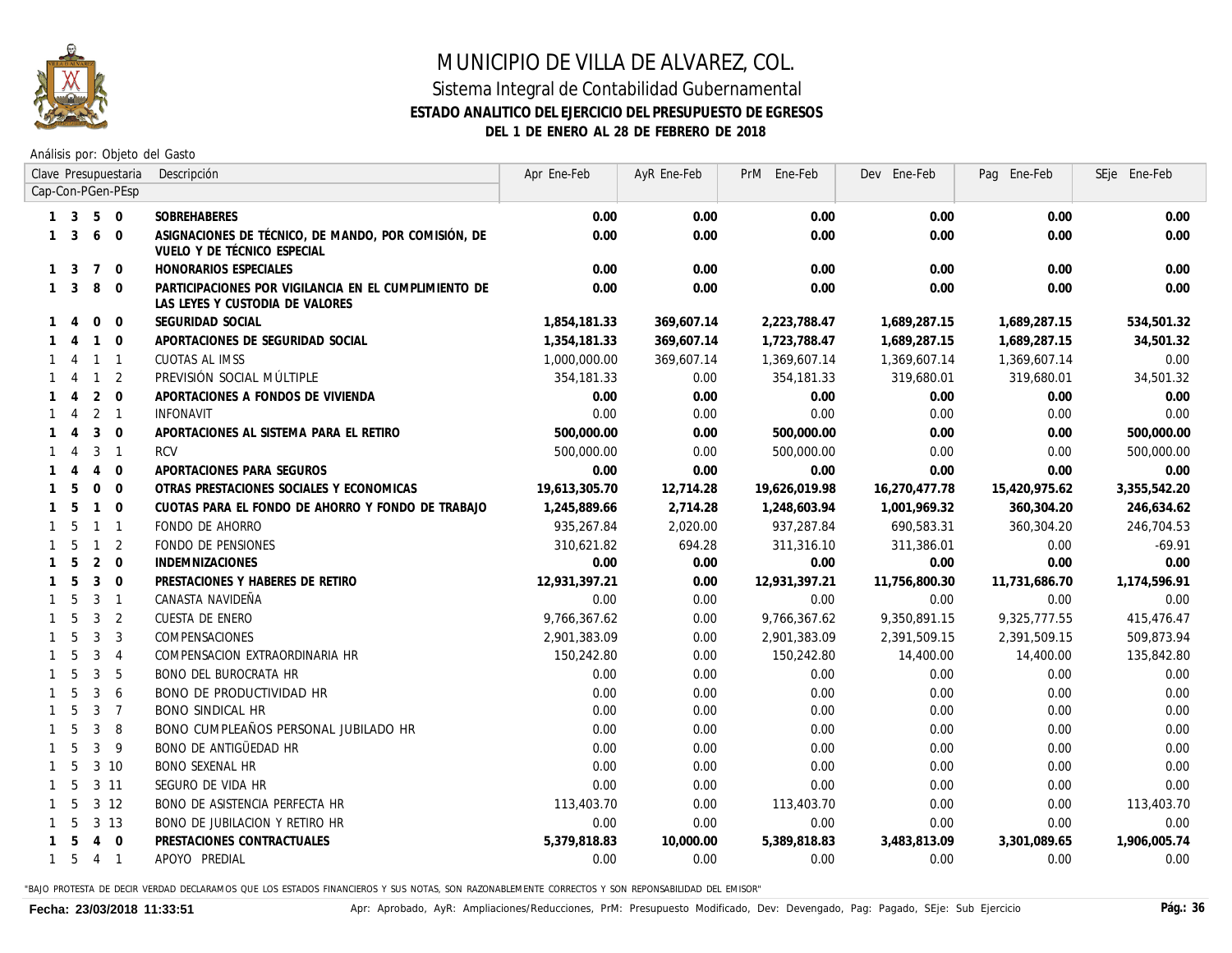

### Sistema Integral de Contabilidad Gubernamental **ESTADO ANALITICO DEL EJERCICIO DEL PRESUPUESTO DE EGRESOS DEL 1 DE ENERO AL 28 DE FEBRERO DE 2018**

Análisis por: Objeto del Gasto

|                                                |    |                             | Clave Presupuestaria | Descripción                           | Apr Ene-Feb  | AyR Ene-Feb | PrM Ene-Feb  | Dev Ene-Feb | Pag Ene-Feb | SEje Ene-Feb  |
|------------------------------------------------|----|-----------------------------|----------------------|---------------------------------------|--------------|-------------|--------------|-------------|-------------|---------------|
| Cap-Con-PGen-PEsp<br>2<br>-5<br>$\overline{4}$ |    |                             |                      |                                       |              |             |              |             |             |               |
|                                                |    |                             |                      | APOYO ACADEMIA                        | 0.00         | 0.00        | 0.00         | 0.00        | 0.00        | 0.00          |
|                                                | 5  | $\overline{4}$              | -3                   | APOYO PARA ADQUISICIÓN DE LENTES      | 10,000.00    | 0.00        | 10,000.00    | 3,888.41    | 3,888.41    | 6, 111.59     |
|                                                | 5  | $\overline{4}$              | $\overline{4}$       | APOYO PARA EL PAGO DE AGUA POTABLE    | 0.00         | 0.00        | 0.00         | 0.00        | 0.00        | 0.00          |
|                                                | 5  | $\boldsymbol{\vartriangle}$ | 5                    | APOYO PARA GASTOS FUNERARIO           | 0.00         | 0.00        | 0.00         | 0.00        | 0.00        | 0.00          |
|                                                | 5  | $\overline{4}$              | 6                    | APOYO PARA GESTIÓN SOCIAL             | 0.00         | 0.00        | 0.00         | 0.00        | 0.00        | 0.00          |
|                                                | 5  | $\overline{4}$              | $\overline{7}$       | APOYO PARA TELEFONÍA                  | 0.00         | 0.00        | 0.00         | 0.00        | 0.00        | 0.00          |
|                                                | 5  | $\overline{4}$              | 8                    | APOYO REGISTRO CIVIL                  | 166.66       | 0.00        | 166.66       | 1,005.35    | 1,005.35    | -838.69       |
|                                                | 5  | $\overline{4}$              | 9                    | AYUDA DE TRANSPORTE                   | 651,352.23   | 0.00        | 651,352.23   | 609,403.37  | 609,403.37  | 41,948.86     |
|                                                | 5  | 4                           | 10                   | AYUDA PARA RENTA                      | 518,823.95   | 0.00        | 518,823.95   | 530,695.24  | 530,695.24  | $-11,871.29$  |
|                                                | 5  | 4                           | -11                  | AYUDA PARA REPARACION DE BICICLETAS   | 0.00         | 0.00        | 0.00         | 0.00        | 0.00        | 0.00          |
|                                                | 5  | $\overline{4}$              | -12                  | AYUDA PARA REPARACION DE MOTOCICLETAS | 0.00         | 0.00        | 0.00         | 0.00        | 0.00        | 0.00          |
|                                                | 5  | $\overline{4}$              | -13                  | AYUDA PARA ÚTILES ESCOLARES           | 0.00         | 0.00        | 0.00         | 0.00        | 0.00        | 0.00          |
|                                                | 5  |                             | 4 14                 | AYUDA PARA UNIFORME                   | 0.00         | 0.00        | 0.00         | 0.00        | 0.00        | 0.00          |
|                                                | 5  |                             | 4 15                 | AYUDA ADQUISICION DE PROTESIS         | 166.66       | 0.00        | 166.66       | 0.00        | 0.00        | 166.66        |
|                                                | 5  |                             | 4 16                 | BECA MÉDICA ANUAL                     | 0.00         | 0.00        | 0.00         | 0.00        | 0.00        | 0.00          |
|                                                | 5  |                             | 4 17                 | BECAS                                 | 150,000.00   | 10,000.00   | 160,000.00   | 196,317.16  | 196,317.16  | $-36, 317.16$ |
|                                                | 5  |                             | 4 18                 | <b>BONO ADICIONAL DE DESPENSA</b>     | 0.00         | 0.00        | 0.00         | 0.00        | 0.00        | 0.00          |
|                                                | 5  |                             | 4 19                 | <b>BONO AL GASTO FAMILIAR</b>         | 0.00         | 0.00        | 0.00         | 0.00        | 0.00        | 0.00          |
|                                                | 5  | $\overline{4}$              | 20                   | BONO DE ANTIGÜEDAD                    | 1,570,003.99 | 0.00        | 1,570,003.99 | 0.00        | 0.00        | 1,570,003.99  |
| -1                                             | 5  | $\overline{4}$              | 21                   | <b>BONO ANUAL ESPECIAL</b>            | 0.00         | 0.00        | 0.00         | 0.00        | 0.00        | 0.00          |
|                                                | 5  | $\overline{4}$              | 22                   | BONO CUMPLEAÑOS PERSONAL JUBILADO     | 0.00         | 0.00        | 0.00         | 0.00        | 0.00        | 0.00          |
|                                                | 5  | $\overline{4}$              | 23                   | <b>BONO DE ZAPATOS</b>                | 0.00         | 0.00        | 0.00         | 0.00        | 0.00        | 0.00          |
| 1                                              | .5 | 4                           | 24                   | <b>BONO DE ASISTENCIA PERFECTA</b>    | 0.00         | 0.00        | 0.00         | 0.00        | 0.00        | 0.00          |
|                                                | 5  | $\overline{4}$              | 25                   | BONO DE CUMPLEAÑOS                    | 373,000.00   | 0.00        | 373,000.00   | 50,000.00   | 50,000.00   | 323,000.00    |
|                                                | .5 | $\overline{4}$              | 26                   | <b>BONO DE EFICIENCIA</b>             | 0.00         | 0.00        | 0.00         | 0.00        | 0.00        | 0.00          |
|                                                | 5  | $\overline{4}$              | 27                   | <b>BONO DE JUBILACIÓN Y RETIRO</b>    | 16,666.66    | 0.00        | 16,666.66    | 0.00        | 0.00        | 16,666.66     |
|                                                | 5  | 4                           | 28                   | <b>BONO DE JUGUETE</b>                | 0.00         | 0.00        | 0.00         | 0.00        | 0.00        | 0.00          |
|                                                | 5  | 4                           | 29                   | <b>BONO DE LA SECRETARIA</b>          | 0.00         | 0.00        | 0.00         | 0.00        | 0.00        | 0.00          |
|                                                |    | 4                           | 30                   | <b>BONO DE VIAJE RECREATIVO</b>       | 0.00         | 0.00        | 0.00         | 0.00        | 0.00        | 0.00          |
|                                                | 5  |                             | 4 31                 | BONO DEL BURÓCRATA                    | 0.00         | 0.00        | 0.00         | 0.00        | 0.00        | 0.00          |
|                                                | 5  |                             | 4 3 2                | BONO DIA DE LA MADRE                  | 0.00         | 0.00        | 0.00         | 0.00        | 0.00        | 0.00          |
|                                                |    | 4                           | 33                   | BONO DIA DE LA TRABAJADORA SOCIAL     | 1,500.00     | 0.00        | 1,500.00     | 1,500.00    | 1,500.00    | 0.00          |
|                                                |    | $\overline{4}$              | 34                   | <b>BONO DIA DEL BIBLIOTECARIO</b>     | 0.00         | 0.00        | 0.00         | 0.00        | 0.00        | 0.00          |
|                                                | 5  | $\overline{4}$              | -35                  | <b>BONO DIA DEL PADRE</b>             | 0.00         | 0.00        | 0.00         | 0.00        | 0.00        | 0.00          |
|                                                |    | 4                           | 36                   | BONO ECONÓMICO PARA LA FERIA          | 0.00         | 0.00        | 0.00         | 0.00        | 0.00        | 0.00          |
| $\mathbf{1}$                                   | -5 |                             | 4 37                 | <b>BONO EMPLEADO MUNICIPAL</b>        | 0.00         | 0.00        | 0.00         | 0.00        | 0.00        | 0.00          |
|                                                |    |                             |                      |                                       |              |             |              |             |             |               |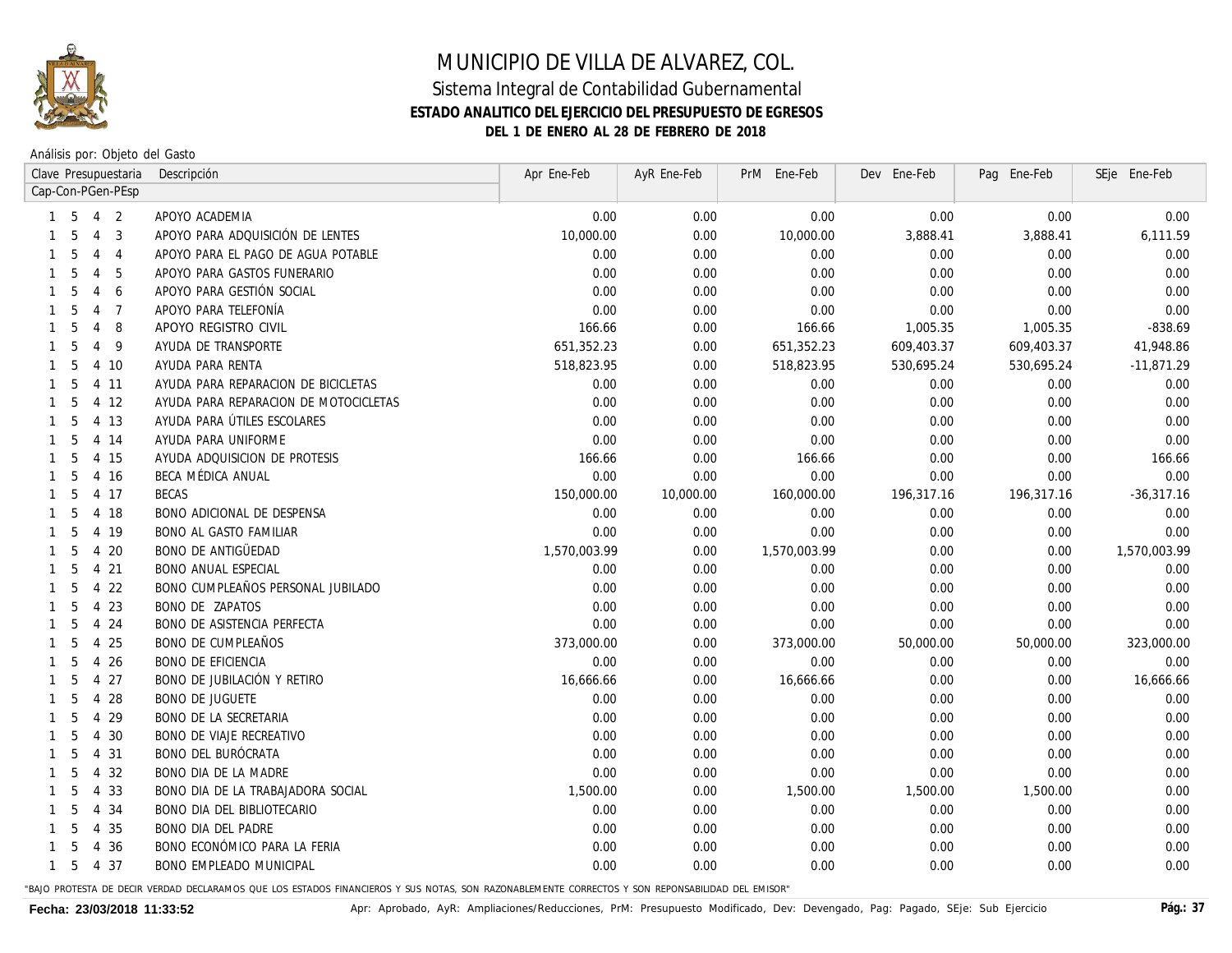

### Sistema Integral de Contabilidad Gubernamental **ESTADO ANALITICO DEL EJERCICIO DEL PRESUPUESTO DE EGRESOS DEL 1 DE ENERO AL 28 DE FEBRERO DE 2018**

Análisis por: Objeto del Gasto

|             |                                 |                | Clave Presupuestaria | Descripción                                                         | Apr Ene-Feb  | AyR Ene-Feb    | PrM Ene-Feb  | Dev Ene-Feb  | Pag Ene-Feb  | SEje Ene-Feb |
|-------------|---------------------------------|----------------|----------------------|---------------------------------------------------------------------|--------------|----------------|--------------|--------------|--------------|--------------|
|             | Cap-Con-PGen-PEsp<br>4 38<br>-5 |                |                      |                                                                     |              |                |              |              |              |              |
|             |                                 |                |                      | <b>BONO ESCOLAR</b>                                                 | 0.00         | 0.00           | 0.00         | 0.00         | 0.00         | 0.00         |
|             | 5                               |                | 4 3 9                | <b>BONO EXTRAORDINARIO ANUAL</b>                                    | 0.00         | 0.00           | 0.00         | 0.00         | 0.00         | 0.00         |
|             | 5                               |                | 4 40                 | BONO PARA CAPACITACIÓN                                              | 373,000.00   | 0.00           | 373,000.00   | 338,000.00   | 338,000.00   | 35,000.00    |
|             | 5                               |                | 4 4 1                | <b>BONO PERSONAL DE CAMPO</b>                                       | 6,000.00     | 0.00           | 6,000.00     | 6,000.00     | 6,000.00     | 0.00         |
|             | 5                               | $\overline{4}$ | 42                   | <b>BONO PRODUCTIVIDAD</b>                                           | 0.00         | 0.00           | 0.00         | 0.00         | 0.00         | 0.00         |
|             | 5                               | $\overline{4}$ | 43                   | <b>BONO SEXENAL</b>                                                 | 0.00         | 0.00           | 0.00         | 0.00         | 0.00         | 0.00         |
|             | 5                               | 4              | 44                   | <b>BONO SINDICAL</b>                                                | 0.00         | 0.00           | 0.00         | 0.00         | 0.00         | 0.00         |
|             | 5                               |                | 4 45                 | BONO NAVIDEÑO                                                       | 0.00         | 0.00           | 0.00         | 0.00         | 0.00         | 0.00         |
|             | 5                               |                | 4 4 6                | CANASTA BÁSICA                                                      | 1,458,650.44 | 0.00           | 1,458,650.44 | 1,516,355.12 | 1,516,355.12 | $-57,704.68$ |
|             | 5                               |                | 4 47                 | COMISIONES SINDICALES                                               | 0.00         | 0.00           | 0.00         | 0.00         | 0.00         | 0.00         |
|             | 5                               |                | 4 48                 | DIA 31                                                              | 0.00         | 0.00           | 0.00         | 0.00         | 0.00         | 0.00         |
|             | 5                               |                | 4 4 9                | ESTIMULO A LA PERMANENCIA                                           | 0.00         | 0.00           | 0.00         | 0.00         | 0.00         | 0.00         |
|             | 5                               | $\overline{4}$ | 50                   | ESTIMULO PROFESIONAL                                                | 47,700.00    | 0.00           | 47,700.00    | 47,925.00    | 47,925.00    | $-225.00$    |
|             | 5                               | $\overline{4}$ | 51                   | FONDO DE VIVIENDA                                                   | 202,788.24   | 0.00           | 202,788.24   | 182, 723.44  | 0.00         | 20,064.80    |
|             | 5                               |                | 4 52                 | GASTOS DE EJECUCIÓN                                                 | 0.00         | 0.00           | 0.00         | 0.00         | 0.00         | 0.00         |
|             |                                 | 4              | 53                   | <b>BONO DE MARCHA</b>                                               | 0.00         | 0.00           | 0.00         | 0.00         | 0.00         | 0.00         |
|             |                                 | 4              | -54                  | GUARDERIA                                                           | 0.00         | 0.00           | 0.00         | 0.00         | 0.00         | 0.00         |
|             | 5                               | 4              | 55                   | JUBILACIÓN PERSONAL DE VIALIDAD                                     | 0.00         | 0.00           | 0.00         | 0.00         | 0.00         | 0.00         |
|             | 5                               | 4              | -56                  | PENSIÓN VITALICIA                                                   | 0.00         | 0.00           | 0.00         | 0.00         | 0.00         | 0.00         |
|             | .5                              | 4              | 57                   | SEGURO DE VIDA                                                      | 0.00         | 0.00           | 0.00         | 0.00         | 0.00         | 0.00         |
|             | 5                               | $\overline{4}$ | 58                   | <b>BONO DE NIVELACION FAMILIAR</b>                                  | 0.00         | 0.00           | 0.00         | 0.00         | 0.00         | 0.00         |
|             | 5                               | 4              | 59                   | FONDO DE RETIRO                                                     | 0.00         | 0.00           | 0.00         | 0.00         | 0.00         | 0.00         |
|             | 5                               | $\overline{4}$ | 60                   | APOYO LICENCIA DE MANEJO                                            | 0.00         | 0.00           | 0.00         | 0.00         | 0.00         | 0.00         |
|             | 5                               | 4              | 61                   | <b>BONO FIN DE ADMINISTRACION</b>                                   | 0.00         | 0.00           | 0.00         | 0.00         | 0.00         | 0.00         |
|             | 5                               | 5              | $\overline{0}$       | APOYOS A LA CAPACITACIÓN DE LOS SERVIDORES PÚBLICOS                 | 0.00         | 0.00           | 0.00         | 0.00         | 0.00         | 0.00         |
|             | 5                               | 9              | $\overline{0}$       | OTRAS PRESTACIONES SOCIALES Y ECONÓMICAS                            | 56,200.00    | 0.00           | 56,200.00    | 27,895.07    | 27,895.07    | 28,304.93    |
|             | 5                               | 9              | $\overline{1}$       | OTRAS PRESTACIONES                                                  | 31,200.00    | 0.00           | 31,200.00    | 27,895.07    | 27,895.07    | 3,304.93     |
|             | 5                               | 9              | $\overline{2}$       | APOYO GASOLINA SINDICATO                                            | 0.00         | 0.00           | 0.00         | 0.00         | 0.00         | 0.00         |
|             | 5                               | 9              | 3                    | APOYO MANTENIMIENTO EQUIPO DE COMPUTO                               | 0.00         | 0.00           | 0.00         | 0.00         | 0.00         | 0.00         |
|             | 5                               | 9              | $\overline{4}$       | FESTEJOS SINDICATOS                                                 | 25,000.00    | 0.00           | 25,000.00    | 0.00         | 0.00         | 25,000.00    |
|             | -5                              | 9              | -5                   | MANTENIMIENTO EDIFICIO SINDICATO                                    | 0.00         | 0.00           | 0.00         | 0.00         | 0.00         | 0.00         |
|             | 6                               | $\mathbf 0$    | $\overline{0}$       | <b>PREVISIONES</b>                                                  | 988,464.02   | $-450, 112.25$ | 538,351.77   | 0.00         | 0.00         | 538,351.77   |
|             | -6                              | $\mathbf{1}$   | $\overline{0}$       | PREVISIONES DE CARÁCTER LABORAL, ECONÓMICA Y DE<br>SEGURIDAD SOCIAL | 988,464.02   | $-450, 112.25$ | 538,351.77   | 0.00         | 0.00         | 538,351.77   |
|             |                                 | -1             | $\overline{1}$       | PREVISIONES DE CARÁCTER LABORAL                                     | 988,464.02   | -450,112.25    | 538,351.77   | 0.00         | 0.00         | 538,351.77   |
| $1 \quad 7$ |                                 | $\overline{0}$ | $\overline{0}$       | PAGO DE ESTIMULOS A SERVIDORES PUBLICOS                             | 17,500.00    | 0.00           | 17,500.00    | 17,500.00    | 17,500.00    | 0.00         |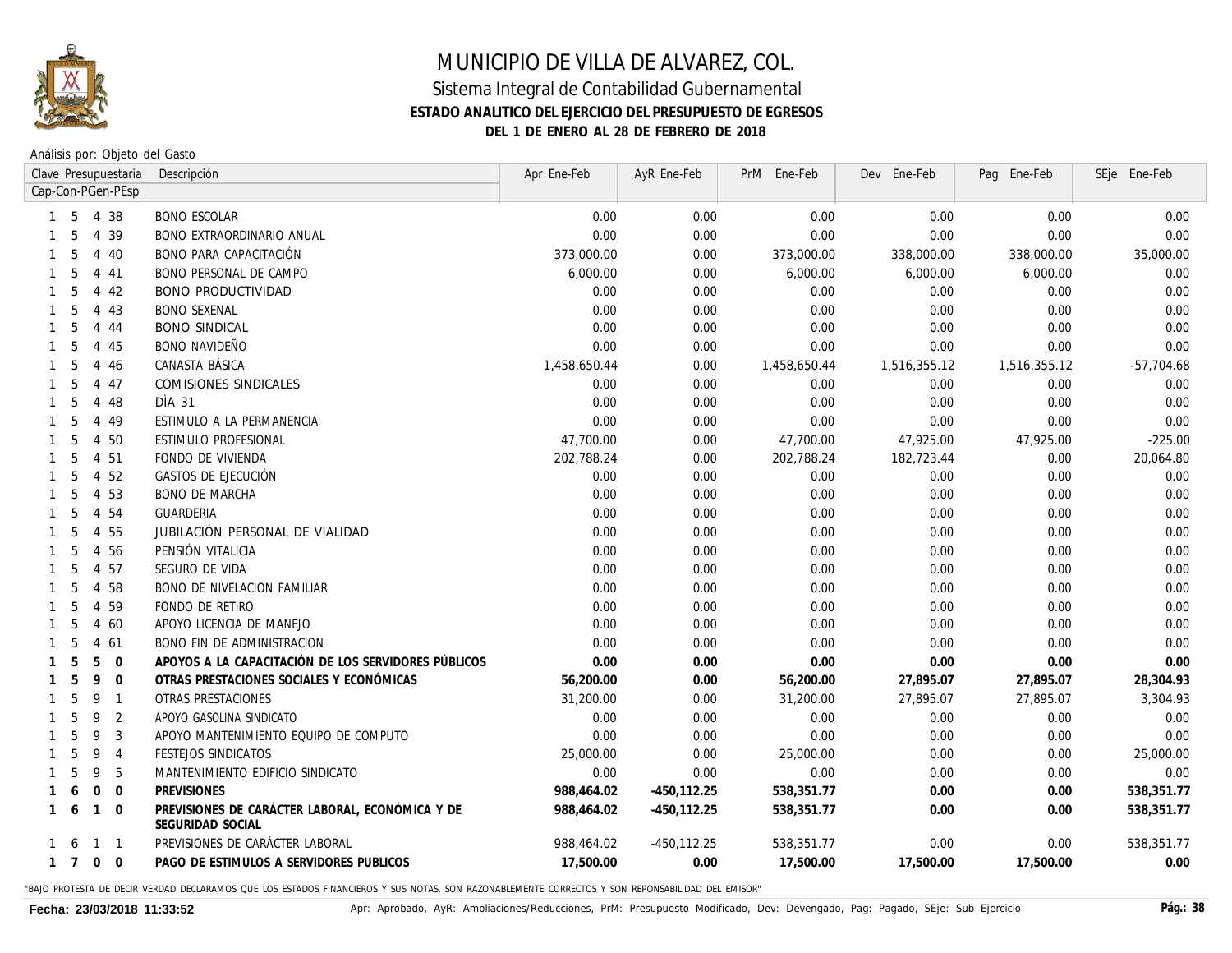

### Sistema Integral de Contabilidad Gubernamental **ESTADO ANALITICO DEL EJERCICIO DEL PRESUPUESTO DE EGRESOS DEL 1 DE ENERO AL 28 DE FEBRERO DE 2018**

Análisis por: Objeto del Gasto

|                   |                |                   | Clave Presupuestaria | Descripción                                                                               | Apr Ene-Feb  | AyR Ene-Feb | PrM Ene-Feb  | Dev Ene-Feb  | Pag Ene-Feb | SEje Ene-Feb |
|-------------------|----------------|-------------------|----------------------|-------------------------------------------------------------------------------------------|--------------|-------------|--------------|--------------|-------------|--------------|
| Cap-Con-PGen-PEsp |                |                   |                      |                                                                                           |              |             |              |              |             |              |
|                   |                | 1 7 1 0           |                      | <b>ESTÍMULOS</b>                                                                          | 17,500.00    | 0.00        | 17,500.00    | 17,500.00    | 17,500.00   | 0.00         |
|                   |                |                   | $1 \quad 1$          | <i>VIÁTICOS</i>                                                                           | 0.00         | 0.00        | 0.00         | 0.00         | 0.00        | 0.00         |
|                   |                | $\mathbf{1}$      | $\overline{2}$       | GASTOS DE REPRESENTACIÓN                                                                  | 17,500.00    | 0.00        | 17,500.00    | 17,500.00    | 17,500.00   | 0.00         |
|                   | $\overline{7}$ | 2                 | $\Omega$             | <b>RECOMPENSAS</b>                                                                        | 0.00         | 0.00        | 0.00         | 0.00         | 0.00        | 0.00         |
| 2                 | $\Omega$       | $\Omega$          | $\Omega$             | MATERIALES Y SUMINISTROS                                                                  | 1,883,135.63 | 799,472.76  | 2,682,608.39 | 1,493,888.75 | 531,066.36  | 1,188,719.64 |
| $\mathbf{2}$      | $\overline{1}$ | $\mathbf 0$       | $\Omega$             | MATERIALES DE ADMINISTRACION, EMISION DE DOCUMENTOS<br>Y ARTICULOS OFICIALES              | 157,498.35   | 8,583.21    | 166,081.56   | 61,853.03    | 57,930.72   | 104,228.53   |
|                   | $2 \quad 1$    | $\mathbf{1}$      | $\Omega$             | MATERIALES, ÚTILES Y EQUIPOS MENORES DE OFICINA                                           | 61,717.17    | 3,483.52    | 65,200.69    | 3,107.53     | 3,107.53    | 62,093.16    |
| 2                 | $\overline{1}$ | $\mathbf{1}$      | $\overline{1}$       | MATERIAL Y ÚTILES DE OFICINA                                                              | 61.717.17    | 3,483.52    | 65,200.69    | 3,107.53     | 3,107.53    | 62,093.16    |
| 2                 | $\overline{1}$ | $\mathbf{1}$      | 2                    | EQUIPOS MENORES DE OFICINA                                                                | 0.00         | 0.00        | 0.00         | 0.00         | 0.00        | 0.00         |
| 2                 |                | $\mathbf{1}$      | $\overline{4}$       | MATERIAL Y ÚTILES DE IMPRESIÓN                                                            | 0.00         | 0.00        | 0.00         | 0.00         | 0.00        | 0.00         |
| 2                 |                | $\mathbf{1}$      | 6                    | KIT DE OPERACION DE PRIMER RESPONDIENTE (PATRULLA)                                        | 0.00         | 0.00        | 0.00         | 0.00         | 0.00        | 0.00         |
| 2                 | -1             | $\mathbf{1}$      | $\overline{7}$       | KIT DE OPERACION DE PRIMER RESPONDIENTE (PIE A TIERRA)                                    | 0.00         | 0.00        | 0.00         | 0.00         | 0.00        | 0.00         |
| 2                 | -1             | 2                 | $\mathbf{0}$         | MATERIALES Y ÚTILES DE IMPRESIÓN Y REPRODUCCIÓN                                           | 2,000.00     | 0.00        | 2,000.00     | 0.00         | 0.00        | 2,000.00     |
| 2                 | $\mathbf{1}$   | 2                 | $\overline{1}$       | MATERIAL DE PRODUCCIÓN Y REPRODUCCIÓN                                                     | 0.00         | 0.00        | 0.00         | 0.00         | 0.00        | 0.00         |
| 2                 | $\mathbf{1}$   |                   | 2 <sub>2</sub>       | MATERIAL DE IMPRESIÓN Y REPRODUCCIÓN                                                      | 2,000.00     | 0.00        | 2,000.00     | 0.00         | 0.00        | 2,000.00     |
| 2                 | $\mathbf{1}$   | $\mathbf{3}$      | $\overline{0}$       | MATERIAL ESTADÍSTICO Y GEOGRÁFICO                                                         | 0.00         | 0.00        | 0.00         | 0.00         | 0.00        | 0.00         |
| 2                 | $\overline{1}$ | 3                 | $\overline{1}$       | ADQUISICIÓN DE PUBLICACIONES DE ESTADÍSTICA                                               | 0.00         | 0.00        | 0.00         | 0.00         | 0.00        | 0.00         |
| $\overline{2}$    | $\overline{1}$ | $\overline{4}$    | $\Omega$             | MATERIALES, ÚTILES Y EQUIPOS MENORES DE TECNOLOGÍAS DE<br>LA INFORMACIÓN Y COMUNICACIONES | 2,283.92     | 0.00        | 2,283.92     | 0.00         | 0.00        | 2,283.92     |
| $\mathbf{2}$      | -1             | $\overline{4}$    | $\overline{1}$       | INSUMOS Y EQUIPOS MENORES PARA PROCESAMIENTOS                                             | 2,283.92     | 0.00        | 2,283.92     | 0.00         | 0.00        | 2,283.92     |
| 2                 |                | $\overline{4}$    | 2                    | MATERIAL DE LIMPIEZA Y PROTECCION DE EQUIPOS                                              | 0.00         | 0.00        | 0.00         | 0.00         | 0.00        | 0.00         |
|                   |                | $\overline{4}$    | 3                    | INSUMOS PARA PROCESAMIENTO DE DATOS                                                       | 0.00         | 0.00        | 0.00         | 0.00         | 0.00        | 0.00         |
| 2                 |                | 5                 | $\mathbf{0}$         | MATERIAL IMPRESO E INFORMACIÓN DIGITAL                                                    | 79,353.48    | 5,099.69    | 84,453.17    | 58,353.80    | 54,431.49   | 26,099.37    |
|                   | -1             | 5                 | $\overline{1}$       | MATERIAL IMPRESO.                                                                         | 77,740.24    | 5,099.69    | 82,839.93    | 56,892.55    | 52,970.24   | 25,947.38    |
|                   | -1             | 5                 | 2                    | MATERIAL AUDIVISUAL                                                                       | 0.00         | 0.00        | 0.00         | 0.00         | 0.00        | 0.00         |
|                   | $\overline{1}$ | 5                 | 3                    | SUSCRIPCIONES Y PUBLICACIONES                                                             | 0.00         | 0.00        | 0.00         | 0.00         | 0.00        | 0.00         |
| 2                 | $\mathbf{1}$   | 5                 | $\overline{4}$       | LONAS                                                                                     | 1,613.24     | 0.00        | 1,613.24     | 1,461.25     | 1,461.25    | 151.99       |
| 2                 | $\mathbf{1}$   | 6                 | $\mathbf{0}$         | MATERIAL DE LIMPIEZA                                                                      | 12,143.78    | 0.00        | 12,143.78    | 391.70       | 391.70      | 11,752.08    |
| 2                 | -1             | 6                 | $\overline{1}$       | MATERIAL PARA ASEO, LIMPIEZA E HIGIENE                                                    | 12,143.78    | 0.00        | 12,143.78    | 391.70       | 391.70      | 11,752.08    |
|                   | $2 \quad 1$    | $\overline{7}$    | $\Omega$             | MATERIALES Y ÚTILES DE ENSEÑANZA                                                          | 0.00         | 0.00        | 0.00         | 0.00         | 0.00        | 0.00         |
| 2                 | $\overline{1}$ | $\overline{7}$    | $\overline{1}$       | MATERIAL DIDÁCTICO                                                                        | 0.00         | 0.00        | 0.00         | 0.00         | 0.00        | 0.00         |
|                   | $2 \quad 1$    | 8                 | $\Omega$             | MATERIALES PARA EL REGISTRO E IDENTIFICACIÓN DE BIENES Y<br><b>PERSONAS</b>               | 0.00         | 0.00        | 0.00         | 0.00         | 0.00        | 0.00         |
| 2                 | $\overline{1}$ | 8                 | $\overline{1}$       | CERTIFICADOS                                                                              | 0.00         | 0.00        | 0.00         | 0.00         | 0.00        | 0.00         |
|                   |                | $2\quad 2\quad 0$ | $\overline{0}$       | ALIMENTOS Y UTENSILIOS                                                                    | 185,994.29   | 4,123.80    | 190.118.09   | 190.761.52   | 94.959.12   | $-643.43$    |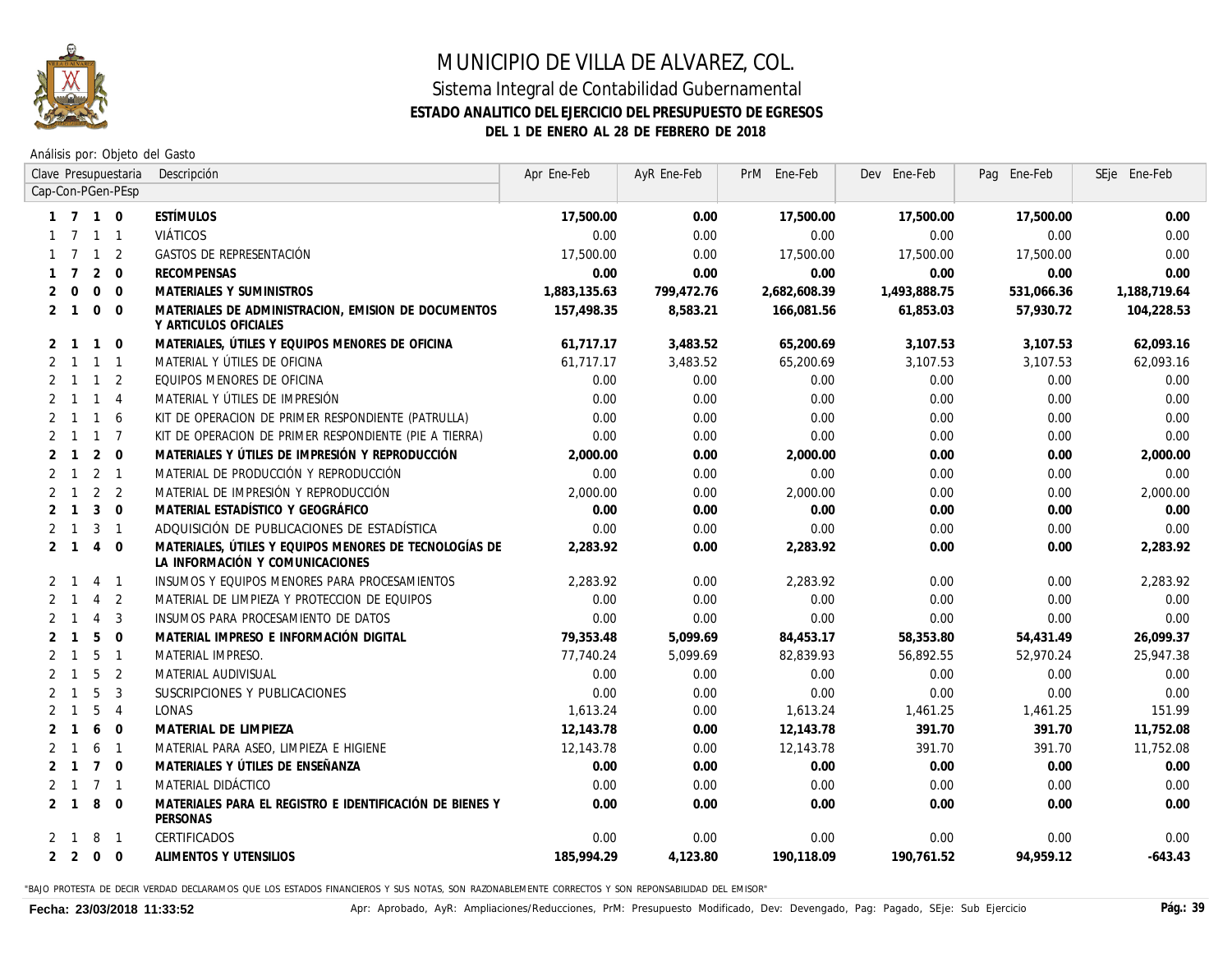

### Sistema Integral de Contabilidad Gubernamental **ESTADO ANALITICO DEL EJERCICIO DEL PRESUPUESTO DE EGRESOS DEL 1 DE ENERO AL 28 DE FEBRERO DE 2018**

Análisis por: Objeto del Gasto

|                |                |                             | Clave Presupuestaria | Descripción                                                                                   | Apr Ene-Feb | AyR Ene-Feb | PrM Ene-Feb | Dev Ene-Feb | Pag Ene-Feb | SEje Ene-Feb |
|----------------|----------------|-----------------------------|----------------------|-----------------------------------------------------------------------------------------------|-------------|-------------|-------------|-------------|-------------|--------------|
|                |                |                             | Cap-Con-PGen-PEsp    |                                                                                               |             |             |             |             |             |              |
|                |                | $2 \quad 2 \quad 1 \quad 0$ |                      | PRODUCTOS ALIMENTICIOS PARA PERSONAS                                                          | 185,485.29  | 4,377.00    | 189,862.29  | 190,761.52  | 94,959.12   | $-899.23$    |
|                |                | $2 \quad 2 \quad 1 \quad 1$ |                      | PRODUCTOS ALIMENTICIOS DERIVADOS DE PROGRAMAS<br>INSTITUCIONALES                              | 185,485,29  | 4,377,00    | 189.862.29  | 190.761.52  | 94,959,12   | -899.23      |
|                | 2 <sub>2</sub> | 2                           | $\overline{0}$       | PRODUCTOS ALIMENTICIOS PARA ANIMALES                                                          | 509.00      | $-253.20$   | 255.80      | 0.00        | 0.00        | 255.80       |
|                |                | $2 \t2 \t2 \t1$             |                      | ALIMENTOS PARA ANIMALES                                                                       | 509.00      | -253.20     | 255.80      | 0.00        | 0.00        | 255.80       |
|                | 2 <sub>2</sub> | $\overline{3}$              | $\mathbf 0$          | UTENSILIOS PARA EL SERVICIO DE ALIMENTACIÓN                                                   | 0.00        | 0.00        | 0.00        | 0.00        | 0.00        | 0.00         |
|                | $2\quad 2$     | $\overline{3}$              | $\overline{1}$       | UTENSILIOS PARA EL SERVICIO DE ALIMENTACIÓN                                                   | 0.00        | 0.00        | 0.00        | 0.00        | 0.00        | 0.00         |
|                | $2 \quad 3$    | $\Omega$                    | $\Omega$             | MATERIAS PRIMAS Y MATERIALES DE PRODUCCION Y<br>COMERCIALIZACION                              | 0.00        | 0.00        | 0.00        | 0.00        | 0.00        | 0.00         |
|                | 2 <sup>3</sup> | $\overline{1}$              | $\mathbf 0$          | PRODUCTOS ALIMENTICIOS, AGROPECUARIOS Y FORESTALES<br>ADQUIRIDOS COMO MATERIA PRIMA           | 0.00        | 0.00        | 0.00        | 0.00        | 0.00        | 0.00         |
| 2              | 3              | $\overline{1}$              | $\overline{1}$       | MATERIA PRIMA EN ESTADO NATURAL                                                               | 0.00        | 0.00        | 0.00        | 0.00        | 0.00        | 0.00         |
|                | 2 <sup>3</sup> | 2                           | $\Omega$             | INSUMOS TEXTILES ADQUIRIDOS COMO MATERIA PRIMA                                                | 0.00        | 0.00        | 0.00        | 0.00        | 0.00        | 0.00         |
| $\overline{2}$ | $\overline{3}$ | $\overline{2}$              | $\overline{1}$       | <b>INSUMOS TEXTILES.</b>                                                                      | 0.00        | 0.00        | 0.00        | 0.00        | 0.00        | 0.00         |
|                | 2 <sup>3</sup> | $\mathbf{3}$                | $\mathbf 0$          | PRODUCTOS DE PAPEL, CARTÓN E IMPRESOS ADQUIRIDOS<br>COMO MATERIA PRIMA                        | 0.00        | 0.00        | 0.00        | 0.00        | 0.00        | 0.00         |
|                | 2 <sup>3</sup> | 3                           | $\overline{1}$       | ADO. DE PAPEL, CARTÓN UTILIZADOS EN PROCESOS<br>PRODUCTIVOS                                   | 0.00        | 0.00        | 0.00        | 0.00        | 0.00        | 0.00         |
|                | 2 <sup>3</sup> | $\overline{4}$              | $\Omega$             | COMBUSTIBLES, LUBRICANTES, ADITIVOS, CARBÓN Y SUS<br>DERIVADOS ADQUIRIDOS COMO MATERIA PRIMA  | 0.00        | 0.00        | 0.00        | 0.00        | 0.00        | 0.00         |
|                | $2 \quad 3$    | $\overline{4}$              | $\overline{1}$       | COMBUSTIBLES, LUBRICANTES Y ADITIVOS UTILIZADOS COMO<br>MATERIA PRIMA EN PROCESOS PRODUCTIVOS | 0.00        | 0.00        | 0.00        | 0.00        | 0.00        | 0.00         |
|                | 2 <sup>3</sup> | 5                           | $\mathbf{0}$         | PRODUCTOS QUÍMICOS, FARMACÉUTICOS Y DE LABORATORIO<br>ADQUIRIDOS COMO MATERIA PRIMA           | 0.00        | 0.00        | 0.00        | 0.00        | 0.00        | 0.00         |
|                | $2 \quad 3$    | 5                           | $\overline{1}$       | PRODUCTOS QUÍMICOS, FARMACÉUTICOS Y DE LABORATORIO<br>UTILIZADOS EN PROCESOS PRODUCTIVOS.     | 0.00        | 0.00        | 0.00        | 0.00        | 0.00        | 0.00         |
|                | 2 <sup>3</sup> | 6                           | $\Omega$             | PRODUCTOS METÁLICOS Y A BASE DE MINERALES NO<br>METÁLICOS ADQUIRIDOS COMO MATERIA PRIMA       | 0.00        | 0.00        | 0.00        | 0.00        | 0.00        | 0.00         |
|                | 2 3            | 6                           | $\overline{1}$       | PRODUCTOS METÁLICOS Y A BASE DE MINERALES NO METÁLICOS<br>UTILIZADOS EN PROCESOS PRODUCTIVOS  | 0.00        | 0.00        | 0.00        | 0.00        | 0.00        | 0.00         |
|                | 2 <sup>3</sup> | $7\overline{ }$             | $\mathbf 0$          | PRODUCTOS DE CUERO, PIEL, PLÁSTICO Y HULE ADQUIRIDOS<br>COMO MATERIA PRIMA                    | 0.00        | 0.00        | 0.00        | 0.00        | 0.00        | 0.00         |
|                | 2 <sup>3</sup> | $\overline{7}$              | $\overline{1}$       | PRODUCTOS DE CUERO, PIEL, PLÁSTICO Y HULE UTILIZADOS EN<br>PROCESOS PRODUCTIVOS               | 0.00        | 0.00        | 0.00        | 0.00        | 0.00        | 0.00         |
| $\overline{2}$ | 3              | 8                           | $\Omega$             | MERCANCÍAS ADQUIRIDAS PARA SU COMERCIALIZACIÓN                                                | 0.00        | 0.00        | 0.00        | 0.00        | 0.00        | 0.00         |
|                | 3              | 8                           | $\overline{1}$       | MERCANCÍAS ADQUIRIDAS PARA SU COMERCIALIZACIÓN                                                | 0.00        | 0.00        | 0.00        | 0.00        | 0.00        | 0.00         |
|                | 3              | 9                           | $\mathbf 0$          | OTROS PRODUCTOS ADQUIRIDOS COMO MATERIA PRIMA                                                 | 0.00        | 0.00        | 0.00        | 0.00        | 0.00        | 0.00         |
|                | $2 \quad 3$    | - 9                         | $\overline{1}$       | OTROS PRODUCTOS                                                                               | 0.00        | 0.00        | 0.00        | 0.00        | 0.00        | 0.00         |
|                |                |                             |                      |                                                                                               |             |             |             |             |             |              |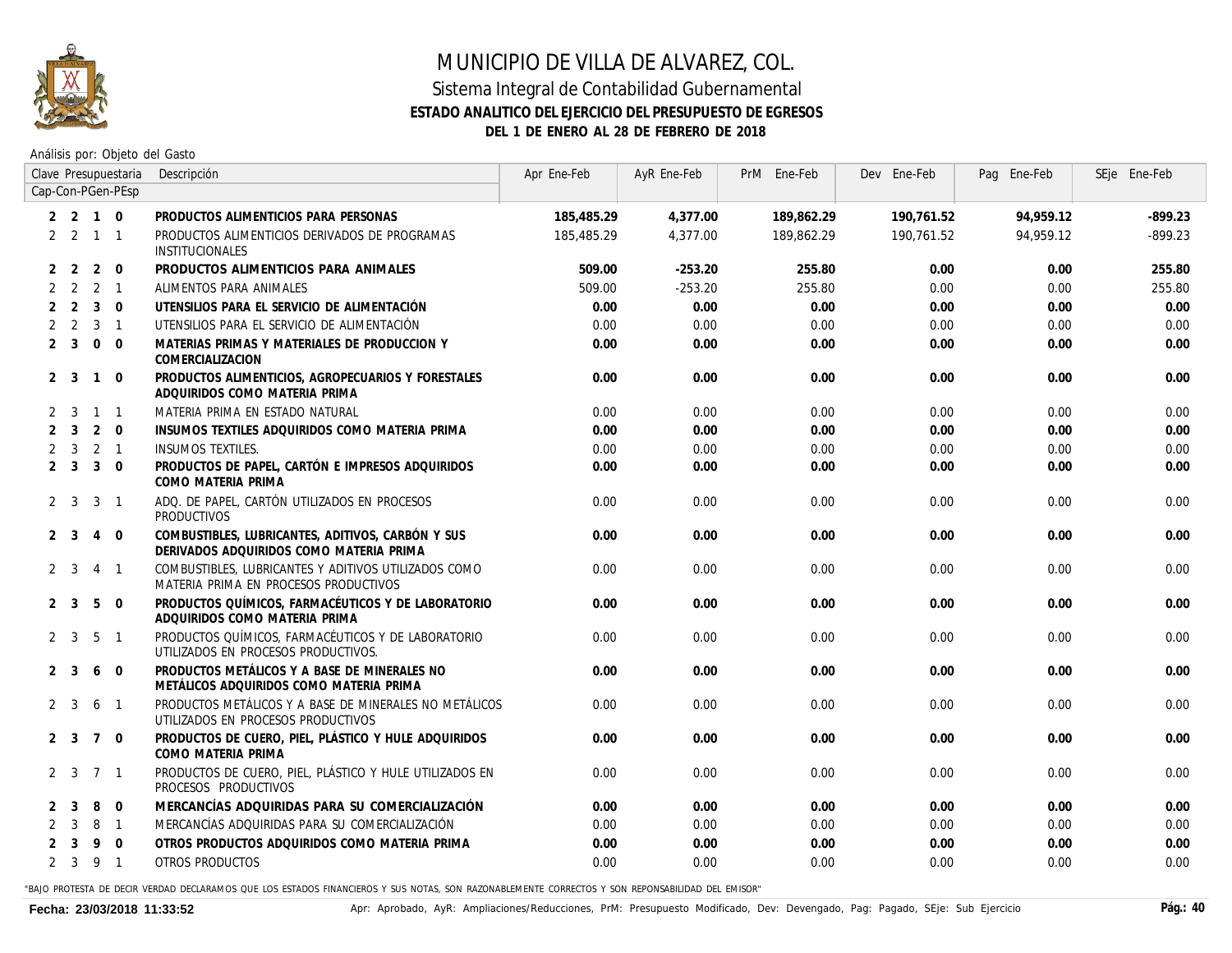

## MUNICIPIO DE VILLA DE ALVAREZ, COL. Sistema Integral de Contabilidad Gubernamental

#### **ESTADO ANALITICO DEL EJERCICIO DEL PRESUPUESTO DE EGRESOS DEL 1 DE ENERO AL 28 DE FEBRERO DE 2018**

Análisis por: Objeto del Gasto

|                |                |                 | Clave Presupuestaria     | Descripción                                                           | Apr Ene-Feb | AyR Ene-Feb  | PrM Ene-Feb | Dev Ene-Feb | Pag Ene-Feb | SEje Ene-Feb |
|----------------|----------------|-----------------|--------------------------|-----------------------------------------------------------------------|-------------|--------------|-------------|-------------|-------------|--------------|
|                |                |                 | Cap-Con-PGen-PEsp        |                                                                       |             |              |             |             |             |              |
|                | $2 \quad 4$    | $\overline{0}$  | $\Omega$                 | MATERIALES Y ARTICULOS DE CONSTRUCCION Y DE<br>REPARACION             | 187,903.69  | 74,570.29    | 262,473.98  | 47,373.86   | 47,373.86   | 215,100.12   |
|                | $2 \quad 4$    | $\mathbf{1}$    | $\Omega$                 | PRODUCTOS MINERALES NO METÁLICOS                                      | 3,386.96    | 0.00         | 3,386.96    | 556.80      | 556.80      | 2,830.16     |
|                | $2 \quad 4$    | $1 \quad 1$     |                          | PRODUCTOS MINERALES NO METÁLICOS                                      | 3,386.96    | 0.00         | 3,386.96    | 556.80      | 556.80      | 2,830.16     |
|                | $2 \quad 4$    | $2 \quad 0$     |                          | CEMENTO Y PRODUCTOS DE CONCRETO                                       | 3,453.29    | 2,434.71     | 5,888.00    | 5,888.00    | 5,888.00    | 0.00         |
|                | $2 \quad 4$    | 2               | $\overline{\phantom{0}}$ | CEMENTO, PEGA AZULEJOS Y CONCRETOS                                    | 3,453.29    | 2,434.71     | 5,888.00    | 5,888.00    | 5,888.00    | 0.00         |
| $\overline{2}$ | $\overline{4}$ | $\mathbf{3}$    | $\Omega$                 | CAL, YESO Y PRODUCTOS DE YESO                                         | 1,812.85    | 136.00       | 1,948.85    | 136.00      | 136.00      | 1,812.85     |
| 2              | $\overline{4}$ | 3               | $\overline{1}$           | TABLA ROCA. PLAFONES. PROD. DE YESO Y CAL                             | 1.812.85    | 136.00       | 1.948.85    | 136.00      | 136.00      | 1.812.85     |
| 2              | 4              | $\overline{4}$  | $\mathbf 0$              | MADERA Y PRODUCTOS DE MADERA                                          | 9,324.10    | 0.00         | 9,324.10    | 41.76       | 41.76       | 9,282.34     |
| $\overline{2}$ | $\overline{4}$ | $\overline{4}$  | $\overline{1}$           | MADERA Y SUS DERIVADOS                                                | 9,324.10    | 0.00         | 9,324.10    | 41.76       | 41.76       | 9,282.34     |
| 2              | $\overline{4}$ | 5               | $\Omega$                 | VIDRIO Y PRODUCTOS DE VIDRIO                                          | 0.00        | 0.00         | 0.00        | 0.00        | 0.00        | 0.00         |
|                | $2 \quad 4$    | 5               | $\overline{1}$           | VIDRIO Y PRODUCTOS DE VIDRIO                                          | 0.00        | 0.00         | 0.00        | 0.00        | 0.00        | 0.00         |
| $\overline{2}$ | $\overline{4}$ | 6               | $\Omega$                 | MATERIAL ELÉCTRICO Y ELECTRÓNICO                                      | 124,866.50  | $-19,915.00$ | 104,951.50  | 5,132.49    | 5,132.49    | 99,819.01    |
|                | $2 \quad 4$    | 6               | $\overline{1}$           | MATERIAL ELÉCTRICO Y ELECTRÓNICO PARA OFICINAS<br>ADMINISTRATIVAS     | 20,239.12   | 85.00        | 20,324.12   | 1,332.21    | 1,332.21    | 18,991.91    |
|                | $2 \quad 4$    | 6               | 2                        | MATERIAL ELÉCTRICO PARA EL SISTEMA DE ALUMBRADO PÚBLICO               | 100,000.00  | -20,000.00   | 80,000.00   | 3,800.28    | 3,800.28    | 76,199.72    |
| 2              | $\overline{A}$ | 6               | 3                        | MATERIAL ELÉCTRICO Y ELECTRÓNICO PARA SEÑALIZACION VIAL               | 4,627.38    | 0.00         | 4,627.38    | 0.00        | 0.00        | 4.627.38     |
|                | $2 \quad 4$    | $7\overline{ }$ | $\Omega$                 | ARTÍCULOS METÁLICOS PARA LA CONSTRUCCIÓN                              | 8,317.57    | 6,825.75     | 15,143.32   | 15,143.32   | 15,143.32   | 0.00         |
|                | $2 \quad 4$    | $7\overline{ }$ | $\overline{1}$           | PRODUCTOS METÁLICOS PARA CONSTRUCCIÓN                                 | 8.317.57    | 6,825.75     | 15,143.32   | 15,143.32   | 15,143.32   | 0.00         |
| 2              | $\overline{4}$ | 8               | $\mathbf{0}$             | MATERIALES COMPLEMENTARIOS                                            | 0.00        | $0.00\,$     | 0.00        | 0.00        | 0.00        | 0.00         |
| 2              | $\overline{4}$ | 8               | $\overline{1}$           | TAPICES. PISOS Y PERSIANAS Y DEMAS ACCESORIOS                         | 0.00        | 0.00         | 0.00        | 0.00        | 0.00        | 0.00         |
| 2              | $\overline{4}$ | 9               | $\Omega$                 | OTROS MATERIALES Y ARTÍCULOS DE CONSTRUCCIÓN Y<br>REPARACIÓN          | 36,742.42   | 85,088.83    | 121,831.25  | 20,475.49   | 20,475.49   | 101,355.76   |
|                | 2 <sub>1</sub> | 9               | $\overline{1}$           | OTROS MATERIALES Y ARTÍCULOS DE CONSTRUCCIÓN Y<br>REPARACIÓN          | 36,742.42   | 85,088.83    | 121,831.25  | 20.475.49   | 20,475.49   | 101,355.76   |
| 2              | .5             | $\Omega$        | $\Omega$                 | PRODUCTOS QUIMICOS, FARMACEUTICOS Y DE LABORATORIO                    | 0.00        | 6,635.01     | 6,635.01    | 5,217.45    | 1,470.00    | 1,417.56     |
| 2              | - 5            | $\overline{1}$  | $\Omega$                 | PRODUCTOS QUÍMICOS BÁSICOS                                            | 0.00        | 0.00         | 0.00        | 0.00        | 0.00        | 0.00         |
| 2              | 5              | $\overline{1}$  | $\overline{1}$           | PRODUCTOS QUÍMICOS BÁSICOS (GAS LICUADO, PETRÓLEO ETC.)               | 0.00        | 0.00         | 0.00        | 0.00        | 0.00        | 0.00         |
| 2              | 5              | 2               | $\mathbf{0}$             | FERTILIZANTES, PESTICIDAS Y OTROS AGROQUÍMICOS                        | 0.00        | 1,470.00     | 1,470.00    | 1,470.00    | 1,470.00    | 0.00         |
| $2^{\circ}$    | 5              | 2               | $\overline{1}$           | HIERBICIDAS Y PLAGUICIDAS.                                            | 0.00        | 1,470.00     | 1,470.00    | 1,470.00    | 1,470.00    | 0.00         |
| 2              | 5              | 3               | $\Omega$                 | MEDICINAS Y PRODUCTOS FARMACÉUTICOS                                   | 0.00        | 1,050.00     | 1,050.00    | 0.00        | 0.00        | 1,050.00     |
|                | 2 <sub>5</sub> | 3               | $\overline{1}$           | MEDICINAS Y PRODUCTOS FARMACÉUTICOS DE APLICACIÓN<br>HUMANA Y ANIMAL. | 0.00        | 1,050.00     | 1,050.00    | 0.00        | 0.00        | 1,050.00     |
|                | 2 5            | $\overline{4}$  | $\Omega$                 | MATERIALES, ACCESORIOS Y SUMINISTROS MÉDICOS                          | 0.00        | 3,748.45     | 3,748.45    | 3,747.45    | 0.00        | 1.00         |
| 2              | - 5            | $\overline{4}$  | $\overline{1}$           | MATERIALES, ACCESORIOS Y SUMINISTROS MÉDICOS                          | 0.00        | 3,748.45     | 3,748.45    | 3,747.45    | 0.00        | 7.00         |
| 2              | $\overline{5}$ | 5               | $\Omega$                 | MATERIALES, ACCESORIOS Y SUMINISTROS DE LABORATORIO                   | 0.00        | 0.00         | 0.00        | 0.00        | 0.00        | 0.00         |
|                | 2 5            | $5^{\circ}$     | $\overline{1}$           | MATERIALES, ACCESORIOS Y SUMINISTROS DE LABORATORIO                   | 0.00        | 0.00         | 0.00        | 0.00        | 0.00        | 0.00         |
|                |                |                 |                          |                                                                       |             |              |             |             |             |              |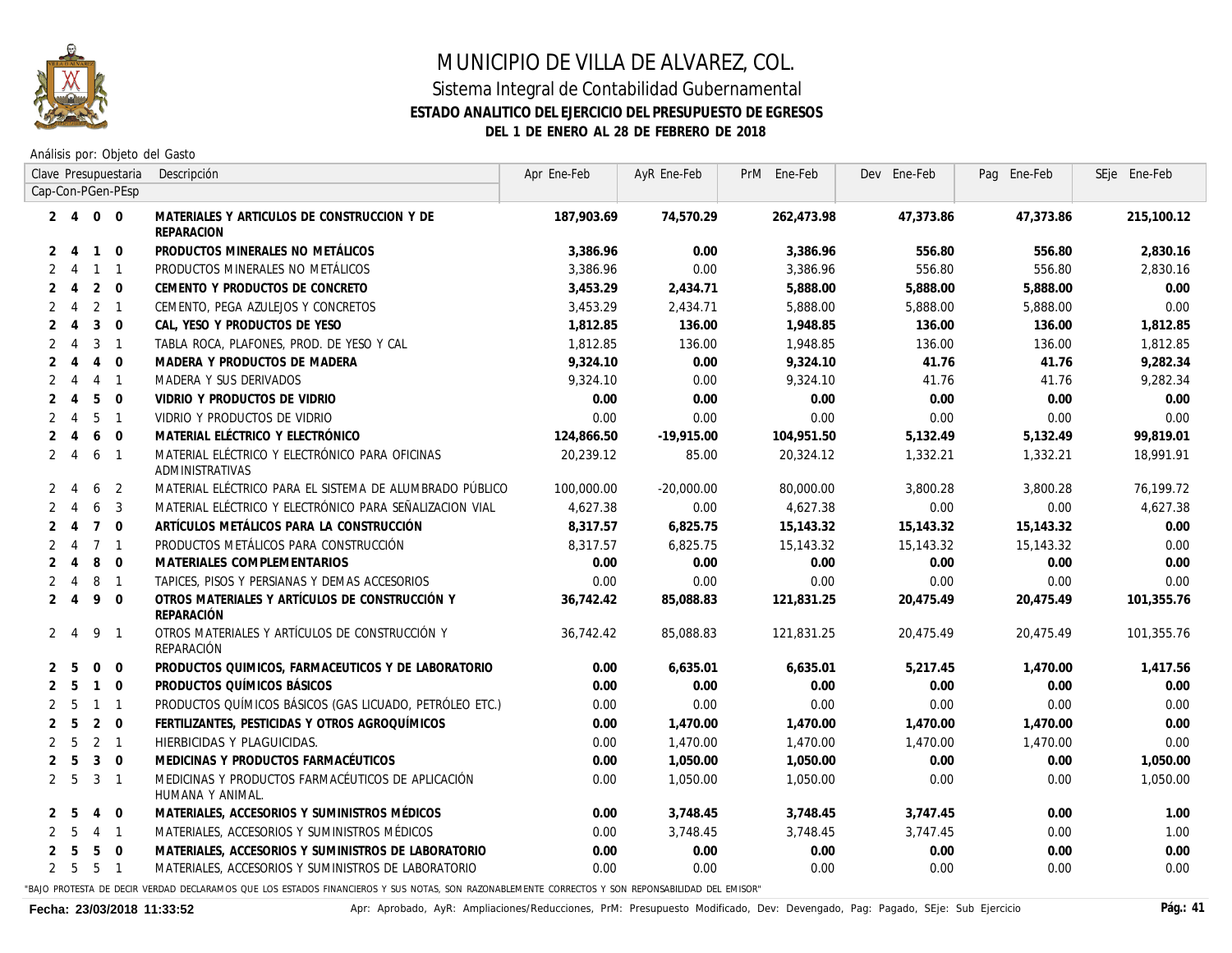

### Sistema Integral de Contabilidad Gubernamental **ESTADO ANALITICO DEL EJERCICIO DEL PRESUPUESTO DE EGRESOS DEL 1 DE ENERO AL 28 DE FEBRERO DE 2018**

Análisis por: Objeto del Gasto

|                |                  |                 | Clave Presupuestaria | Descripción                                                                  | Apr Ene-Feb  | AyR Ene-Feb | PrM Ene-Feb  | Dev Ene-Feb  | Pag Ene-Feb | SEje Ene-Feb |
|----------------|------------------|-----------------|----------------------|------------------------------------------------------------------------------|--------------|-------------|--------------|--------------|-------------|--------------|
|                |                  |                 | Cap-Con-PGen-PEsp    |                                                                              |              |             |              |              |             |              |
| 2              | 5                | 6               | $\overline{0}$       | FIBRAS SINTÉTICAS, HULES, PLÁSTICOS Y DERIVADOS                              | 0.00         | 366.56      | 366.56       | 0.00         | 0.00        | 366.56       |
|                | 5                | 6               | $\overline{1}$       | FIBRAS SINTÉTICAS, HULES, PLÁSTICOS Y DERIVADOS                              | 0.00         | 366.56      | 366.56       | 0.00         | 0.00        | 366.56       |
| 2              | 5                | 9               | $\Omega$             | OTROS PRODUCTOS QUÍMICOS                                                     | 0.00         | 0.00        | 0.00         | 0.00         | 0.00        | 0.00         |
| 2              | 5                | 9               | $\overline{1}$       | OTROS PRODUCTOS QUÍMICOS                                                     | 0.00         | 0.00        | 0.00         | 0.00         | 0.00        | 0.00         |
| $\overline{2}$ | 6                | $\mathbf{0}$    | $\Omega$             | COMBUSTIBLES, LUBRICANTES Y ADITIVOS                                         | 1,124,128.69 | 479,442.83  | 1,603,571.52 | 1,131,193.19 | 271,842.96  | 472,378.33   |
| $\overline{2}$ | 6                | $\mathbf{1}$    | $\Omega$             | COMBUSTIBLES, LUBRICANTES Y ADITIVOS                                         | 1,124,128.69 | 479,442.83  | 1,603,571.52 | 1,131,193.19 | 271.842.96  | 472,378.33   |
| 2              | 6                | $\mathbf{1}$    | $\overline{1}$       | GASOLINA                                                                     | 914,762.25   | 17,762.75   | 932,525.00   | 858,225.59   | 112,779.95  | 74,299.41    |
| $\overline{2}$ | -6               | $\mathbf{1}$    | $\overline{2}$       | DIESEL                                                                       | 160,000.00   | 442,649.18  | 602,649.18   | 215,719.90   | 101,815.31  | 386,929.28   |
| $\overline{2}$ | 6                | $\overline{1}$  | $\overline{3}$       | <b>GAS</b>                                                                   | 44,772.55    | 12,475.15   | 57,247.70    | 57,247.70    | 57,247.70   | 0.00         |
| 2              | 6                | $1 \quad 4$     |                      | ACEITES Y GRASAS                                                             | 4,593.89     | 6,555.75    | 11,149.64    | 0.00         | 0.00        | 11,149.64    |
| $\overline{2}$ | 6                | 2               | $\Omega$             | CARBÓN Y SUS DERIVADOS                                                       | 0.00         | 0.00        | 0.00         | 0.00         | 0.00        | 0.00         |
| $\mathbf{2}$   | 6                | $2 \quad 1$     |                      | CARBÓN.                                                                      | 0.00         | 0.00        | 0.00         | 0.00         | 0.00        | 0.00         |
|                | 2 7              | $\overline{0}$  | $\Omega$             | VESTUARIO, BLANCOS, PRENDAS DE PROTECCION Y ARTICULOS<br><b>DEPORTIVOS</b>   | 80,574.30    | 216,812.36  | 297,386.66   | 1,320.00     | 1,320.00    | 296,066.66   |
|                | $2 \overline{7}$ | $\overline{1}$  | $\overline{0}$       | <b>VESTUARIO Y UNIFORMES</b>                                                 | 70,748.40    | 213,812.36  | 284,560.76   | 0.00         | 0.00        | 284,560.76   |
|                |                  | $2 \t7 \t1 \t1$ |                      | UNIFORMES                                                                    | 70,748.40    | 213,812.36  | 284,560.76   | 0.00         | 0.00        | 284,560.76   |
|                | $\overline{7}$   | $\mathbf{1}$    | $\overline{2}$       | <b>BANDERAS Y BANDERINES</b>                                                 | 0.00         | 0.00        | 0.00         | 0.00         | 0.00        | 0.00         |
| 2              | $\overline{7}$   | 2               | $\overline{0}$       | PRENDAS DE SEGURIDAD Y PROTECCIÓN PERSONAL                                   | 9,825.90     | 3,000.00    | 12,825.90    | 1,320.00     | 1,320.00    | 11,505.90    |
|                | $\overline{7}$   | $\overline{2}$  | $\overline{1}$       | ROPA Y EQUIPO DE SEGURIDAD                                                   | 9,825.90     | 3,000.00    | 12,825.90    | 1,320.00     | 1,320.00    | 11,505.90    |
| 2              | $\overline{7}$   | 3               | $\Omega$             | ARTÍCULOS DEPORTIVOS                                                         | 0.00         | 0.00        | 0.00         | 0.00         | 0.00        | 0.00         |
|                | 7                | 3               | $\overline{1}$       | BALONES, REDES, TROFEOS, RAQUETAS Y GUANTES                                  | 0.00         | 0.00        | 0.00         | 0.00         | 0.00        | 0.00         |
|                | $\overline{7}$   | 3               | 2                    | OTROS ARTÍCULOS DEPORTIVOS                                                   | 0.00         | 0.00        | 0.00         | 0.00         | 0.00        | 0.00         |
|                | $2 \overline{7}$ | $\overline{4}$  | $\mathbf 0$          | PRODUCTOS TEXTILES                                                           | 0.00         | 0.00        | 0.00         | 0.00         | 0.00        | 0.00         |
|                | 7                | $\overline{4}$  | $\overline{1}$       | <b>PRODUCTOS TEXTILES</b>                                                    | 0.00         | 0.00        | 0.00         | 0.00         | 0.00        | 0.00         |
|                | 2 <sub>7</sub>   | 5               | $\mathbf{0}$         | BLANCOS Y OTROS PRODUCTOS TEXTILES, EXCEPTO PRENDAS DE<br><b>VESTIR</b>      | 0.00         | 0.00        | 0.00         | 0.00         | 0.00        | 0.00         |
|                | 2 7              | 5               | $\overline{1}$       | BATAS, COLCHAS, FUNDAS, ALMOHADAS, TOALLAS, COBERTORES<br>Y COLCHONES        | 0.00         | 0.00        | 0.00         | 0.00         | 0.00        | 0.00         |
|                | $\overline{7}$   | 5               | $\overline{2}$       | OTROS PRODUCTOS TEXTILES                                                     | 0.00         | 0.00        | 0.00         | 0.00         | 0.00        | 0.00         |
| $\overline{2}$ | 8                | $\mathbf 0$     | $\Omega$             | MATERIALES Y SUMINISTROS PARA SEGURIDAD                                      | 0.00         | 0.00        | 0.00         | 0.00         | 0.00        | 0.00         |
| $\overline{2}$ | 8                | $\mathbf{1}$    | $\Omega$             | SUSTANCIAS Y MATERIALES EXPLOSIVOS                                           | 0.00         | 0.00        | 0.00         | 0.00         | 0.00        | 0.00         |
| $\mathbf{2}$   | 8                | $\overline{1}$  | $\overline{1}$       | POLVORA, DINAMITA, CORDITA, TRINITROTOLUENO, AMATOL,<br>TRETIL Y FULMINANTES | 0.00         | 0.00        | 0.00         | 0.00         | 0.00        | 0.00         |
| 2              | 8                | $\mathbf{1}$    | 2                    | OTRAS SUSTANCIAS Y MATERIALES EXPLOSIVAS                                     | 0.00         | 0.00        | 0.00         | 0.00         | 0.00        | 0.00         |
| $\mathbf{2}$   | -8               | $\overline{2}$  | $\mathbf 0$          | MATERIALES DE SEGURIDAD PÚBLICA                                              | 0.00         | 0.00        | 0.00         | 0.00         | 0.00        | 0.00         |
|                | $2 \quad 8$      | $2 \quad 1$     |                      | MUNICIONES, ESPOLETAS, CARGAS, GRANADAS, CARTUCHOS Y<br><b>BALAS.</b>        | 0.00         | 0.00        | 0.00         | 0.00         | 0.00        | 0.00         |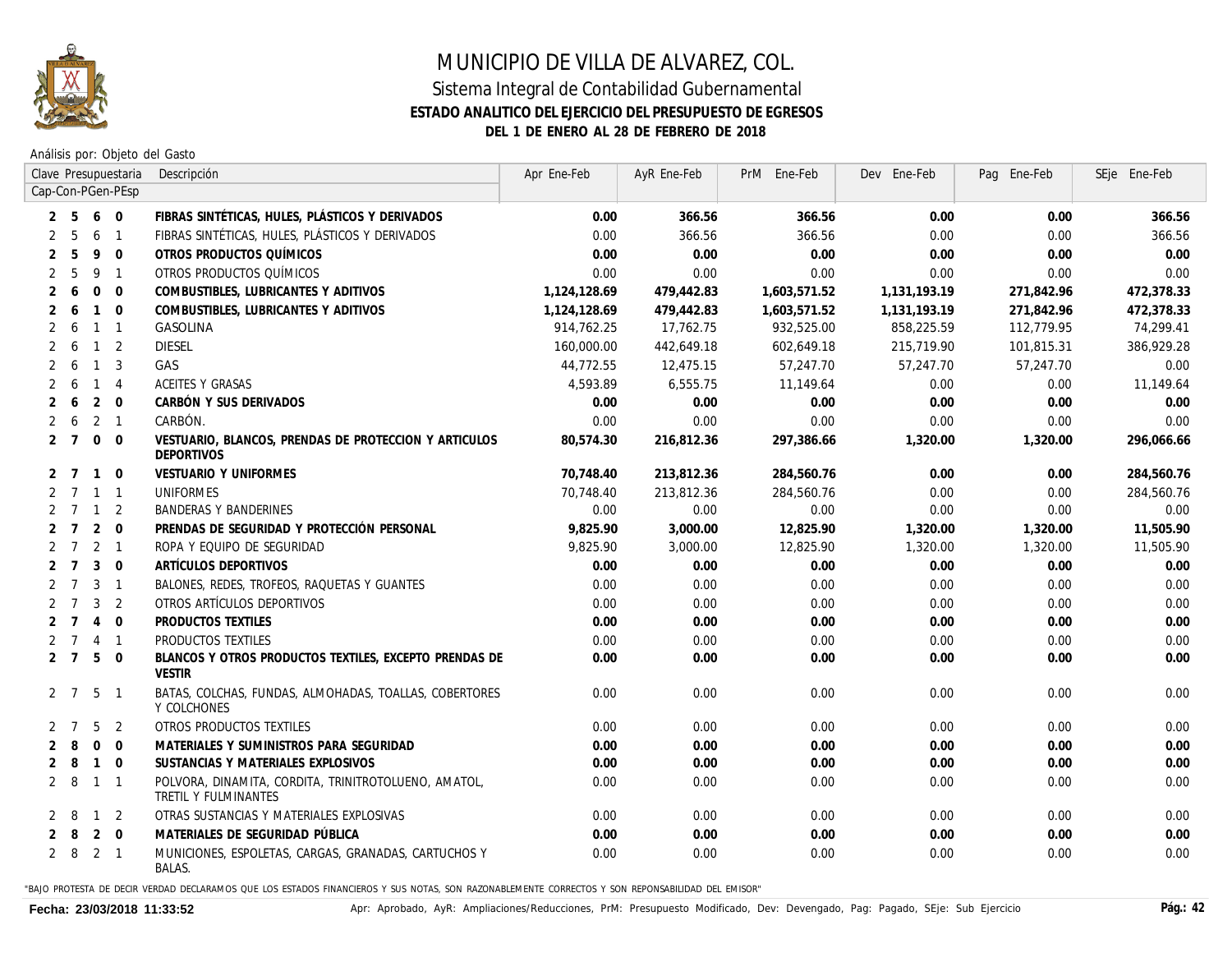

### Sistema Integral de Contabilidad Gubernamental **ESTADO ANALITICO DEL EJERCICIO DEL PRESUPUESTO DE EGRESOS DEL 1 DE ENERO AL 28 DE FEBRERO DE 2018**

Análisis por: Objeto del Gasto

|                |                                         |                | Clave Presupuestaria | Descripción                                                                                            | Apr Ene-Feb | AyR Ene-Feb | PrM Ene-Feb | Dev Ene-Feb | Pag Ene-Feb | SEje Ene-Feb |
|----------------|-----------------------------------------|----------------|----------------------|--------------------------------------------------------------------------------------------------------|-------------|-------------|-------------|-------------|-------------|--------------|
|                | Cap-Con-PGen-PEsp<br>2 2<br>$2 \quad 8$ |                |                      |                                                                                                        |             |             |             |             |             |              |
|                |                                         |                |                      | OTROS MATERIALES DE SEGURIDAD PÚBLICA                                                                  | 0.00        | 0.00        | 0.00        | 0.00        | 0.00        | 0.00         |
| $\mathbf{2}$   | -8                                      | $\mathbf{3}$   | $\overline{0}$       | PRENDAS DE PROTECCIÓN PARA SEGURIDAD PÚBLICA Y<br><b>NACIONAL</b>                                      | 0.00        | 0.00        | 0.00        | 0.00        | 0.00        | 0.00         |
| 2              | -8                                      | 3              | $\overline{1}$       | EQUIPO DE PROTECCIÓN PARA SEGURIDAD PÚBLICA                                                            | 0.00        | 0.00        | 0.00        | 0.00        | 0.00        | 0.00         |
| $\mathcal{P}$  | 8                                       | 3              | $\overline{2}$       | KIT DE OPERACION DE PRIMER RESPONDIENTE (PATRULLA)                                                     | 0.00        | 0.00        | 0.00        | 0.00        | 0.00        | 0.00         |
| 2              | 8                                       | 3              | 3                    | KIT DE OPERACION DE PRIMER RESPONDIENTE (PIE A TIERRA)                                                 | 0.00        | 0.00        | 0.00        | 0.00        | 0.00        | 0.00         |
| $\overline{2}$ | 9                                       | $\mathbf{0}$   | $\Omega$             | HERRAMIENTAS, REFACCIONES Y ACCESORIOS MENORES                                                         | 147,036.31  | 9,305.26    | 156,341.57  | 56,169.70   | 56,169.70   | 100.171.87   |
| 2              | -9                                      | $\mathbf{1}$   | $\overline{0}$       | HERRAMIENTAS MENORES                                                                                   | 27,156.26   | 449.98      | 27,606.24   | 449.98      | 449.98      | 27,156.26    |
|                | $2 \overline{9}$                        | $1\quad1$      |                      | HERRAMIENTAS DE CARPINTERIA. SILVICULTURA.<br>HORTICULTURA, GANADERÍA Y AGRICULTURA                    | 27,156.26   | 449.98      | 27.606.24   | 449.98      | 449.98      | 27,156.26    |
| 2              | -9                                      | 2              | $\Omega$             | REFACCIONES Y ACCESORIOS MENORES DE EDIFICIOS                                                          | 2.399.56    | 0.00        | 2,399.56    | 1,455.42    | 1,455.42    | 944.14       |
| $\overline{2}$ | 9                                       | $2 \quad 1$    |                      | INSTRUMENTAL COMPLEMENTARIO PARA EDIFICIOS                                                             | 2,399.56    | 0.00        | 2,399.56    | 1,455.42    | 1,455.42    | 944.14       |
| 2              | - 9                                     | 2 <sub>2</sub> |                      | <b>REPUESTOS DE EDIFICIOS</b>                                                                          | 0.00        | 0.00        | 0.00        | 0.00        | 0.00        | 0.00         |
| $\overline{2}$ | -9                                      | $\mathbf{3}$   | $\Omega$             | REFACCIONES Y ACCESORIOS MENORES DE MOBILIARIO Y<br>EQUIPO DE ADMINISTRACIÓN, EDUCACIONAL Y RECREATIVO | 0.00        | 0.00        | 0.00        | 0.00        | 0.00        | 0.00         |
| 2              | -9                                      | 3              | $\overline{1}$       | REFACCIONES MENORES DE EQUIPO DE ADMINISTRACIÓN                                                        | 0.00        | 0.00        | 0.00        | 0.00        | 0.00        | 0.00         |
|                | 9                                       | $\mathbf{3}$   | 2                    | REFACCIONES MENORES DE EQUIPO EDUCACIONAL                                                              | 0.00        | 0.00        | 0.00        | 0.00        | 0.00        | 0.00         |
| $\overline{2}$ | 9                                       | $\mathbf{3}$   | 3                    | REFACCIONES MENORES DE EQUIPO RECREATIVO                                                               | 0.00        | 0.00        | 0.00        | 0.00        | 0.00        | 0.00         |
| 2              | 9                                       | $\overline{4}$ | $\Omega$             | REFACCIONES Y ACCESORIOS MENORES DE EOUIPO DE<br>CÓMPUTO Y TECNOLOGÍAS DE LA INFORMACIÓN               | 0.00        | 0.00        | 0.00        | 0.00        | 0.00        | 0.00         |
|                | 2 9                                     | $\overline{4}$ | $\overline{1}$       | REFACCIONES Y ACCESORIOS MENORES PARA EQUIPOS DE<br>COMPUTO                                            | 0.00        | 0.00        | 0.00        | 0.00        | 0.00        | 0.00         |
| 2              | - 9                                     | 4              | 2                    | REFACCIONES Y ACCESORIOS MENORES PARA TECNOLOGIAS DE<br>INFORMACIÓN                                    | 0.00        | 0.00        | 0.00        | 0.00        | 0.00        | 0.00         |
| 2              | 9                                       | 5              | $\Omega$             | REFACCIONES Y ACCESORIOS MENORES DE EQUIPO E<br>INSTRUMENTAL MÉDICO Y DE LABORATORIO                   | 0.00        | 0.00        | 0.00        | 0.00        | 0.00        | 0.00         |
| 2              | -9                                      | 5 <sub>1</sub> |                      | REFACCIONES Y ACCESORIOS MENORES DE QUIPO<br>INSTRUMENTAL MEDICO.                                      | 0.00        | 0.00        | 0.00        | 0.00        | 0.00        | 0.00         |
| 2              | -9                                      | -5             | 2                    | REFACCIONES Y ACCESORIOS MENORES DE QUIPO<br>INSTRUMENTAL DE LABORATORIO                               | 0.00        | 0.00        | 0.00        | 0.00        | 0.00        | 0.00         |
|                | 2 9                                     | 6              | $\overline{0}$       | REFACCIONES Y ACCESORIOS MENORES DE EQUIPO DE<br><b>TRANSPORTE</b>                                     | 115,290.87  | 0.00        | 115,290.87  | 44,959.40   | 44,959.40   | 70,331.47    |
| $2^{\circ}$    | -9                                      | 6              | $\overline{1}$       | REFACCIONES Y ACCESORIOS MENORES DE EQUIPO DE<br>TRANSPORTE                                            | 115,290.87  | 0.00        | 115,290.87  | 44,959.40   | 44,959.40   | 70,331.47    |
|                | $2 \overline{9}$                        | $7^{\circ}$    | $\overline{0}$       | REFACCIONES Y ACCESORIOS MENORES DE EQUIPO DE DEFENSA<br>Y SEGURIDAD                                   | 0.00        | 0.00        | 0.00        | 0.00        | 0.00        | 0.00         |
|                | - 9                                     | $\overline{7}$ | $\overline{1}$       | REFACCIONES Y ACCESORIOS MENORES DE EQUIPO DE DEFENSA                                                  | 0.00        | 0.00        | 0.00        | 0.00        | 0.00        | 0.00         |
|                | $2 \overline{9}$                        | 7 2            |                      | REFACCIONES Y ACCESORIOS MENORES DE EQUIPO DE                                                          | 0.00        | 0.00        | 0.00        | 0.00        | 0.00        | 0.00         |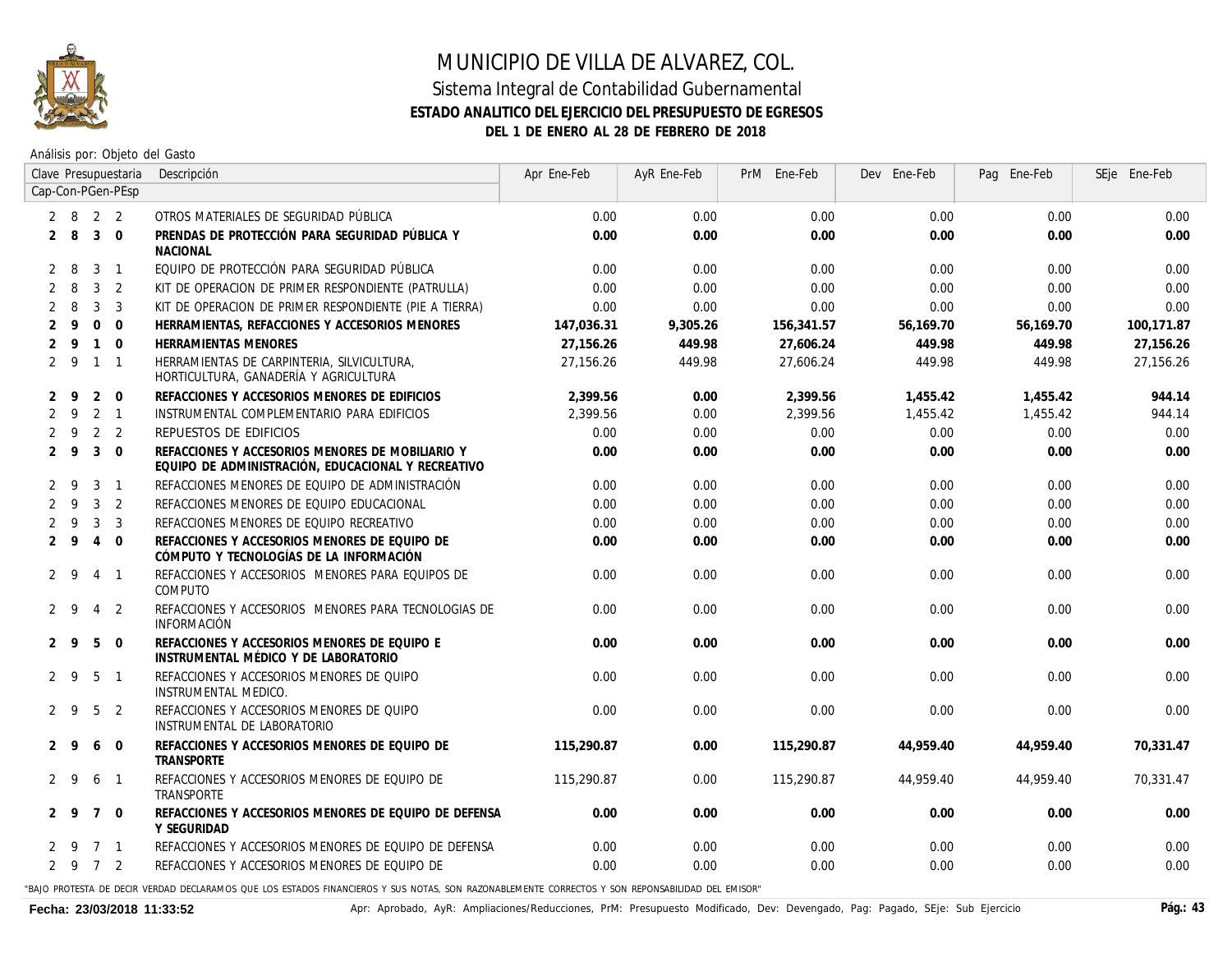

#### Sistema Integral de Contabilidad Gubernamental **ESTADO ANALITICO DEL EJERCICIO DEL PRESUPUESTO DE EGRESOS DEL 1 DE ENERO AL 28 DE FEBRERO DE 2018**

Análisis por: Objeto del Gasto

|                |                  |                 | Clave Presupuestaria | Descripción                                                              | Apr Ene-Feb  | AyR Ene-Feb  | PrM Ene-Feb  | Dev Ene-Feb  | Pag Ene-Feb  | SEje Ene-Feb |
|----------------|------------------|-----------------|----------------------|--------------------------------------------------------------------------|--------------|--------------|--------------|--------------|--------------|--------------|
|                |                  |                 | Cap-Con-PGen-PEsp    |                                                                          |              |              |              |              |              |              |
|                |                  |                 |                      | SEGURIDAD                                                                |              |              |              |              |              |              |
|                | $2 \overline{9}$ | 8               | $\overline{0}$       | REFACCIONES Y ACCESORIOS MENORES DE MAQUINARIA Y<br>OTROS EQUIPOS        | 913.62       | 8,391.28     | 9,304.90     | 9,304.90     | 9,304.90     | 0.00         |
|                | $2 \overline{9}$ | 8               | $\overline{1}$       | REFACCIONES Y ACCESORIOS MENORES DE MAQUINARIA PESADA                    | 913.62       | 8,391.28     | 9,304,90     | 9,304.90     | 9,304,90     | 0.00         |
|                | $2 \overline{9}$ | 8               | 2                    | REFACCIONES Y ACCESORIOS MENORES DE MAQUINARIA<br>AGRICOLA               | 0.00         | 0.00         | 0.00         | 0.00         | 0.00         | 0.00         |
|                | $2 \quad 9$      | 8               | 3                    | REFACCIONES Y ACCESORIOS MENORES DE MAQUINARIA DE<br>CONSTRUCCIÓN        | 0.00         | 0.00         | 0.00         | 0.00         | 0.00         | 0.00         |
| 2              | 9                | 9               | $\overline{0}$       | REFACCIONES Y ACCESORIOS MENORES OTROS BIENES MUEBLES                    | 1,276.00     | 464.00       | 1,740.00     | 0.00         | 0.00         | 1,740.00     |
| $\overline{2}$ | 9                | 9               | $\overline{1}$       | OTRAS REFACCIONES Y ACCESORIOS MENORES                                   | 1,276.00     | 464.00       | 1,740.00     | 0.00         | 0.00         | 1,740.00     |
| 3              | $\mathbf 0$      | $\mathbf 0$     | $\overline{0}$       | SERVICIOS GENERALES                                                      | 4,656,695.34 | 3,772,945.19 | 8,429,640.53 | 5,461,563.90 | 4,896,311.37 | 2,968,076.63 |
| 3              | $\mathbf{1}$     | $\mathbf 0$     | $\Omega$             | SERVICIOS BÁSICOS                                                        | 1.909.643.02 | 1,869,053.31 | 3,778,696.33 | 2,097,694.56 | 2,014,137.56 | 1,681,001.77 |
| 3              | $\mathbf{1}$     | $\overline{1}$  | $\Omega$             | ENERGÍA ELÉCTRICA                                                        | 1,820,000.00 | 1,867,467.42 | 3,687,467.42 | 2,080,347.42 | 1,996,790.42 | 1,607,120.00 |
| 3              | $\mathbf{1}$     | $\overline{1}$  | $\overline{1}$       | ENERGIA ELÉCTRICA DE OFICINAS ADMINISTRATIVAS                            | 220,000,00   | 180,548.00   | 400,548.00   | 400.548.00   | 316,991.00   | 0.00         |
| 3              | $\mathbf{1}$     | $\overline{1}$  | 2                    | ENERGÍA ELÉCTRICA DE ALUMBRADO PÚBLICO                                   | 1,600,000.00 | 1,686,919.42 | 3,286,919.42 | 1,679,799.42 | 1,679,799.42 | 1,607,120.00 |
| 3              | $\mathbf{1}$     | 2               | $\overline{0}$       | <b>GAS</b>                                                               | 0.00         | 0.00         | 0.00         | 0.00         | 0.00         | 0.00         |
| 3              | $\mathbf{1}$     | $2 \quad 1$     |                      | GAS EXCLUYE AL USADO PARA TRANSPORTE                                     | 0.00         | 0.00         | 0.00         | 0.00         | 0.00         | 0.00         |
| 3              | $\mathbf{1}$     | 3               | $\Omega$             | <b>AGUA</b>                                                              | 1,580.50     | 0.00         | 1,580.50     | 0.00         | 0.00         | 1,580.50     |
| 3              | $\mathbf{1}$     | 3               | $\overline{1}$       | CONSUMO DE AGUA POTABLE                                                  | 1,580.50     | 0.00         | 1,580.50     | 0.00         | 0.00         | 1,580.50     |
| 3              | $\mathbf{1}$     | 3               | 2                    | CONSUMO DE AGUA PARA RIEGO                                               | 0.00         | 0.00         | 0.00         | 0.00         | 0.00         | 0.00         |
| 3              | $\mathbf{1}$     | $\overline{4}$  | $\Omega$             | TELEFONÍA TRADICIONAL                                                    | 22,000.00    | 1,585.89     | 23,585.89    | 13,400.74    | 13,400.74    | 10,185.15    |
|                | $\mathbf{1}$     | $\overline{4}$  | $\overline{1}$       | SERVICIO TELEFÓNICO CONVENCIONAL                                         | 22,000.00    | 1,585.89     | 23,585.89    | 13,400.74    | 13,400.74    | 10,185.15    |
| 3              | $\overline{1}$   | 5               | $\overline{0}$       | TELEFONÍA CELULAR                                                        | 0.00         | 0.00         | 0.00         | 0.00         | 0.00         | 0.00         |
| 3              | $\mathbf{1}$     | 5               | $\overline{1}$       | SERVICIO DE TELEFONÍA CELULAR                                            | 0.00         | 0.00         | 0.00         | 0.00         | 0.00         | 0.00         |
| 3              | $\mathbf{1}$     | 6               | $\Omega$             | SERVICIOS DE TELECOMUNICACIONES Y SATELITES.                             | 0.00         | 0.00         | 0.00         | 0.00         | 0.00         | 0.00         |
| 3              | $\mathbf{1}$     | 6               | $\overline{1}$       | SERVICIOS DE TELECOMUNICACIONES Y SATELITES.                             | 0.00         | 0.00         | 0.00         | 0.00         | 0.00         | 0.00         |
|                | $3-1$            | $\overline{7}$  | $\Omega$             | SERVICIOS DE ACCESO DE INTERNET. REDES Y PROCESAMIENTO<br>DE INFORMACION | 59,166.66    | 0.00         | 59,166.66    | 0.00         | 0.00         | 59,166.66    |
|                | 3 1              | 7 1             |                      | SERVICIOS DE INTERNET.                                                   | 0.00         | 0.00         | 0.00         | 0.00         | 0.00         | 0.00         |
| 3              | $\mathbf{1}$     | $7\overline{ }$ | $\overline{2}$       | PROVISIÓN DE SERVICIOS ELECTRÓNICOS                                      | 59.166.66    | 0.00         | 59,166.66    | 0.00         | 0.00         | 59,166.66    |
| 3              | $\overline{1}$   | $7\overline{ }$ | 3                    | DISEÑO DE PÁGINAS WEB Y CORREO.                                          | 0.00         | 0.00         | 0.00         | 0.00         | 0.00         | 0.00         |
| 3              | $\mathbf{1}$     | $7\overline{ }$ | $\overline{4}$       | RESPALDO DE INFORMACIÓN                                                  | 0.00         | 0.00         | 0.00         | 0.00         | 0.00         | 0.00         |
| 3              |                  | $\overline{7}$  | -5                   | MANEJO Y ADMINISTRACIÓN DE SERVIDORES                                    | 0.00         | 0.00         | 0.00         | 0.00         | 0.00         | 0.00         |
|                |                  | 8               | $\overline{0}$       | SERVICIOS POSTALES Y TELEGRAFICOS                                        | 1,863.64     | 0.00         | 1,863.64     | 1,046.25     | 1,046.25     | 817.39       |
|                |                  | 8               | $\overline{1}$       | SERVICIO POSTAL                                                          | 0.00         | 0.00         | 0.00         | 0.00         | 0.00         | 0.00         |
|                | 3 1              | 8 2             |                      | SERVICIO TELEGRÁFICO                                                     | 0.00         | 0.00         | 0.00         | 0.00         | 0.00         | 0.00         |
|                |                  |                 |                      |                                                                          |              |              |              |              |              |              |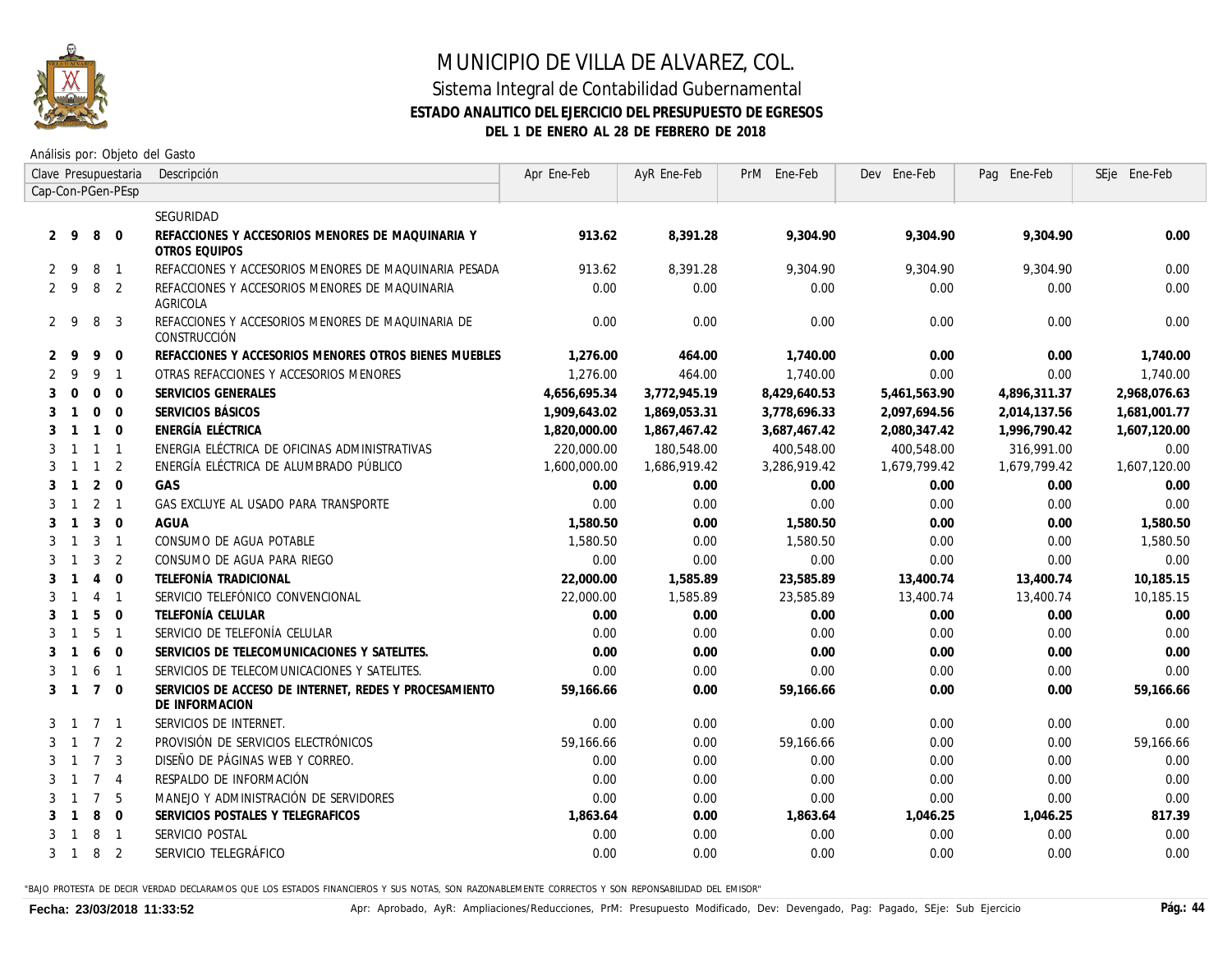

### Sistema Integral de Contabilidad Gubernamental **ESTADO ANALITICO DEL EJERCICIO DEL PRESUPUESTO DE EGRESOS DEL 1 DE ENERO AL 28 DE FEBRERO DE 2018**

Análisis por: Objeto del Gasto

| Clave Presupuestaria           | Descripción                                                                                                                                      | Apr Ene-Feb  | AyR Ene-Feb | PrM Ene-Feb  | Dev Ene-Feb  | Pag Ene-Feb  | SEje Ene-Feb |
|--------------------------------|--------------------------------------------------------------------------------------------------------------------------------------------------|--------------|-------------|--------------|--------------|--------------|--------------|
| Cap-Con-PGen-PEsp              |                                                                                                                                                  |              |             |              |              |              |              |
| 8 3<br>$\overline{1}$          | MENSAJERIA Y PAQUETERIA                                                                                                                          | 1,863.64     | 0.00        | 1,863.64     | 1,046.25     | 1,046.25     | 817.39       |
| 9 0<br>$\mathbf{1}$            | SERVICIOS INTEGRALES Y OTROS SERVICIOS                                                                                                           | 5,032.22     | 0.00        | 5,032.22     | 2,900.15     | 2,900.15     | 2,132.07     |
| 9 1<br>$\mathbf{1}$<br>3       | SERVICIO DE TELECOMUNICACIONES                                                                                                                   | 0.00         | 0.00        | 0.00         | 0.00         | 0.00         | 0.00         |
| 9 2<br>$\mathbf{1}$            | SERVICIO DE TELEFONIA CELULAR                                                                                                                    | 5.032.22     | 0.00        | 5.032.22     | 2,900.15     | 2,900,15     | 2.132.07     |
| 9 <sup>3</sup><br>$\mathbf{1}$ | SERVICIOS DE RADIOCOMUNICACIÓN                                                                                                                   | 0.00         | 0.00        | 0.00         | 0.00         | 0.00         | 0.00         |
| 2<br>$0\quad 0$                | SERVICIOS DE ARRENDAMIENTO                                                                                                                       | 1,191,378.34 | 133,396.09  | 1,324,774.43 | 1,137,943.29 | 1,137,943.29 | 186,831.14   |
| 2<br>$1\quad 0$<br>3           | ARRENDAMIENTO DE TERRENOS                                                                                                                        | 0.00         | 0.00        | 0.00         | 0.00         | 0.00         | 0.00         |
| 2<br>$1\quad1$<br>3            | ARRENDAMIENTO DE TERRENOS                                                                                                                        | 0.00         | 0.00        | 0.00         | 0.00         | 0.00         | 0.00         |
| 2<br>2 0<br>3                  | ARRENDAMIENTO DE EDIFICIOS                                                                                                                       | 40.325.62    | 0.00        | 40,325.62    | 0.00         | 0.00         | 40,325.62    |
| $2 \quad 1$<br>2<br>3          | ARRENDAMIENTO DE EDIFICIOS PARA VIVIENDA                                                                                                         | 0.00         | 0.00        | 0.00         | 0.00         | 0.00         | 0.00         |
| 2 <sub>2</sub><br>2<br>3       | ARRENDAMIENTO DE SALONES PARA CONVENCIONES                                                                                                       | 0.00         | 0.00        | 0.00         | 0.00         | 0.00         | 0.00         |
| $2 \quad 3$<br>2<br>3          | ARRENDAMIENTO DE EDIFICIOS PARA OFICINAS                                                                                                         | 40,325.62    | 0.00        | 40,325.62    | 0.00         | 0.00         | 40,325.62    |
| $2 \quad 4$<br>2<br>3          | ARRENDAMIENTO DE LOCALES COMERCIALES                                                                                                             | 0.00         | 0.00        | 0.00         | 0.00         | 0.00         | 0.00         |
| 2 5<br>2<br>3                  | ARRENDAMIENTO DE ESTADIOS, TEATROS, AUDITORIOS Y<br><b>BODEGAS.</b>                                                                              | 0.00         | 0.00        | 0.00         | 0.00         | 0.00         | 0.00         |
| 2<br>2 6<br>3                  | OTROS ARRENDAMIENTOS                                                                                                                             | 0.00         | 0.00        | 0.00         | 0.00         | 0.00         | 0.00         |
| $3 \quad 0$<br>2<br>3          | ARRENDAMIENTO DE MOBILIARIO Y EQUIPO DE<br>ADMINISTRACIÓN, EDUCACIONAL Y RECREATIVO                                                              | 0.00         | 0.00        | 0.00         | 0.00         | 0.00         | 0.00         |
| $3 \quad 1$<br>2<br>3          | ARRENDAMIENTO DE EQUIPO DE CÓMPUTO                                                                                                               | 0.00         | 0.00        | 0.00         | 0.00         | 0.00         | 0.00         |
| 3 <sub>2</sub><br>2            | ARRENDAMIENTO DE IMPRESORAS                                                                                                                      | 0.00         | 0.00        | 0.00         | 0.00         | 0.00         | 0.00         |
| 2<br>3 <sup>3</sup>            | ARRENDAMIENTO DE FOTOCOPIADORAS                                                                                                                  | 0.00         | 0.00        | 0.00         | 0.00         | 0.00         | 0.00         |
| 2<br>$4\quad 0$<br>3           | ARRENDAMIENTO DE EQUIPO E INSTRUMENTAL MÉDICO Y DE<br>LABORATORIO                                                                                | 0.00         | 0.00        | 0.00         | 0.00         | 0.00         | 0.00         |
| 2<br>$4 \quad 1$<br>3          | ARRENDAMIENTO DE EQUIPO E INSTRUMENTAL MÉDICO.                                                                                                   | 0.00         | 0.00        | 0.00         | 0.00         | 0.00         | 0.00         |
| 2<br>$4\quad 2$<br>3           | ARRENDAMIENTO DE EQUIPO E INSTRUMENTAL DE LABORATORIO                                                                                            | 0.00         | 0.00        | 0.00         | 0.00         | 0.00         | 0.00         |
| 2<br>5 0<br>3                  | ARRENDAMIENTO DE EQUIPO DE TRANSPORTE                                                                                                            | 1,000,000.00 | 133,396.09  | 1,133,396.09 | 1,133,396.09 | 1,133,396.09 | 0.00         |
| 5 <sub>1</sub><br>2<br>3       | ARRENDAMIENTO DE EQUIPO DE TRANSPORTE TERRESTRE                                                                                                  | 1,000,000.00 | 133,396.09  | 1,133,396.09 | 1,133,396.09 | 1,133,396.09 | 0.00         |
| 5 <sub>2</sub><br>2<br>3       | ARRENDAMIENTO DE EQUIPO DE TRANSPORTE AEREOESPACIAL                                                                                              | 0.00         | 0.00        | 0.00         | 0.00         | 0.00         | 0.00         |
| 2<br>5 <sup>3</sup><br>3       | ARRENDAMIENTO DE EQUIPO DE TRANSPORTE MARÍTIMO.<br>LACUSTRE Y FLUVIAL                                                                            | 0.00         | 0.00        | 0.00         | 0.00         | 0.00         | 0.00         |
| 5<br>2<br>3<br>$\overline{4}$  | ARRENDAMIENTO DE VEHICULOS UTILITARIOS                                                                                                           | 0.00         | 0.00        | 0.00         | 0.00         | 0.00         | 0.00         |
| 2<br>6<br>$\overline{0}$<br>3  | ARRENDAMIENTO DE MAQUINARIA, OTROS EQUIPOS Y<br><b>HERRAMIENTAS</b>                                                                              | 0.00         | 0.00        | 0.00         | 0.00         | 0.00         | 0.00         |
| 2<br>6 <sub>1</sub><br>3       | ARRENDAMIENTO DE MAQUINARIA PARA LA CONSTRUCCIÓN                                                                                                 | 0.00         | 0.00        | 0.00         | 0.00         | 0.00         | 0.00         |
| 2<br>6 <sub>2</sub>            | ARRENDAMIENTO DE MAQUINARIA FORESTAL                                                                                                             | 0.00         | 0.00        | 0.00         | 0.00         | 0.00         | 0.00         |
| 7 0<br>2<br>3                  | ARRENDAMIENTO DE ACTIVOS INTANGIBLES                                                                                                             | 0.00         | 0.00        | 0.00         | 0.00         | 0.00         | 0.00         |
| 3 2 7 1                        | ARRENDAMIENTO POR EL USO DE PATENTES                                                                                                             | 0.00         | 0.00        | 0.00         | 0.00         | 0.00         | 0.00         |
|                                | "BAJO PROTESTA DE DECIR VERDAD DECLARAMOS QUE LOS ESTADOS FINANCIEROS Y SUS NOTAS. SON RAZONABLEMENTE CORRECTOS Y SON REPONSABILIDAD DEL EMISOR" |              |             |              |              |              |              |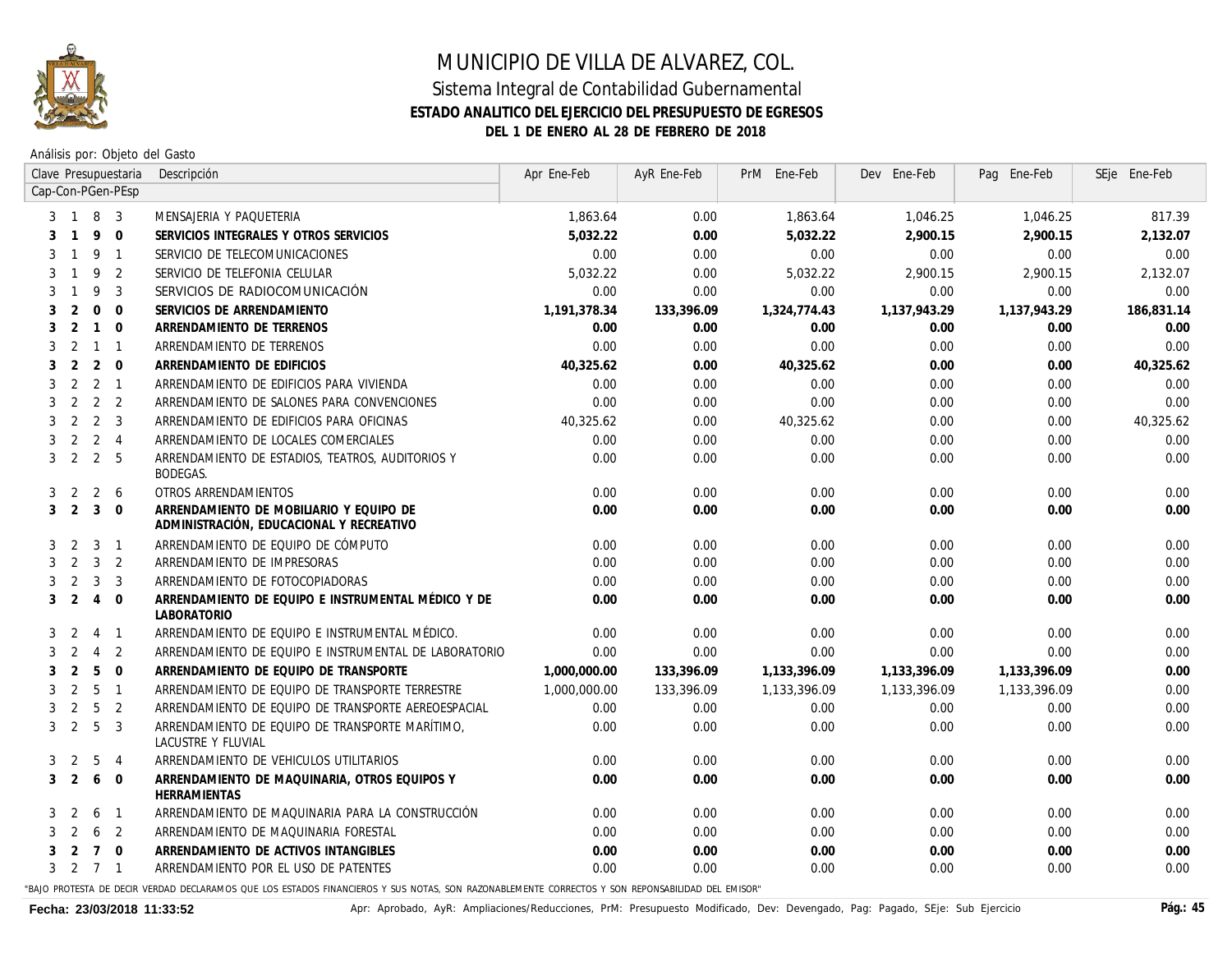

### Sistema Integral de Contabilidad Gubernamental **ESTADO ANALITICO DEL EJERCICIO DEL PRESUPUESTO DE EGRESOS DEL 1 DE ENERO AL 28 DE FEBRERO DE 2018**

Análisis por: Objeto del Gasto

|                |                |                | Clave Presupuestaria | Descripción                                                                                         | Apr Ene-Feb | AyR Ene-Feb | PrM Ene-Feb | Dev Ene-Feb | Pag Ene-Feb | SEje Ene-Feb |
|----------------|----------------|----------------|----------------------|-----------------------------------------------------------------------------------------------------|-------------|-------------|-------------|-------------|-------------|--------------|
|                |                |                | Cap-Con-PGen-PEsp    |                                                                                                     |             |             |             |             |             |              |
|                | 3 2 7 2        |                |                      | ARRENDAMIENTO POR EL USO DE MARCAS                                                                  | 0.00        | 0.00        | 0.00        | 0.00        | 0.00        | 0.00         |
| 3              | 2              | $\overline{7}$ | 3                    | REGALIAS POR DERECHOS DE AUTOR                                                                      | 0.00        | 0.00        | 0.00        | 0.00        | 0.00        | 0.00         |
| 3              | 2              | $\overline{7}$ | $\overline{4}$       | <b>MEMBRESIAS</b>                                                                                   | 0.00        | 0.00        | 0.00        | 0.00        | 0.00        | 0.00         |
| 3              | 2              | $\overline{7}$ | 5                    | LICENCIAS POR EL USO DE PROGRAMAS DE CÓMPUTO                                                        | 0.00        | 0.00        | 0.00        | 0.00        | 0.00        | 0.00         |
|                | 2              | 8              | $\Omega$             | ARRENDAMIENTO FINANCIERO                                                                            | 0.00        | 0.00        | 0.00        | 0.00        | 0.00        | 0.00         |
| 3              | 2              | 8              | $\overline{1}$       | DERECHOS SOBRE BIENES DE ARRENDAMIENTO FINANCIERO                                                   | 0.00        | 0.00        | 0.00        | 0.00        | 0.00        | 0.00         |
| 3              | 2              | 9              | $\Omega$             | OTROS ARRENDAMIENTOS                                                                                | 151,052.72  | 0.00        | 151,052.72  | 4,547.20    | 4,547.20    | 146,505.52   |
| 3              | 2              | 9              | $\overline{1}$       | ARRENDAMIENTO DE MUEBLES PARA EVENTOS INCLUYE<br>MANTELERÍA, LONAS Y CARPAS.                        | 151,052.72  | 0.00        | 151,052.72  | 4,547.20    | 4,547.20    | 146,505.52   |
| 3              | 2              | 9              | 2                    | ARRENDAMIENTO DE INSTRUMENTOS MUSICALES                                                             | 0.00        | 0.00        | 0.00        | 0.00        | 0.00        | 0.00         |
| 3              | 2              | 9              | 3                    | ARRENDAMIENTO DE EQUIPO MÉDICO                                                                      | 0.00        | 0.00        | 0.00        | 0.00        | 0.00        | 0.00         |
| 3              | 2              | 9              | $\overline{4}$       | ARRENDAMIENTO DE EQUIPO Y VEHÍCULO RECREATIVO Y<br>DEPORTIVO                                        | 0.00        | 0.00        | 0.00        | 0.00        | 0.00        | 0.00         |
| 3              | 3              | $\mathbf 0$    | $\mathbf 0$          | SERVICIOS PROFESIONALES, CIENTIFICOS, TECNICOS Y OTROS<br><b>SERVICIOS</b>                          | 295.693.22  | 7.690.00    | 303,383.22  | 13,908.84   | 13,908.84   | 289.474.38   |
| 3              | 3              | $\mathbf{1}$   | $\overline{0}$       | SERVICIOS LEGALES, DE CONTABILIDAD, AUDITORÍA Y<br><b>RELACIONADOS</b>                              | 14,026.56   | 7,690.00    | 21,716.56   | 13,908.84   | 13,908.84   | 7,807.72     |
|                | 3 <sup>3</sup> | $\mathbf{1}$   | $\overline{1}$       | SERVICIOS LEGALES. NOTARIALES Y DE APOYO PARA TRÁMITES<br><b>LEGALES.</b>                           | 0.00        | 7,690,00    | 7,690,00    | 0.00        | 0.00        | 7.690.00     |
| 3              | 3              | $1\quad 2$     |                      | SERVICIOS DE CONTABILIDAD, AUDITORIA Y ASESORIA CONTABLE<br>Y FISCAL.                               | 14,026.56   | 0.00        | 14,026.56   | 13,908.84   | 13,908.84   | 117.72       |
| 3              | 3              | $\mathbf{1}$   | 3                    | OTROS SERVICIOS LEGALES Y CONTABLES                                                                 | 0.00        | 0.00        | 0.00        | 0.00        | 0.00        | 0.00         |
| 3 <sup>1</sup> | $\overline{3}$ | $\overline{2}$ | $\mathbf{0}$         | SERVICIOS DE DISEÑO, ARQUITECTURA, INGENIERÍA Y<br>ACTIVIDADES RELACIONADAS                         | 0.00        | 0.00        | 0.00        | 0.00        | 0.00        | 0.00         |
| 3              | 3              | 2              | $\overline{1}$       | SERVICIOS DE DISEÑO DE ARQUITECTURA DE PAISAJE Y<br>URBANISMO                                       | 0.00        | 0.00        | 0.00        | 0.00        | 0.00        | 0.00         |
| 3              | 3              | 2              | 2                    | SERVICIO DE INGENIERIA CIVIL, MECÁNICA Y ELECTRÓNICA                                                | 0.00        | 0.00        | 0.00        | 0.00        | 0.00        | 0.00         |
| 3              | 3              | 2              | $\overline{3}$       | SERVICIOS DE DIBUJO, INSPECCIÓN DE EDIFICIOS,<br>LEVANTAMIENTO GEOFÍSICOS Y LABORATORIO DE PRUEBAS. | 0.00        | 0.00        | 0.00        | 0.00        | 0.00        | 0.00         |
| 3              | 3              | 3              | $\Omega$             | SERVICIOS DE CONSULTORÍA ADMINISTRATIVA, PROCESOS,<br>TÉCNICA Y EN TECNOLOGÍAS DE LA INFORMACIÓN    | 100,000.00  | 0.00        | 100,000.00  | 0.00        | 0.00        | 100,000.00   |
| 3              | 3              | 3              | $\overline{1}$       | SERVICIOS DE CONSULTORÍA EN ACTIVIDADES COMO<br>PLANEACIÓN Y DISEÑO EN SISTEMAS DE COMPUTO          | 100,000.00  | 0.00        | 100,000.00  | 0.00        | 0.00        | 100,000.00   |
|                | 3              | 3              | 2                    | ASESORIA EN INSTALACIÓN DE EOUIPOS Y REDES INFORMÁTICAS.                                            | 0.00        | 0.00        | 0.00        | 0.00        | 0.00        | 0.00         |
|                | 3              | 3              | 3                    | SERVICIOS DE INSTALACIÓN DE SOFT WARE                                                               | 0.00        | 0.00        | 0.00        | 0.00        | 0.00        | 0.00         |
|                | 3              | 3              | $\overline{4}$       | CONSULTORIA ADMINISTRATIVA                                                                          | 0.00        | 0.00        | 0.00        | 0.00        | 0.00        | 0.00         |
|                | 3              | 3              | 5                    | CONSULTORIA CIENTÍFICA Y TÉCNICA                                                                    | 0.00        | 0.00        | 0.00        | 0.00        | 0.00        | 0.00         |
| 3              | 3              | $\overline{4}$ | $\Omega$             | SERVICIOS DE CAPACITACIÓN                                                                           | 20,000.00   | 0.00        | 20,000.00   | 0.00        | 0.00        | 20,000.00    |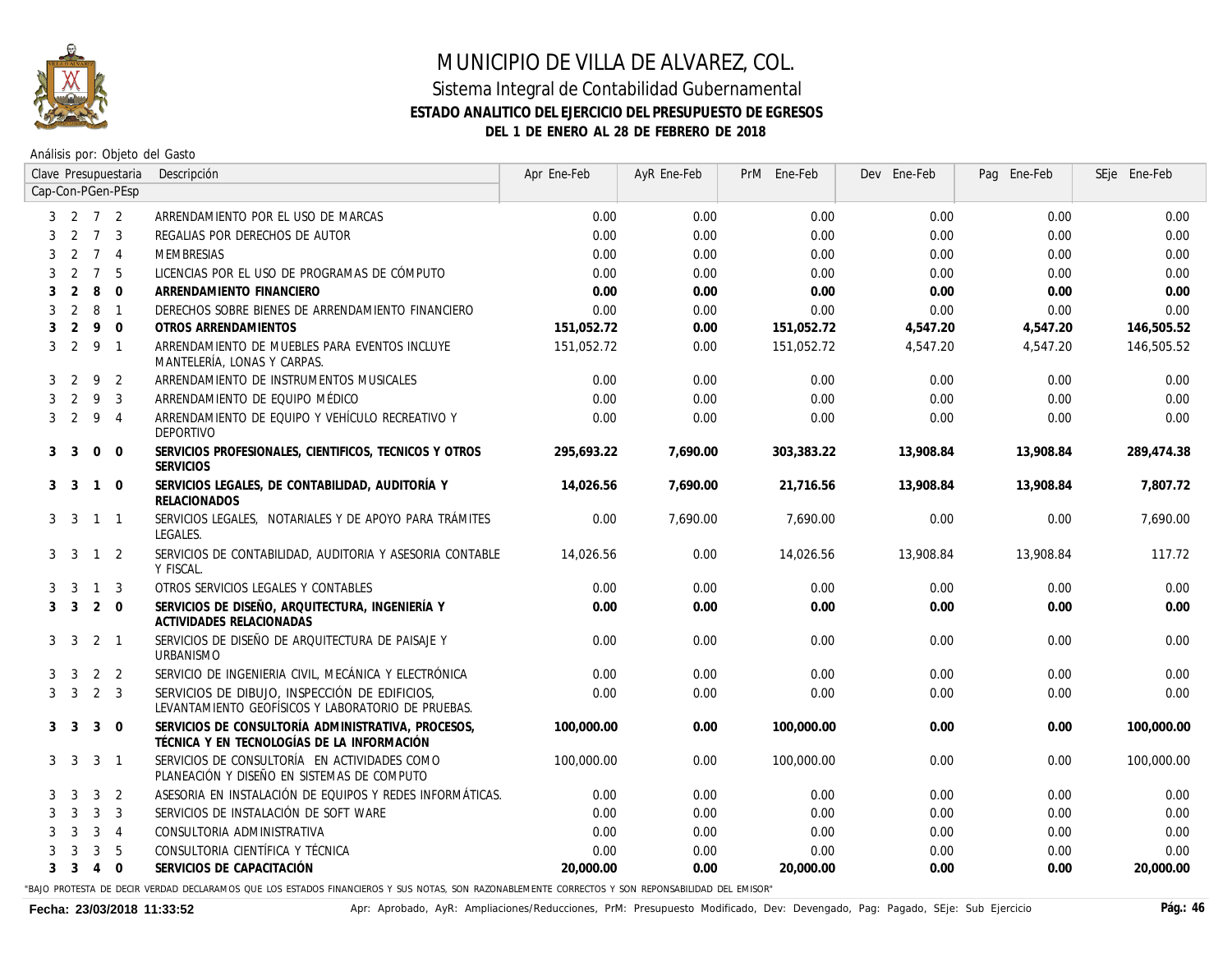

### Sistema Integral de Contabilidad Gubernamental **ESTADO ANALITICO DEL EJERCICIO DEL PRESUPUESTO DE EGRESOS DEL 1 DE ENERO AL 28 DE FEBRERO DE 2018**

Análisis por: Objeto del Gasto

|   |                |                 | Clave Presupuestaria | Descripción                                                                                          | Apr Ene-Feb | AyR Ene-Feb | PrM Ene-Feb | Dev Ene-Feb | Pag Ene-Feb | SEje Ene-Feb |
|---|----------------|-----------------|----------------------|------------------------------------------------------------------------------------------------------|-------------|-------------|-------------|-------------|-------------|--------------|
|   |                |                 | Cap-Con-PGen-PEsp    |                                                                                                      |             |             |             |             |             |              |
| 3 | 3              | 4 1             |                      | SERVICIOS DE PREPARACIÓN E IMPARTICIÓN DE CURSOS                                                     | 20,000.00   | 0.00        | 20,000.00   | 0.00        | 0.00        | 20,000.00    |
| 3 | 3              | $5\overline{)}$ | $\Omega$             | SERVICIOS DE INVESTIGACIÓN CIENTÍFICA Y DESARROLLO                                                   | 0.00        | 0.00        | 0.00        | 0.00        | 0.00        | 0.00         |
| 3 | 3              | -5              | $\overline{1}$       | SERVICIOS DE INVESTIGACIÓN CIENTÍFICA Y DESARROLLO EN<br>CIENCIA FÍSICA                              | 0.00        | 0.00        | 0.00        | 0.00        | 0.00        | 0.00         |
|   | 3 <sup>3</sup> | 5               | 2                    | SERVICIOS DE INVESTIGACIÓN CIENTÍFICA Y DESARROLLO DE<br>INGENIERIA QUIMICA, OCEANOGRAFÍA Y GEOLOGÍA | 0.00        | 0.00        | 0.00        | 0.00        | 0.00        | 0.00         |
|   | 3 <sup>3</sup> | 5               | 3                    | SERVICIOS DE INVESTIGACIÓN CIENTÍFICA Y DESARROLLO DE<br>CIENCIAS SOCIALES Y HUMANIDADES             | 0.00        | 0.00        | 0.00        | 0.00        | 0.00        | 0.00         |
| 3 | -3             | 6               | $\mathbf 0$          | SERVICIOS DE APOYO ADMINISTRATIVO. TRADUCCIÓN.<br>FOTOCOPIADO E IMPRESIÓN                            | 161.666.66  | 0.00        | 161,666.66  | 0.00        | 0.00        | 161,666.66   |
| 3 | 3              | 6               | $\mathbf{1}$         | SERVICIOS DE APOYO ADMINISTRATIVO                                                                    | 161,666.66  | 0.00        | 161,666.66  | 0.00        | 0.00        | 161,666.66   |
| 3 | 3              | 6               | 2                    | SERVICIOS DE FOTOCOPIADO                                                                             | 0.00        | 0.00        | 0.00        | 0.00        | 0.00        | 0.00         |
| 3 | 3              | 6               | 3                    | SERVICIOS DE IMPRESIÓN                                                                               | 0.00        | 0.00        | 0.00        | 0.00        | 0.00        | 0.00         |
| 3 | 3              | $\overline{7}$  | $\Omega$             | SERVICIOS DE PROTECCIÓN Y SEGURIDAD                                                                  | 0.00        | 0.00        | 0.00        | 0.00        | 0.00        | 0.00         |
| 3 | -3             | $7\overline{ }$ | $\overline{1}$       | REALIZACIÓN DE PROGRAMAS DE SEGURIDAD PÚBLICA.                                                       | 0.00        | 0.00        | 0.00        | 0.00        | 0.00        | 0.00         |
| 3 | 3              | $7\overline{ }$ | 2                    | CONTRATACIÓN DE PERSONAL TEMPORAL SEGÚN PROGRAMA DE<br>SEGURIDAD PÚBLICA.                            | 0.00        | 0.00        | 0.00        | 0.00        | 0.00        | 0.00         |
| 3 | -3             | $\overline{7}$  | 3                    | MATERIALES CONSIDERADOS EN PROGRAMA DE SEGURIDAD<br>PÚBLICA                                          | 0.00        | 0.00        | 0.00        | 0.00        | 0.00        | 0.00         |
|   | 3 <sup>3</sup> | $\overline{7}$  | $\overline{4}$       | SERVICIOS NECESARIOS CONSIDERADOS EN PROGRAMA DE<br>SEGURIDAD PÚBLICA                                | 0.00        | 0.00        | 0.00        | 0.00        | 0.00        | 0.00         |
| 3 | 3              | 8               | $\mathbf 0$          | SERVICIOS DE VIGILANCIA                                                                              | 0.00        | 0.00        | 0.00        | 0.00        | 0.00        | 0.00         |
| 3 | 3              | 8               | $\overline{1}$       | SERVICIOS DE MONITOREO DE PERSONAS                                                                   | 0.00        | 0.00        | 0.00        | 0.00        | 0.00        | 0.00         |
| 3 | -3             | 9               | $\mathbf 0$          | SERVICIOS PROFESIONALES, CIENTÍFICOS Y TÉCNICOS<br><b>INTEGRALES</b>                                 | 0.00        | 0.00        | 0.00        | 0.00        | 0.00        | 0.00         |
| 3 | 3              | 9               | $\overline{1}$       | SERVICIOS PROFESIONALES DE INVESTIGACIÓN DE MERCADOS                                                 | 0.00        | 0.00        | 0.00        | 0.00        | 0.00        | 0.00         |
| 3 | 3              | 9               | $\overline{2}$       | SERVICIOS PROFESIONALES DE FOTOGRAFIA                                                                | 0.00        | 0.00        | 0.00        | 0.00        | 0.00        | 0.00         |
| 3 | 3              | 9               | 3                    | SERVICIOS PROFESIONALES DE TRADUCCIÓN                                                                | 0.00        | 0.00        | 0.00        | 0.00        | 0.00        | 0.00         |
| 3 | 3              | 9               | $\overline{4}$       | SERVICIOS PROFESIONALES VETERNIARIOS                                                                 | 0.00        | 0.00        | 0.00        | 0.00        | 0.00        | 0.00         |
| 3 | 3              | 9               | 5                    | OTROS SERVICIOS PROFESIONALES                                                                        | 0.00        | 0.00        | 0.00        | 0.00        | 0.00        | 0.00         |
| 3 | 4              | $\mathbf{0}$    | $\mathbf 0$          | SERVICIOS FINANCIEROS, BANCARIOS Y COMERCIALES                                                       | 121,942.66  | 168,590.57  | 290,533.23  | 246,970.72  | 246,970.72  | 43,562.51    |
| 3 | 4              | $\overline{1}$  | $\Omega$             | SERVICIOS FINANCIEROS Y BANCARIOS                                                                    | 32,142.34   | 160,711.70  | 192,854.04  | 149,291.53  | 149,291.53  | 43,562.51    |
| 3 |                | $\overline{1}$  | $\overline{1}$       | COMISIONES BANCARIAS                                                                                 | 32,142.34   | 160,711.70  | 192,854.04  | 149,291.53  | 149,291.53  | 43,562.51    |
| 3 |                | $\overline{1}$  | 2                    | <b>INTERESES BANCARIOS</b>                                                                           | 0.00        | 0.00        | 0.00        | 0.00        | 0.00        | 0.00         |
| 3 | 4              | $\overline{1}$  | 3                    | DESCUENTOS                                                                                           | 0.00        | 0.00        | 0.00        | 0.00        | 0.00        | 0.00         |
|   | 4              | $\overline{1}$  | $\overline{4}$       | GASTOS DE AVALÚOS DE BIENES MUEBLES E INMUEBLES                                                      | 0.00        | 0.00        | 0.00        | 0.00        | 0.00        | 0.00         |
| 3 | $\overline{4}$ | 2               | $\overline{0}$       | SERVICIOS DE COBRANZA. INVESTIGACIÓN CREDITICIA Y                                                    | 89,800.32   | 7.878.87    | 97.679.19   | 97.679.19   | 97.679.19   | 0.00         |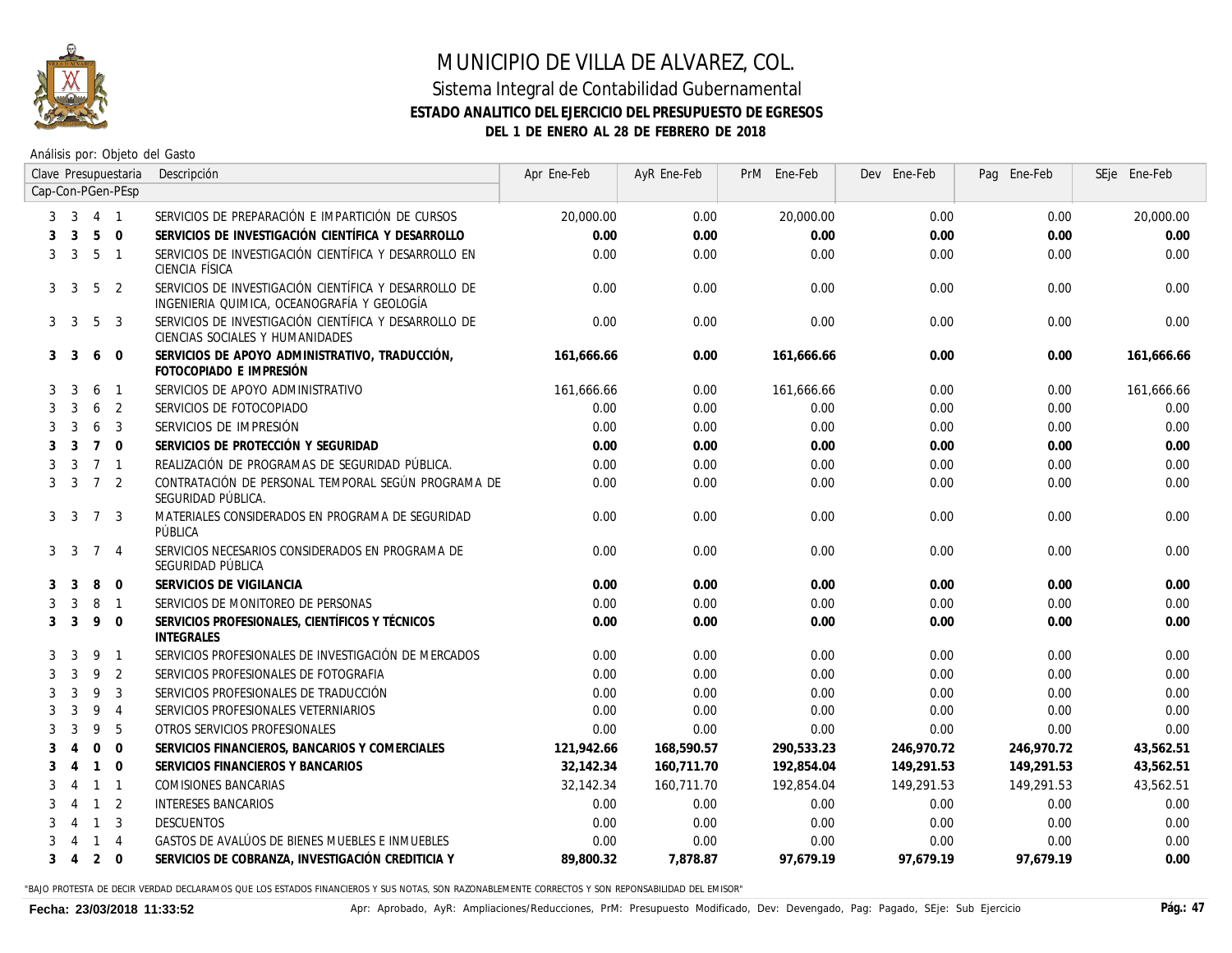

### Sistema Integral de Contabilidad Gubernamental **ESTADO ANALITICO DEL EJERCICIO DEL PRESUPUESTO DE EGRESOS DEL 1 DE ENERO AL 28 DE FEBRERO DE 2018**

Análisis por: Objeto del Gasto

|   |                |                | Clave Presupuestaria | Descripción                                                                                                             | Apr Ene-Feb | AyR Ene-Feb | PrM Ene-Feb | Dev Ene-Feb | Pag Ene-Feb | SEje Ene-Feb |
|---|----------------|----------------|----------------------|-------------------------------------------------------------------------------------------------------------------------|-------------|-------------|-------------|-------------|-------------|--------------|
|   |                |                | Cap-Con-PGen-PEsp    |                                                                                                                         |             |             |             |             |             |              |
|   |                |                |                      | SIMILAR                                                                                                                 |             |             |             |             |             |              |
| 3 | $\overline{4}$ | $2 \quad 1$    |                      | SERVICIOS DE COBRANZA                                                                                                   | 89.800.32   | 7.878.87    | 97.679.19   | 97.679.19   | 97.679.19   | 0.00         |
| 3 |                | 2              | 2                    | SERVICIOS DE INVESTIGACIÓN CREDITICIA Y SIMILAR                                                                         | 0.00        | 0.00        | 0.00        | 0.00        | 0.00        | 0.00         |
| 3 | $\overline{4}$ | $\overline{3}$ | $\Omega$             | SERVICIOS DE RECAUDACIÓN, TRASLADO Y CUSTODIA DE<br>VALORES                                                             | 0.00        | 0.00        | 0.00        | 0.00        | 0.00        | 0.00         |
| 3 | -4             | 3              | $\overline{1}$       | SERVICIOS FINANCIEROS POR GUARDA, TRASLADO Y CUSTODIA<br>DE VALORES                                                     | 0.00        | 0.00        | 0.00        | 0.00        | 0.00        | 0.00         |
| 3 | 4              | 4              | $\overline{0}$       | SEGUROS DE RESPONSABILIDAD PATRIMONIAL Y FIANZAS                                                                        | 0.00        | 0.00        | 0.00        | 0.00        | 0.00        | 0.00         |
| 3 | $\overline{4}$ | $\overline{4}$ | $\overline{1}$       | PRIMAS DE SEGURO DE RESPONSABILIDAD PATRIMONIAL DEL<br>ESTADO                                                           | 0.00        | 0.00        | 0.00        | 0.00        | 0.00        | 0.00         |
| 3 | $\overline{4}$ | 5              | $\Omega$             | SEGURO DE BIENES PATRIMONIALES                                                                                          | 0.00        | 0.00        | 0.00        | 0.00        | 0.00        | 0.00         |
| 3 | $\overline{4}$ | 5              | $\overline{1}$       | PRIMAS DE SEGUROS CONTRA ROBOS, INCENDIOS Y DEMAS<br>RIESGOS Y CONTINGENCIAS.                                           | 0.00        | 0.00        | 0.00        | 0.00        | 0.00        | 0.00         |
| 3 |                | 6              | $\overline{0}$       | ALMACENAJE, ENVASE Y EMBALAJE                                                                                           | 0.00        | 0.00        | 0.00        | 0.00        | 0.00        | 0.00         |
|   |                | 6              | $\overline{1}$       | <b>ALMACENAJE</b>                                                                                                       | 0.00        | 0.00        | 0.00        | 0.00        | 0.00        | 0.00         |
|   | 4              | 6              | $\overline{2}$       | ENVASE Y EMBALAJE                                                                                                       | 0.00        | 0.00        | 0.00        | 0.00        | 0.00        | 0.00         |
| 3 | -4             | $7\quad$ 0     |                      | <b>FLETES Y MANIOBRAS</b>                                                                                               | 0.00        | 0.00        | 0.00        | 0.00        | 0.00        | 0.00         |
| 3 | 4              | $\overline{7}$ | $\overline{1}$       | TRASLADO, MANIOBRAS, EMBARQUE Y DESEMBARQUE                                                                             | 0.00        | 0.00        | 0.00        | 0.00        | 0.00        | 0.00         |
|   |                | 8              | $\Omega$             | <b>COMISIONES POR VENTAS</b>                                                                                            | 0.00        | 0.00        | 0.00        | 0.00        | 0.00        | 0.00         |
|   |                | 8              | $\overline{1}$       | COMISIONES POR VENTAS                                                                                                   | 0.00        | 0.00        | 0.00        | 0.00        | 0.00        | 0.00         |
| 3 | 4              | 9              | $\Omega$             | SERVICIOS FINANCIEROS, BANCARIOS Y COMERCIALES<br><b>INTEGRALES</b>                                                     | 0.00        | 0.00        | 0.00        | 0.00        | 0.00        | 0.00         |
| 3 | 4              | 9              | $\overline{1}$       | CASETAS TELEFÓNICAS                                                                                                     | 0.00        | 0.00        | 0.00        | 0.00        | 0.00        | 0.00         |
|   | 4              | 9              | 2                    | PROMOCIÓN DE BIENES Y SERVICIOS POR TELÉFONO                                                                            | 0.00        | 0.00        | 0.00        | 0.00        | 0.00        | 0.00         |
| 3 | $\overline{4}$ | 9              | 3                    | RECEPCIÓN DE LLAMADAS TELEFÓNICAS EN NOMBRE DE LOS<br><b>CLIENTES</b>                                                   | 0.00        | 0.00        | 0.00        | 0.00        | 0.00        | 0.00         |
| 3 | 5              | $\mathbf 0$    | $\mathbf 0$          | SERVICIOS DE INSTALACION, REPARACION, MANTENIMIENTO Y<br>CONSERVACION                                                   | 108,088.41  | 12,908.71   | 120,997.12  | 18,714.71   | 8,068.00    | 102,282.41   |
| 3 | -5             | $\mathbf{1}$   | $\Omega$             | CONSERVACIÓN Y MANTENIMIENTO MENOR DE INMUEBLES                                                                         | 7.669.00    | 0.00        | 7.669.00    | 0.00        | 0.00        | 7.669.00     |
| 3 | -5             | $\mathbf{1}$   | $\overline{1}$       | CONSERVACIÓN Y MANTENIMIENTO MENOR DE EDIFICIOS                                                                         | 7.669.00    | 0.00        | 7.669.00    | 0.00        | 0.00        | 7,669.00     |
|   | 3 <sub>5</sub> | $\mathbf{1}$   | $\overline{2}$       | CONSERVACIÓN Y MANTENIMIENTO MENOR DE TERRENOS O<br>PREDIOS                                                             | 0.00        | 0.00        | 0.00        | 0.00        | 0.00        | 0.00         |
| 3 | -5             | $\overline{1}$ | -3                   | CONSERVACIÓN Y MANTENIMIENTO MENOR DE ÁREAS VERDES                                                                      | 0.00        | 0.00        | 0.00        | 0.00        | 0.00        | 0.00         |
|   | 3 <sub>5</sub> | $\overline{2}$ | $\overline{0}$       | INSTALACIÓN, REPARACIÓN Y MANTENIMIENTO DE<br>MOBILIARIO Y EQUIPO DE ADMINISTRACIÓN, EDUCACIONAL Y<br><b>RECREATIVO</b> | 0.00        | 0.00        | 0.00        | 0.00        | 0.00        | 0.00         |
|   | 3 5            | 2 1            |                      | MANTENIMIENTO DE MOBILIARIO Y EQUIPO DE<br>ADMINISTRACIÓN INCLUYE SEGURO                                                | 0.00        | 0.00        | 0.00        | 0.00        | 0.00        | 0.00         |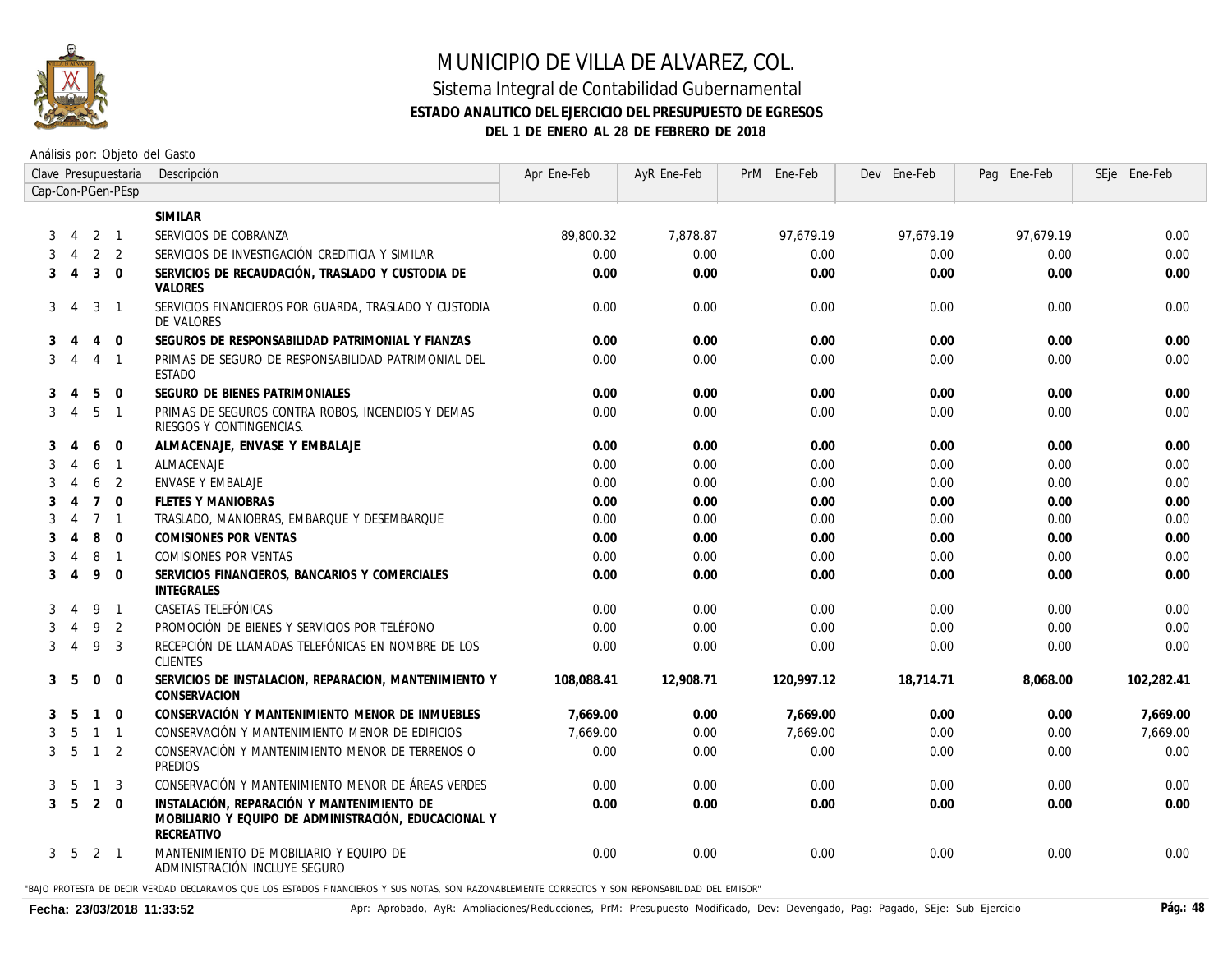

### Sistema Integral de Contabilidad Gubernamental **ESTADO ANALITICO DEL EJERCICIO DEL PRESUPUESTO DE EGRESOS DEL 1 DE ENERO AL 28 DE FEBRERO DE 2018**

Análisis por: Objeto del Gasto

|   |                |                | Clave Presupuestaria | Descripción                                                                                                          | Apr Ene-Feb | AyR Ene-Feb | PrM Ene-Feb | Dev Ene-Feb | Pag Ene-Feb | SEje Ene-Feb |
|---|----------------|----------------|----------------------|----------------------------------------------------------------------------------------------------------------------|-------------|-------------|-------------|-------------|-------------|--------------|
|   |                |                | Cap-Con-PGen-PEsp    |                                                                                                                      |             |             |             |             |             |              |
|   | 3 <sub>5</sub> | $3 \quad 0$    |                      | INSTALACIÓN, REPARACIÓN Y MANTENIMIENTO DE EQUIPO DE<br>CÓMPUTO Y TECNOLOGÍA DE LA INFORMACIÓN                       | 0.00        | 12,908.71   | 12,908.71   | 1,946.71    | 0.00        | 10,962.00    |
| 3 | -5             | 3              | $\overline{1}$       | INSTALACIÓN, REPARACIÓN Y MANTENIMIENTO DE EQUIPOS DE<br>CÓMPUTO INCLUYE PÓLIZA DE SEGURO                            | 0.00        | 12,908.71   | 12,908.71   | 1,946.71    | 0.00        | 10,962.00    |
| 3 | -5             | $\overline{4}$ | $\Omega$             | INSTALACIÓN, REPARACIÓN Y MANTENIMIENTO DE EQUIPO E<br>INSTRUMENTAL MÉDICO Y DE LABORATORIO                          | 0.00        | 0.00        | 0.00        | 0.00        | 0.00        | 0.00         |
| 3 | .5             | $\overline{4}$ | $\overline{1}$       | MANTENIMIENTO DE INSTRUMENMTAL MÉDICO                                                                                | 0.00        | 0.00        | 0.00        | 0.00        | 0.00        | 0.00         |
| 3 | 5              | 5              | $\Omega$             | REPARACIÓN Y MANTENIMIENTO DE EQUIPO DE TRANSPORTE                                                                   | 100.128.40  | 0.00        | 100,128.40  | 16,768.00   | 8,068.00    | 83,360.40    |
| 3 | 5              | 5              | $\overline{1}$       | MANTENIMIENTO DE EQUIPO DE TRANSPORTE TERRESTRE                                                                      | 100, 128.40 | 0.00        | 100,128.40  | 16,768.00   | 8,068.00    | 83,360.40    |
| 3 | 5              | 5              | 2                    | MANTENIMIENTO DE EQUIPO DE TRANSPORTE FLUVIAL                                                                        | 0.00        | 0.00        | 0.00        | 0.00        | 0.00        | 0.00         |
| 3 | 5              | 6              | $\mathbf{0}$         | REPARACIÓN Y MANTENIMIENTO DE EQUIPO DE DEFENSA Y<br><b>SEGURIDAD</b>                                                | 0.00        | 0.00        | 0.00        | 0.00        | 0.00        | 0.00         |
| 3 | $5^{\circ}$    | 6              | $\overline{1}$       | REPARACIÓN Y MANTENIMIENTO DE EQUIPO DE DEFENSA Y<br>SEGURIDAD                                                       | 0.00        | 0.00        | 0.00        | 0.00        | 0.00        | 0.00         |
| 3 | -5             | $\overline{7}$ | $\Omega$             | INSTALACIÓN, REPARACIÓN Y MANTENIMIENTO DE<br>MAQUINARIA, OTROS EQUIPOS Y HERRAMIENTA                                | 240.32      | 0.00        | 240.32      | 0.00        | 0.00        | 240.32       |
| 3 | -5             | $\overline{7}$ | $\overline{1}$       | REPARACIÓN Y MANTENIMIENTO DE MAQUINARIA                                                                             | 240.32      | 0.00        | 240.32      | 0.00        | 0.00        | 240.32       |
| 3 | 5              | $\overline{7}$ | 2                    | REPARACIÓN Y MANTENIMIENTO DE VEHÍCULOS                                                                              | 0.00        | 0.00        | 0.00        | 0.00        | 0.00        | 0.00         |
| 3 | 5              | 8              | $\mathbf{0}$         | SERVICIOS DE LIMPIEZA Y MANEJO DE DESECHOS                                                                           | 0.00        | 0.00        | 0.00        | 0.00        | 0.00        | 0.00         |
| 3 | 5              | 8              | $\overline{1}$       | SERVICIOS DE LAVANDERIA Y LIMPIEZA EN LOS BIENES MUEBLES E<br><b>INMUEBLES</b>                                       | 0.00        | 0.00        | 0.00        | 0.00        | 0.00        | 0.00         |
| 3 | -5             | 8              | 2                    | SERVICIOS DE DESINFECCIÓN E HIGIENE EN LOS BIENES MUEBLES<br>E INMUEBLES                                             | 0.00        | 0.00        | 0.00        | 0.00        | 0.00        | 0.00         |
|   | 5              | 8              | 3                    | SERVICIOS DE RECOLECCIÓN Y MANEJO DE DESECHOS                                                                        | 0.00        | 0.00        | 0.00        | 0.00        | 0.00        | 0.00         |
|   | .5             | 8              | $\overline{4}$       | OPERACIÓN DE SITIOS PARA CONFINAMIENTO                                                                               | 0.00        | 0.00        | 0.00        | 0.00        | 0.00        | 0.00         |
|   | 5              | 8              | 5                    | RECUPERACIÓN Y CLASIFICACIÓN DE MATERIAL RECICLABLE                                                                  | 0.00        | 0.00        | 0.00        | 0.00        | 0.00        | 0.00         |
|   | -5             | 8              | 6                    | REHABILITACIÓN Y LIMPIEZA DE ÁREAS CONTAMINADAS                                                                      | 0.00        | 0.00        | 0.00        | 0.00        | 0.00        | 0.00         |
| 3 | 5              | 9              | $\mathbf 0$          | SERVICIOS DE JARDINERÍA Y FUMIGACIÓN                                                                                 | 50.69       | 0.00        | 50.69       | 0.00        | 0.00        | 50.69        |
|   | 5              | 9              | $\overline{1}$       | CONTROL Y EXTERMINACIÓN DE PLAGAS                                                                                    | 0.00        | 0.00        | 0.00        | 0.00        | 0.00        | 0.00         |
|   | 5              | 9              | $\overline{2}$       | INSTALACIÓN Y MANATENIMIENTO DE ÁREAS VERDES                                                                         | 50.69       | 0.00        | 50.69       | 0.00        | 0.00        | 50.69        |
|   | 6              | $\mathbf 0$    | $\mathbf 0$          | SERVICIOS DE COMUNICACION SOCIAL Y PUBLICIDAD                                                                        | 199,999.94  | 0.00        | 199,999.94  | 0.00        | 0.00        | 199,999.94   |
| 3 | -6             | $\mathbf{1}$   | $\Omega$             | DIFUSIÓN POR RADIO. TELEVISIÓN Y OTROS MEDIOS DE<br>MENSAJES SOBRE PROGRAMAS Y ACTIVIDADES<br><b>GUBERNAMENTALES</b> | 96,666.62   | 0.00        | 96,666.62   | 0.00        | 0.00        | 96,666.62    |
| 3 | -6             | $\mathbf{1}$   | $\mathbf{1}$         | PUBLICACIÓN Y DIFUSIÓN MASIVA POR TV DEL QUEHACER<br>GUBERNAMENTAL                                                   | 7,500.00    | 0.00        | 7,500.00    | 0.00        | 0.00        | 7,500.00     |
| 3 | 6              | $\mathbf{1}$   | 2                    | PUBLICACIÓN Y DIFUSIÓN MASIVA POR RADIO  DEL QUEHACER<br><b>GUBERNAMENTAL</b>                                        | 71,666.66   | 0.00        | 71,666.66   | 0.00        | 0.00        | 71,666.66    |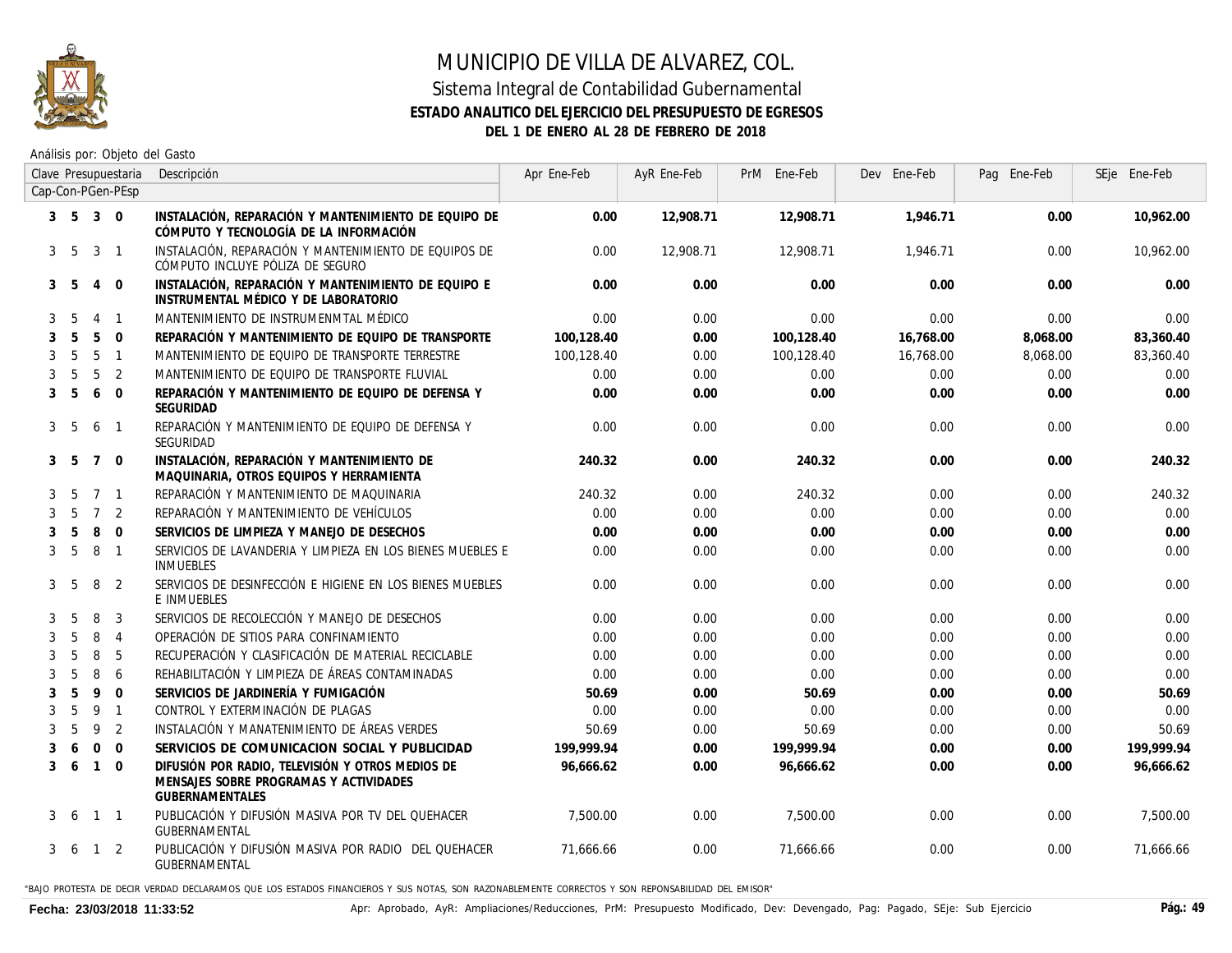

### Sistema Integral de Contabilidad Gubernamental **ESTADO ANALITICO DEL EJERCICIO DEL PRESUPUESTO DE EGRESOS DEL 1 DE ENERO AL 28 DE FEBRERO DE 2018**

Análisis por: Objeto del Gasto

|   |     |                | Clave Presupuestaria | Descripción                                                                                                              | Apr Ene-Feb | AyR Ene-Feb | PrM Ene-Feb | Dev Ene-Feb | Pag Ene-Feb | SEje Ene-Feb |
|---|-----|----------------|----------------------|--------------------------------------------------------------------------------------------------------------------------|-------------|-------------|-------------|-------------|-------------|--------------|
|   |     |                | Cap-Con-PGen-PEsp    |                                                                                                                          |             |             |             |             |             |              |
|   |     | 3 6 1 3        |                      | PUBLICACIÓN Y DIFUSIÓN MASIVA POR PRENSA DEL QUEHACER<br>GUBERNAMENTAL                                                   | 5,833,32    | 0.00        | 5,833.32    | 0.00        | 0.00        | 5,833.32     |
|   | 36  | $\overline{1}$ | $\overline{4}$       | PUBLICACIÓN Y DIFUSIÓN MASIVA POR ESPECTACULARES DEL<br><b>QUEHACER GUBERNAMENTAL</b>                                    | 10.833.32   | 0.00        | 10,833.32   | 0.00        | 0.00        | 10,833.32    |
|   | 3 6 | $\mathbf{1}$   | 5                    | PUBLICACIÓN Y DIFUSIÓN MASIVA POR TRIPTICOS DEL<br><b>QUEHACER GUBERNAMENTAL</b>                                         | 833.32      | 0.00        | 833.32      | 0.00        | 0.00        | 833.32       |
| 3 | -6  | 2              | $\overline{0}$       | DIFUSIÓN POR RADIO, TELEVISIÓN Y OTROS MEDIOS DE<br>MENSAJES COMERCIALES PARA PROMOVER LA VENTA DE<br>BIENES O SERVICIOS | 0.00        | 0.00        | 0.00        | 0.00        | 0.00        | 0.00         |
| 3 | 6   | $2 \quad 1$    |                      | PUBLICIDAD Y DIFUSIÓN MASIVA POR TV PARA COMERCILIZAR<br>PRODUCTOS                                                       | 0.00        | 0.00        | 0.00        | 0.00        | 0.00        | 0.00         |
|   | 3 6 | 2 <sub>2</sub> |                      | PUBLICIDAD Y DIFUSIÓN MASIVA POR RADIO PARA<br>COMERCIALIZAR SUS PRODUCTOS                                               | 0.00        | 0.00        | 0.00        | 0.00        | 0.00        | 0.00         |
|   | 3 6 | 2 <sup>3</sup> |                      | PUBLICIDAD Y DIFUSIÓN MASIVA POR PRENSA PARA<br>COMERCIALIZAR SUS PRODUCTOS                                              | 0.00        | 0.00        | 0.00        | 0.00        | 0.00        | 0.00         |
| 3 | -6  | 2              | $\overline{4}$       | PUBLICACIDAD Y DIFUSIÓN MASIVA POR ESPECTACULARES PARA<br>COMERCIALIZAR SUS PRODUCTOS                                    | 0.00        | 0.00        | 0.00        | 0.00        | 0.00        | 0.00         |
| 3 | -6  | 2              | -5                   | PUBLICIDAD Y DIFUSIÓN MASIVA POR TRIPTICOS PARA<br>COMERCIALIZAR SUS PRODUCTOS                                           | 0.00        | 0.00        | 0.00        | 0.00        | 0.00        | 0.00         |
|   | 3 6 | 3              | $\overline{0}$       | SERVICIOS DE CREATIVIDAD, PREPRODUCCIÓN Y PRODUCCIÓN<br>DE PUBLICIDAD, EXCEPTO INTERNET                                  | 25,000.00   | 0.00        | 25,000.00   | 0.00        | 0.00        | 25,000.00    |
| 3 | -6  | 3              | $\overline{1}$       | SERVICIOS DE DISEÑO Y CONCEPTUALIZACIÓN DE CAMPAÑAS DE<br>COMUNICACIÓN                                                   | 25,000.00   | 0.00        | 25,000.00   | 0.00        | 0.00        | 25,000.00    |
| 3 | -6  | 4              | $\Omega$             | SERVICIOS DE REVELADO DE FOTOGRAFÍAS                                                                                     | 0.00        | 0.00        | 0.00        | 0.00        | 0.00        | 0.00         |
| 3 | -6  | $\overline{4}$ | $\overline{1}$       | SERVICIOS DE REVELADO E IMPRESIÓN DE FOTOGRAFÍAS                                                                         | 0.00        | 0.00        | 0.00        | 0.00        | 0.00        | 0.00         |
|   | -6  | 5              | $\Omega$             | SERVICIOS DE LA INDUSTRIA FÍLMICA, DEL SONIDO Y DEL VIDEO                                                                | 0.00        | 0.00        | 0.00        | 0.00        | 0.00        | 0.00         |
| 3 | -6  | 5              | $\overline{1}$       | SERVICIOS DE POST-PRODUCCIÓN                                                                                             | 0.00        | 0.00        | 0.00        | 0.00        | 0.00        | 0.00         |
|   | 6   | 5              | 2                    | OTROS SERVICIOS PARA LA INDUSTRIA FILMICA Y VIDEO.                                                                       | 0.00        | 0.00        | 0.00        | 0.00        | 0.00        | 0.00         |
| 3 | 6   | 6              | $\overline{0}$       | SERVICIO DE CREACIÓN Y DIFUSIÓN DE CONTENIDO<br>EXCLUSIVAMENTE A TRAVÉS DE INTERNET                                      | 78,333.32   | 0.00        | 78,333.32   | 0.00        | 0.00        | 78,333.32    |
| 3 | -6  | 6              | $\overline{1}$       | SERVICIOS DE DIFUSIÓN Y TRANSMISIÓN A TRAVÉS DE INTERNET.                                                                | 78.333.32   | 0.00        | 78,333.32   | 0.00        | 0.00        | 78,333.32    |
| 3 | 6   | 9              | $\Omega$             | OTROS SERVICIOS DE INFORMACIÓN                                                                                           | 0.00        | 0.00        | 0.00        | 0.00        | 0.00        | 0.00         |
| 3 | 6   | 9              | $\overline{1}$       | SERVICIOS DE MONITOREO DE INFORMACIÓN EN MEDIOS<br>MASIVOS DE COMUNICACIÓN                                               | 0.00        | 0.00        | 0.00        | 0.00        | 0.00        | 0.00         |
|   |     | $\Omega$       | $\Omega$             | SERVICIOS DE TRASLADO Y VIATICOS                                                                                         | 21,516.15   | 40,942.99   | 62,459.14   | 39,958.24   | 39,958.24   | 22.500.90    |
|   |     | $\mathbf{1}$   | $\Omega$             | PASAJES AÉREOS                                                                                                           | 0.00        | 14,478.00   | 14,478.00   | 7,036.00    | 7,036.00    | 7,442.00     |
|   | 7   | $\mathbf{1}$   | $\overline{1}$       | PASAJE AÉREO                                                                                                             | 0.00        | 14,478.00   | 14,478.00   | 7,036.00    | 7,036.00    | 7,442.00     |
|   |     | 3 7 2 0        |                      | PASAJES TERRESTRES                                                                                                       | 0.00        | 4.156.00    | 4,156.00    | 952.97      | 952.97      | 3,203.03     |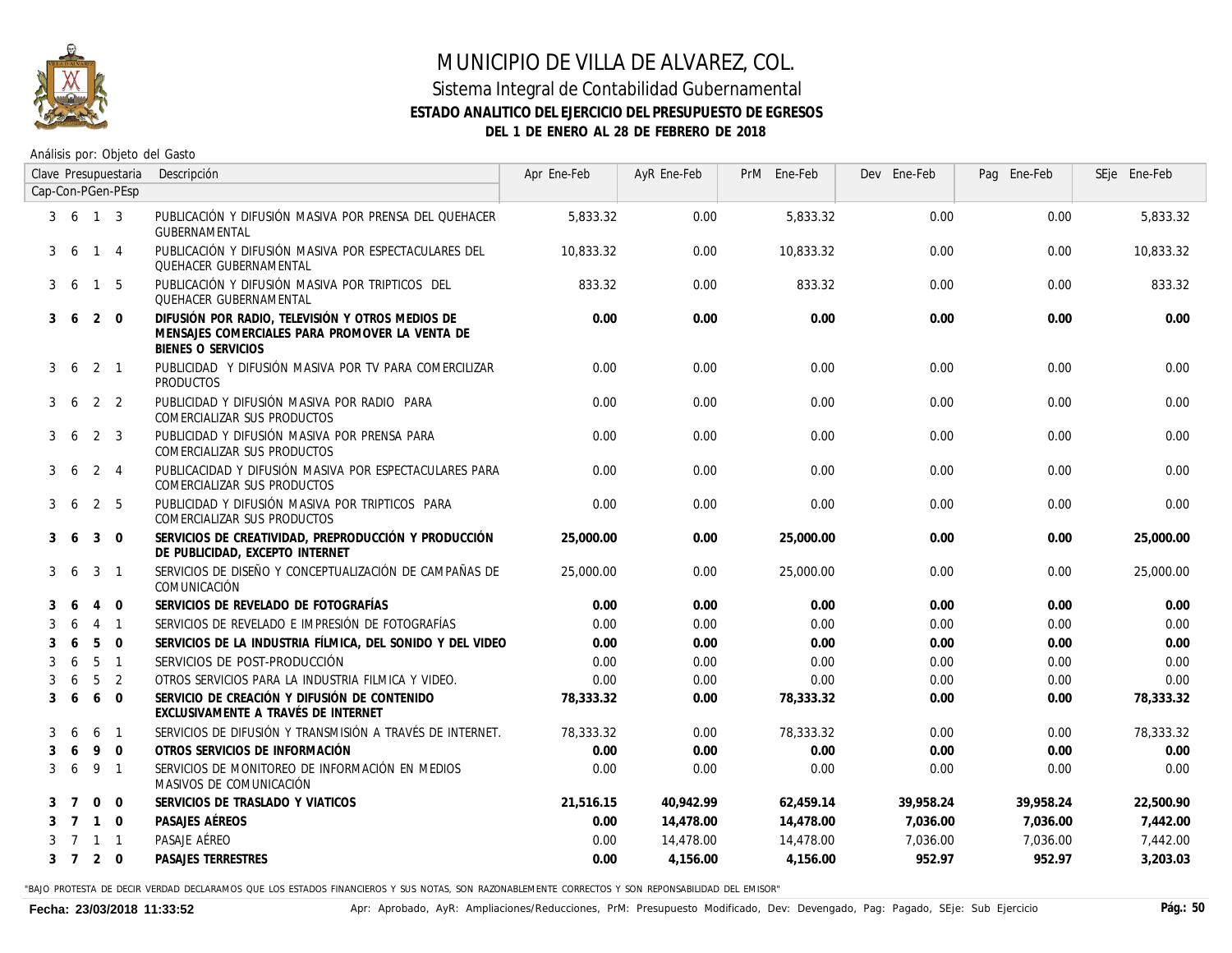

### Sistema Integral de Contabilidad Gubernamental **ESTADO ANALITICO DEL EJERCICIO DEL PRESUPUESTO DE EGRESOS DEL 1 DE ENERO AL 28 DE FEBRERO DE 2018**

Análisis por: Objeto del Gasto

| Clave Presupuestaria                       | Descripción                                                                                                                                      | Apr Ene-Feb | AyR Ene-Feb | PrM Ene-Feb | Dev Ene-Feb | Pag Ene-Feb | SEje Ene-Feb |
|--------------------------------------------|--------------------------------------------------------------------------------------------------------------------------------------------------|-------------|-------------|-------------|-------------|-------------|--------------|
| Cap-Con-PGen-PEsp                          |                                                                                                                                                  |             |             |             |             |             |              |
| $3 \t7 \t2 \t1$                            | <b>PASAJES TERRESTRES</b>                                                                                                                        | 0.00        | 4,156.00    | 4,156.00    | 952.97      | 952.97      | 3,203.03     |
| $3 \quad 0$<br>3<br>$\overline{7}$         | PASAJES MARÍTIMOS, LACUSTRES Y FLUVIALES                                                                                                         | 0.00        | 0.00        | 0.00        | 0.00        | 0.00        | 0.00         |
| 3 <sub>1</sub><br>3<br>7                   | PASAJES MARÍTIMOS, LACUSTRES Y FLUVIALES                                                                                                         | 0.00        | 0.00        | 0.00        | 0.00        | 0.00        | 0.00         |
| $4\quad 0$<br>$\overline{7}$<br>3          | <b>AUTOTRANSPORTE</b>                                                                                                                            | 0.00        | 6,811.00    | 6,811.00    | 6,811.00    | 6,811.00    | 0.00         |
| $\overline{7}$<br>$4 \quad 1$<br>3         | FLETES Y TRANSPORTES                                                                                                                             | 0.00        | 6,811,00    | 6,811.00    | 6,811.00    | 6,811.00    | 0.00         |
| 5<br>$\overline{0}$<br>$\overline{7}$<br>3 | VIÁTICOS EN EL PAÍS                                                                                                                              | 8,571.98    | 15.497.99   | 24,069.97   | 15,076.03   | 15,076.03   | 8,993.94     |
| 5<br>$\overline{7}$<br>3<br>$\overline{1}$ | GASTOS DE ALIMENTACCIÓN EN VIÁTICOS                                                                                                              | 3.602.00    | 2,154.99    | 5,756,99    | 4,650.01    | 4,650.01    | 1,106.98     |
| 5<br>$\overline{2}$<br>3<br>$\overline{7}$ | GASTOS DE HOSPEDAJE EN VIÁTICOS                                                                                                                  | 4,969.98    | 13,343.00   | 18,312.98   | 10,426.02   | 10,426.02   | 7,886.96     |
| 5<br>$\overline{3}$<br>$\overline{7}$<br>3 | ARRENDAMIENTO DE VEHÍCULOS EN GASTOS DE VIÁTICOS                                                                                                 | 0.00        | 0.00        | 0.00        | 0.00        | 0.00        | 0.00         |
| 5<br>$\overline{4}$<br>3<br>7              | OTROS GASTO DE VIAJE                                                                                                                             | 0.00        | 0.00        | 0.00        | 0.00        | 0.00        | 0.00         |
| 5<br>- 5<br>3<br>$\overline{7}$            | CURSO DE CAPACITACION PRIMER NIVEL RESPOPNDIENTE (40<br>HRS) - VIATICOS                                                                          | 0.00        | 0.00        | 0.00        | 0.00        | 0.00        | 0.00         |
| 5<br>7<br>- 6<br>3                         | DIPLOMADO PARA MANDOS MEDIOS                                                                                                                     | 0.00        | 0.00        | 0.00        | 0.00        | 0.00        | 0.00         |
| $\overline{7}$<br>6<br>$\overline{0}$<br>3 | VIÁTICOS EN EL EXTRANJERO                                                                                                                        | 0.00        | 0.00        | 0.00        | 0.00        | 0.00        | 0.00         |
| $\overline{7}$<br>6 <sub>1</sub><br>3      | GASTOS DE ALIMENTACIÓN EN VIÁTICOS EN EL EXTRANJERO                                                                                              | 0.00        | 0.00        | 0.00        | 0.00        | 0.00        | 0.00         |
| 6 <sub>2</sub><br>$\overline{7}$<br>3      | GASTOS DE HOSPEDAJE EN VIÁTICOS EN EL EXTRANJERO                                                                                                 | 0.00        | 0.00        | 0.00        | 0.00        | 0.00        | 0.00         |
| 6 3<br>3<br>$\overline{7}$                 | ARRENDAMIENTO DE VEHÍCULOS EN GASTOS DE VIÁTICOS EN EL<br>EXTRANJERO                                                                             | 0.00        | 0.00        | 0.00        | 0.00        | 0.00        | 0.00         |
| $\overline{7}$<br>$\overline{0}$<br>7<br>3 | GASTOS DE INSTALACIÓN Y TRASLADO DE MENAJE                                                                                                       | 0.00        | 0.00        | 0.00        | 0.00        | 0.00        | 0.00         |
| 3<br>$\overline{7}$<br>7 <sub>1</sub>      | GASTOS POR TRASLADO DE MENAJE DE DIPLOMÁTICOS CUANDO<br>REQUIERA SU PERMANENCIA FUERA DE SU RESIDENCIA                                           | 0.00        | 0.00        | 0.00        | 0.00        | 0.00        | 0.00         |
| 8<br>7<br>$\overline{0}$<br>3              | SERVICIOS INTEGRALES DE TRASLADO Y VIÁTICOS                                                                                                      | 0.00        | 0.00        | 0.00        | 0.00        | 0.00        | 0.00         |
| 8<br>3<br>7<br>$\overline{1}$              | OTROS SERVICIOS INTEGRALES DE TRASLADO Y VIÁTICOS                                                                                                | 0.00        | 0.00        | 0.00        | 0.00        | 0.00        | 0.00         |
| 9<br>3<br>$\overline{7}$<br>$\overline{0}$ | OTROS SERVICIOS DE TRASLADO Y HOSPEDAJE                                                                                                          | 12,944.17   | 0.00        | 12,944.17   | 10,082.24   | 10,082.24   | 2,861.93     |
| 9 1<br>$\overline{7}$<br>3                 | GASTOS DE TRASLADO                                                                                                                               | 12,944.17   | 0.00        | 12,944.17   | 10,082.24   | 10,082.24   | 2,861.93     |
| 8<br>$0\quad 0$<br>3                       | SERVICIOS OFICIALES                                                                                                                              | 105,700.50  | 576,447.91  | 682,148.41  | 594,664.91  | 594,664.91  | 87,483.50    |
| $1 \quad 0$<br>3<br>8                      | <b>GASTOS DE CEREMONIAL</b>                                                                                                                      | 1.215.50    | 0.00        | 1,215.50    | 0.00        | 0.00        | 1.215.50     |
| 3<br>8<br>$1 \quad 1$                      | GASTOS DE CEREMONIAL POR ORGANIZACIÓN Y EJECUCIÓN DE<br>RECEPCIONES DE CUERPO DIPLOMÁTICO Y PERSONALIDADES                                       | 1,215.50    | 0.00        | 1,215.50    | 0.00        | 0.00        | 1,215.50     |
| 8<br>$2 \quad 0$<br>3                      | GASTOS DE ORDEN SOCIAL Y CULTURAL                                                                                                                | 104,485.00  | 576,447.91  | 680,932.91  | 594,664.91  | 594,664.91  | 86,268.00    |
| $2 \quad 1$<br>8<br>3                      | GASTOS POR CELEBRACIÓN DE ACTOS CONMEMORATIVOS                                                                                                   | 34,500.00   | 0.00        | 34,500.00   | 13,978.00   | 13,978.00   | 20,522.00    |
| 2 <sub>2</sub><br>3<br>8                   | GASTOS POR CELEBRACIÓN DE ACTOS DE ORDEN SOCIAL                                                                                                  | 69,985.00   | 575,907.91  | 645,892.91  | 580,686.91  | 580.686.91  | 65,206.00    |
| 2 <sup>3</sup><br>8<br>3                   | GASTOS POR CELEBRACIÓN DE ACTOS DE ORDEN CULTURAL                                                                                                | 0.00        | 540.00      | 540.00      | 0.00        | 0.00        | 540.00       |
| 8<br>3<br>$\overline{0}$<br>3              | CONGRESOS Y CONVENCIONES                                                                                                                         | 0.00        | 0.00        | 0.00        | 0.00        | 0.00        | 0.00         |
| 8<br>3<br>3<br>$\overline{1}$              | CELEBRACIÓN DE CONGRESOS, CONVENCIONES, SEMINARIOS,<br>SIMPOSIOS Y OTROS                                                                         | 0.00        | 0.00        | 0.00        | 0.00        | 0.00        | 0.00         |
| $\overline{0}$<br>3<br>- 8<br>4            | <b>EXPOSICIONES</b>                                                                                                                              | 0.00        | 0.00        | 0.00        | 0.00        | 0.00        | 0.00         |
|                                            | "BAJO PROTESTA DE DECIR VERDAD DECLARAMOS QUE LOS ESTADOS FINANCIEROS Y SUS NOTAS, SON RAZONABLEMENTE CORRECTOS Y SON REPONSABILIDAD DEL EMISOR" |             |             |             |             |             |              |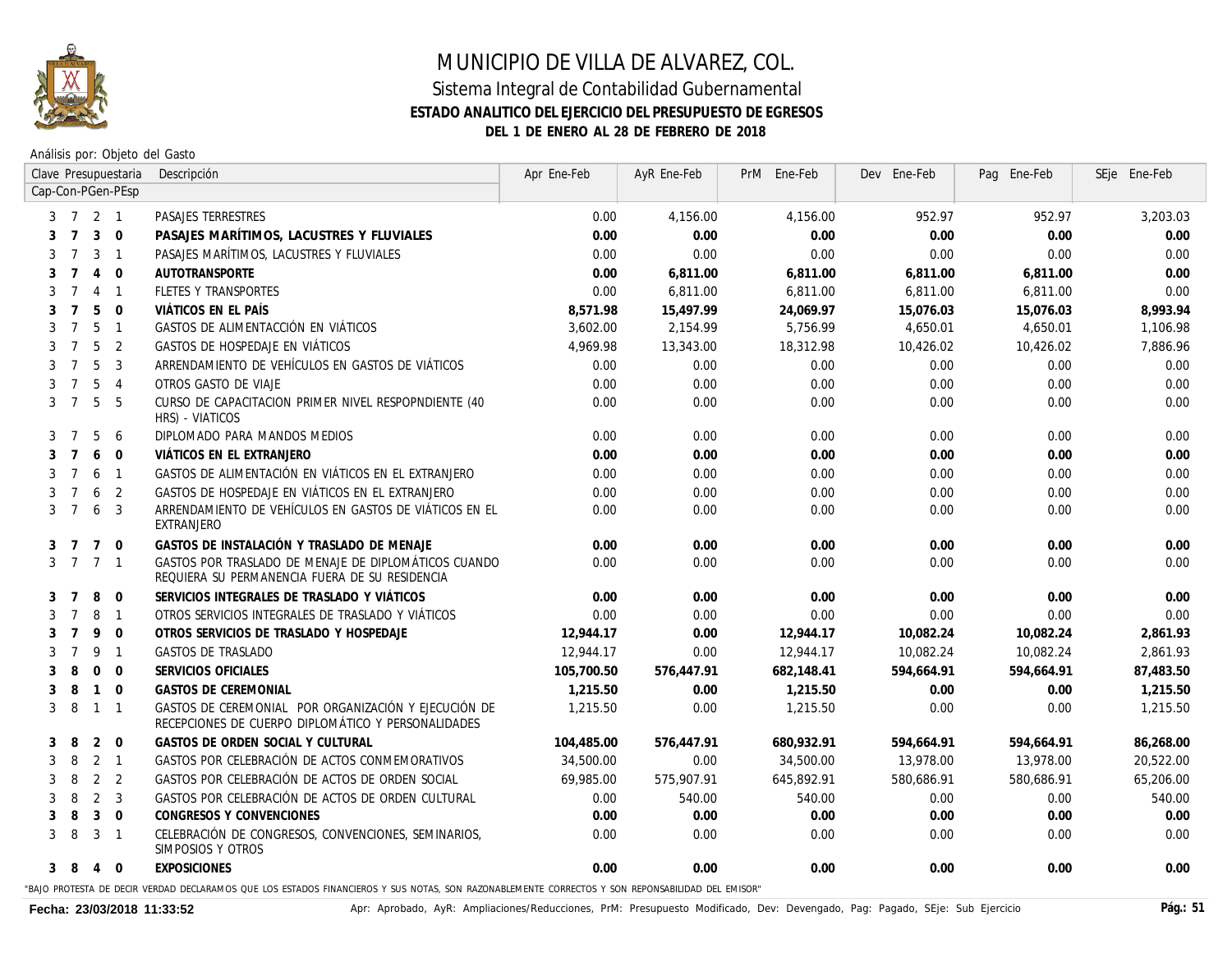

### Sistema Integral de Contabilidad Gubernamental **ESTADO ANALITICO DEL EJERCICIO DEL PRESUPUESTO DE EGRESOS DEL 1 DE ENERO AL 28 DE FEBRERO DE 2018**

Análisis por: Objeto del Gasto

|   |                |                | Clave Presupuestaria | Descripción                                                                                                                                          | Apr Ene-Feb  | AyR Ene-Feb  | PrM Ene-Feb  | Dev Ene-Feb  | Pag Ene-Feb  | SEje Ene-Feb  |
|---|----------------|----------------|----------------------|------------------------------------------------------------------------------------------------------------------------------------------------------|--------------|--------------|--------------|--------------|--------------|---------------|
|   |                |                | Cap-Con-PGen-PEsp    |                                                                                                                                                      |              |              |              |              |              |               |
| 3 | 8              |                | $4 \quad 1$          | INSTALACIÓN Y SOSTENIMIENTO DE EXPOSICIONES                                                                                                          | 0.00         | 0.00         | 0.00         | 0.00         | 0.00         | 0.00          |
|   | 8              | 5              | $\Omega$             | GASTOS DE REPRESENTACIÓN                                                                                                                             | 0.00         | 0.00         | 0.00         | 0.00         | 0.00         | 0.00          |
| 3 | -8             | 5              | $\overline{1}$       | GASTOS AUTORIZADOS A PERSONAL DE MANDOS MEDIOS Y<br>SUPERIORES POR ACT. INSTITUCIONALES                                                              | 0.00         | 0.00         | 0.00         | 0.00         | 0.00         | 0.00          |
| 3 | 9              | $\overline{0}$ | $\overline{0}$       | OTROS SERVICIOS GENERALES                                                                                                                            | 702,733.10   | 963,915.61   | 1,666,648.71 | 1,311,708.63 | 840,659.81   | 354,940.08    |
|   | 9              | $\mathbf{1}$   | $\overline{0}$       | SERVICIOS FUNERARIOS Y DE CEMENTERIOS                                                                                                                | 0.00         | 0.00         | 0.00         | 0.00         | 0.00         | 0.00          |
|   | $3 \quad 9$    | $\mathbf{1}$   | $\overline{1}$       | PAGOS DE DEFUNCIÓN Y GASTOS A FAMILIARES DE SERVIDORES<br>PÜBLICOS                                                                                   | 0.00         | 0.00         | 0.00         | 0.00         | 0.00         | 0.00          |
| 3 | 9              | 2              | $\mathbf{0}$         | IMPUESTOS Y DERECHOS                                                                                                                                 | 11,630.00    | 169,810.00   | 181,440.00   | 89,536.00    | 89,536.00    | 91,904.00     |
| 3 | -9             | 2              | $\overline{1}$       | GASTOS DE ESCRITURACIÓN                                                                                                                              | 0.00         | 0.00         | 0.00         | 0.00         | 0.00         | 0.00          |
| 3 | 9              | 2              | $\overline{2}$       | LEGALIZACIÓN DE EXHORTOS NOTARIALES                                                                                                                  | 0.00         | 0.00         | 0.00         | 0.00         | 0.00         | 0.00          |
| 3 | 9              | $\overline{2}$ | -3                   | TENENCIA Y CANJE DE PLACAS DE VEHÍCULOS OFICIALES                                                                                                    | 11,630.00    | 169.810.00   | 181,440.00   | 89,536.00    | 89.536.00    | 91,904.00     |
| 3 | 9              | 2              | $\overline{4}$       | DILIGENCIAS JUDICIALES                                                                                                                               | 0.00         | 0.00         | 0.00         | 0.00         | 0.00         | 0.00          |
|   | -9             | 2              | - 5                  | CERTIFICACIONES Y DEMÁS IMPUESTOS Y DERECHOS                                                                                                         | 0.00         | 0.00         | 0.00         | 0.00         | 0.00         | 0.00          |
|   | 9              | 3              | $\overline{0}$       | IMPUESTOS Y DERECHOS DE IMPORTACIÓN                                                                                                                  | 0.00         | 0.00         | 0.00         | 0.00         | 0.00         | 0.00          |
|   | -9             | 3              | $\overline{1}$       | IMPUESTOS Y DERECHOS DE IMPORTACIÓN                                                                                                                  | 0.00         | 0.00         | 0.00         | 0.00         | 0.00         | 0.00          |
| 3 | -9             | 4              | $\Omega$             | SENTENCIAS Y RESOLUCIONES POR AUTORIDAD COMPETENTE                                                                                                   | 310,000.00   | 708,446.78   | 1,018,446.78 | 649,843.66   | 649.843.66   | 368,603.12    |
| 3 | 9              | 4              | $\overline{1}$       | OBLIGACIONES O INDEMNIZACIONES DERIVADAS DE<br>RESOLUCIONES DE AUTORIDADES COMPETENTES                                                               | 310,000,00   | 708.446.78   | 1,018,446.78 | 649,843.66   | 649,843.66   | 368,603.12    |
| 3 | -9             | 5              | $\mathbf 0$          | PENAS, MULTAS, ACCESORIOS Y ACTUALIZACIONES                                                                                                          | 36,666.66    | 75,000.00    | 111,666.66   | 82,726.96    | 82,726.96    | 28,939.70     |
| 3 | 9              | 5              | $\overline{1}$       | MULTAS POR PASIVOS FISCALES                                                                                                                          | 1,666.66     | 0.00         | 1,666.66     | 0.00         | 0.00         | 1,666.66      |
| 3 | 9              | 5              | $\overline{2}$       | <b>ACTUALIZACIONES FISCALES</b>                                                                                                                      | 10,000.00    | $-2,726.96$  | 7,273.04     | 0.00         | 0.00         | 7,273.04      |
|   | 9              | $\overline{5}$ | $\overline{3}$       | INTERESES POR PAGO DE PASIVOS FISCALES                                                                                                               | 0.00         | 0.00         | 0.00         | 0.00         | 0.00         | 0.00          |
|   | 9              | 5              | $\overline{4}$       | ACCESORIOS POR PASIVOS FISCALES                                                                                                                      | 0.00         | 0.00         | 0.00         | 0.00         | 0.00         | 0.00          |
| 3 | -9             | 5              | 5                    | RECARGOS                                                                                                                                             | 25,000.00    | 77,726.96    | 102,726.96   | 82,726.96    | 82,726.96    | 20,000.00     |
| 3 | 9              | 6              | $\overline{0}$       | OTROS GASTOS POR RESPONSABILIDADES                                                                                                                   | 0.00         | 10,047.58    | 10,047.58    | 10,047.58    | 10,047.58    | 0.00          |
| 3 | 9              | 6              | $\overline{1}$       | EROGACIONES QUE DERIVEN DEL ROBO EXTRAVÍO DE RECURSOS<br>PÚBLICOS NO RECUPERABLES.                                                                   | 0.00         | 0.00         | 0.00         | 0.00         | 0.00         | 0.00          |
| 3 | 9              | 6              | 2                    | EROGACIONES QUE DERIVEN DE LA RESPONSABILIDAD CIVIL                                                                                                  | 0.00         | 10.047.58    | 10.047.58    | 10.047.58    | 10.047.58    | 0.00          |
| 3 | 9              | $\overline{7}$ | $\overline{0}$       | <b>UTILIDADES</b>                                                                                                                                    | 0.00         | 0.00         | 0.00         | 0.00         | 0.00         | 0.00          |
| 3 | $\overline{9}$ | 8              | $\Omega$             | IMPUESTO SOBRE NOMINAS Y OTROS QUE SE DERIVEN DE UNA<br>RELACION LABORAL                                                                             | 334,436.44   | 0.00         | 334,436.44   | 471,048.82   | 0.00         | $-136,612.38$ |
| 3 | 9              | 8              | $\overline{1}$       | <b>IMPUESTO SOBRE NÓMINAS</b>                                                                                                                        | 334,436.44   | 0.00         | 334,436.44   | 471,048.82   | 0.00         | $-136,612.38$ |
|   | 9              | 8              | 2                    | CUOTAS DEL IMSS                                                                                                                                      | 0.00         | 0.00         | 0.00         | 0.00         | 0.00         | 0.00          |
|   | 9              | 9              | $\mathbf 0$          | OTROS SERVICIOS GENERALES                                                                                                                            | 10,000.00    | 611.25       | 10,611.25    | 8,505.61     | 8,505.61     | 2,105.64      |
| 3 | -9             | 9              | $\overline{1}$       | OTROS SERVICIOS GENERALES                                                                                                                            | 10,000.00    | 611.25       | 10,611.25    | 8,505.61     | 8,505.61     | 2,105.64      |
| 4 | $\overline{0}$ | $\overline{0}$ | $\overline{0}$       | TRANSFERENCIAS, ASIGNACIONES, SUBSIDIOS Y OTRAS AYUDAS                                                                                               | 6,667,829.54 | 1,288,528.35 | 7,956,357.89 | 8,370,787.44 | 7,483,463.88 | $-414,429.55$ |
|   |                |                |                      | BAJO BROTECTA DE DEGID UERDAD DEGIADALIOS QUE LOS ESTADOS FILIALOIEDOS VIGUA HOTAS, SON DATOLLADIE AFUTE CORDESTOS VIGONI DEDOLIGADU IDAD DEL ELHODU |              |              |              |              |              |               |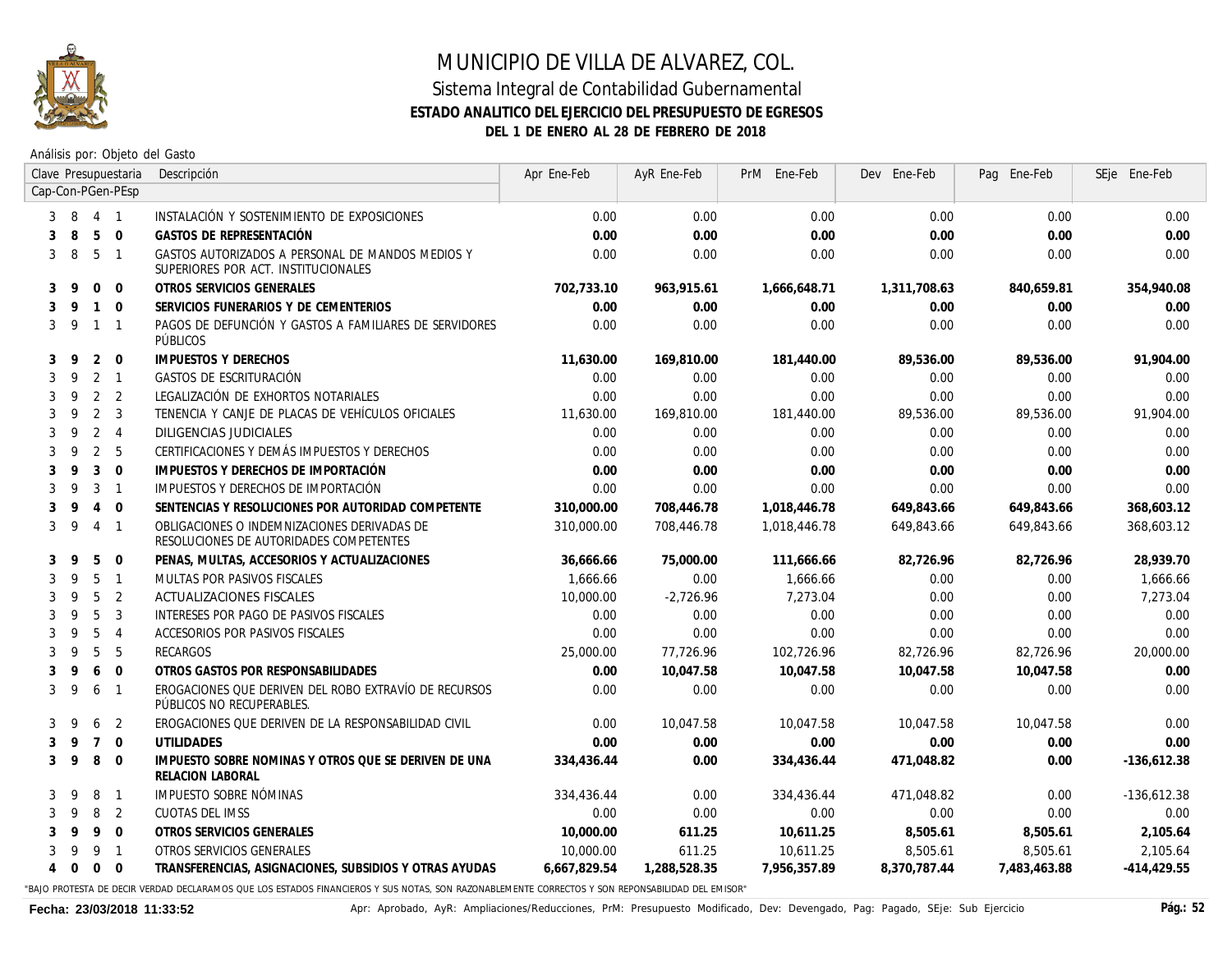

### Sistema Integral de Contabilidad Gubernamental **ESTADO ANALITICO DEL EJERCICIO DEL PRESUPUESTO DE EGRESOS DEL 1 DE ENERO AL 28 DE FEBRERO DE 2018**

Análisis por: Objeto del Gasto

|                   |                |                | Clave Presupuestaria     | Descripción                                                                                      | Apr Ene-Feb  | AyR Ene-Feb  | PrM Ene-Feb  | Dev Ene-Feb  | Pag Ene-Feb  | SEje Ene-Feb |
|-------------------|----------------|----------------|--------------------------|--------------------------------------------------------------------------------------------------|--------------|--------------|--------------|--------------|--------------|--------------|
| Cap-Con-PGen-PEsp |                |                |                          |                                                                                                  |              |              |              |              |              |              |
|                   |                | 4 1 0 0        |                          | TRANSFERENCIAS INTERNAS Y ASIGNACIONES AL SECTOR<br>PÚBLICO                                      | 2,004,912.90 | 1,147,037.94 | 3,151,950.84 | 3,048,781.21 | 2,331,705.52 | 103,169.63   |
|                   | $\overline{1}$ | $\mathbf{1}$   | $\overline{0}$           | ASIGNACIONES PRESUPUESTARIAS AL PODER EJECUTIVO                                                  | 0.00         | 0.00         | 0.00         | 0.00         | 0.00         | 0.00         |
|                   |                | 2              | $\Omega$                 | ASIGNACIONES PRESUPUESTARIAS AL PODER LEGISLATIVO                                                | 0.00         | 0.00         | 0.00         | 0.00         | 0.00         | 0.00         |
|                   |                | 3              | $\overline{0}$           | ASIGNACIONES PRESUPUESTARIAS AL PODER JUDICIAL                                                   | 0.00         | 0.00         | 0.00         | 0.00         | 0.00         | 0.00         |
|                   |                | $\overline{4}$ | $\Omega$                 | ASIGNACIONES PRESUPUESTARIAS A ÓRGANOS AUTÓNOMOS                                                 | 2,004,912.90 | 1,147,037.94 | 3,151,950.84 | 3,048,781.21 | 2,331,705.52 | 103,169.63   |
|                   |                | $\overline{4}$ | $\overline{1}$           | ORGANISMOS AUTONOMOS                                                                             | 2,004,912.90 | 1,147,037.94 | 3,151,950.84 | 3,048,781.21 | 2,331,705.52 | 103,169.63   |
|                   | $\overline{1}$ | 5              | $\overline{0}$           | TRANSFERENCIAS INTERNAS OTORGADAS A ENTIDADES<br>PARAESTATALES NO EMPRESARIALES Y NO FINANCIERAS | 0.00         | 0.00         | 0.00         | 0.00         | 0.00         | 0.00         |
|                   | $\overline{1}$ | 6              | $\Omega$                 | TRANSFERENCIAS INTERNAS OTORGADAS A ENTIDADES<br>PARAESTATALES EMPRESARIALES Y NO FINANCIERAS    | 0.00         | 0.00         | 0.00         | 0.00         | 0.00         | 0.00         |
|                   | $\overline{1}$ | $7^{\circ}$    | $\overline{0}$           | TRANSFERENCIAS INTERNAS OTORGADAS A FIDEICOMISOS<br>PÚBLICOS EMPRESARIALES Y NO FINANCIEROS      | 0.00         | 0.00         | 0.00         | 0.00         | 0.00         | 0.00         |
|                   | $\overline{1}$ | 8              | $\overline{0}$           | TRANSFERENCIAS INTERNAS OTORGADAS A INSTITUCIONES<br>PARAESTATALES PÚBLICAS FINANCIERAS          | 0.00         | 0.00         | 0.00         | 0.00         | 0.00         | 0.00         |
| 4                 | $\overline{1}$ | 9              | $\overline{0}$           | TRANSFERENCIAS INTERNAS OTORGADAS A FIDEICOMISOS<br>PÚBLICOS FINANCIEROS                         | 0.00         | 0.00         | 0.00         | 0.00         | 0.00         | 0.00         |
|                   | 2              | $\mathbf 0$    | $\mathbf 0$              | TRANSFERENCIAS AL RESTO DEL SECTOR PUBLICO                                                       | 0.00         | 0.00         | 0.00         | 0.00         | 0.00         | 0.00         |
|                   | $4 \quad 2$    | $\mathbf{1}$   | $\Omega$                 | TRANSFERENCIAS OTORGADAS A ENTIDADES PARAESTATALES<br>NO EMPRESARIALES Y NO FINANCIERAS          | 0.00         | 0.00         | 0.00         | 0.00         | 0.00         | 0.00         |
|                   |                | 4 2 2 0        |                          | TRANSFERENCIAS OTORGADAS PARA ENTIDADES<br>PARAESTATALES EMPRESARIALES Y NO FINANCIERAS          | 0.00         | 0.00         | 0.00         | 0.00         | 0.00         | 0.00         |
|                   | 2              | 3              | $\overline{0}$           | TRANSFERENCIAS OTORGADAS PARA INSTITUCIONES<br>PARAESTATALES PÚBLICAS FINANCIERAS                | 0.00         | 0.00         | 0.00         | 0.00         | 0.00         | 0.00         |
| 4                 | 2              | $\overline{4}$ | $\overline{0}$           | TRANSFERENCIAS OTORGADAS A ENTIDADES FEDERATIVAS Y<br><b>MUNICIPIOS</b>                          | 0.00         | 0.00         | 0.00         | 0.00         | 0.00         | 0.00         |
| 4                 | 2              | 5              | $\mathbf 0$              | TRANSFERENCIAS A FIDEICOMISOS DE ENTIDADES FEDERATIVAS<br>Y MUNICIPIOS                           | 0.00         | 0.00         | 0.00         | 0.00         | 0.00         | 0.00         |
|                   | 3              | $\Omega$       | $\Omega$                 | SUBSIDIOS Y SUBVENCIONES                                                                         | 0.00         | 0.00         | 0.00         | 0.00         | 0.00         | 0.00         |
|                   | 3              | $\mathbf{1}$   | $\overline{0}$           | SUBSIDIOS A LA PRODUCCIÓN                                                                        | 0.00         | 0.00         | 0.00         | 0.00         | 0.00         | 0.00         |
|                   | 3              | $\overline{2}$ | $\overline{0}$           | SUBSIDIOS A LA DISTRIBUCIÓN                                                                      | 0.00         | 0.00         | 0.00         | 0.00         | 0.00         | 0.00         |
|                   | 3              | $\mathbf{3}$   | $\overline{0}$           | SUBSIDIOS A LA INVERSIÓN                                                                         | 0.00         | 0.00         | 0.00         | 0.00         | 0.00         | 0.00         |
|                   | 3              | $\overline{4}$ | $\overline{0}$           | SUBSIDIOS A LA PRESTACIÓN DE SERVICIOS PÚBLICOS                                                  | 0.00         | 0.00         | 0.00         | 0.00         | 0.00         | 0.00         |
|                   | 3              | 5              | $\overline{0}$           | SUBSIDIOS PARA CUBRIR DIFERENCIALES DE TASAS DE INTERÉS                                          | 0.00         | 0.00         | 0.00         | 0.00         | 0.00         | 0.00         |
|                   |                | 6              | $\Omega$                 | SUBSIDIOS A LA VIVIENDA                                                                          | 0.00         | 0.00         | 0.00         | 0.00         | 0.00         | 0.00         |
|                   | 3              | $7^{\circ}$    | $\overline{\phantom{0}}$ | SUBVENCIONES AL CONSUMO                                                                          | 0.00         | 0.00         | 0.00         | 0.00         | 0.00         | 0.00         |
|                   | 3              | 8              | $\overline{0}$           | SUBSIDIOS A ENTIDADES FEDERATIVAS Y MUNICIPIOS                                                   | 0.00         | 0.00         | 0.00         | 0.00         | 0.00         | 0.00         |
| 4                 | 3              | 8              | $\overline{1}$           | SUBSIDIOS A ENTIDADES FEDERATIVAS Y MUNICIPIOS PARA                                              | 0.00         | 0.00         | 0.00         | 0.00         | 0.00         | 0.00         |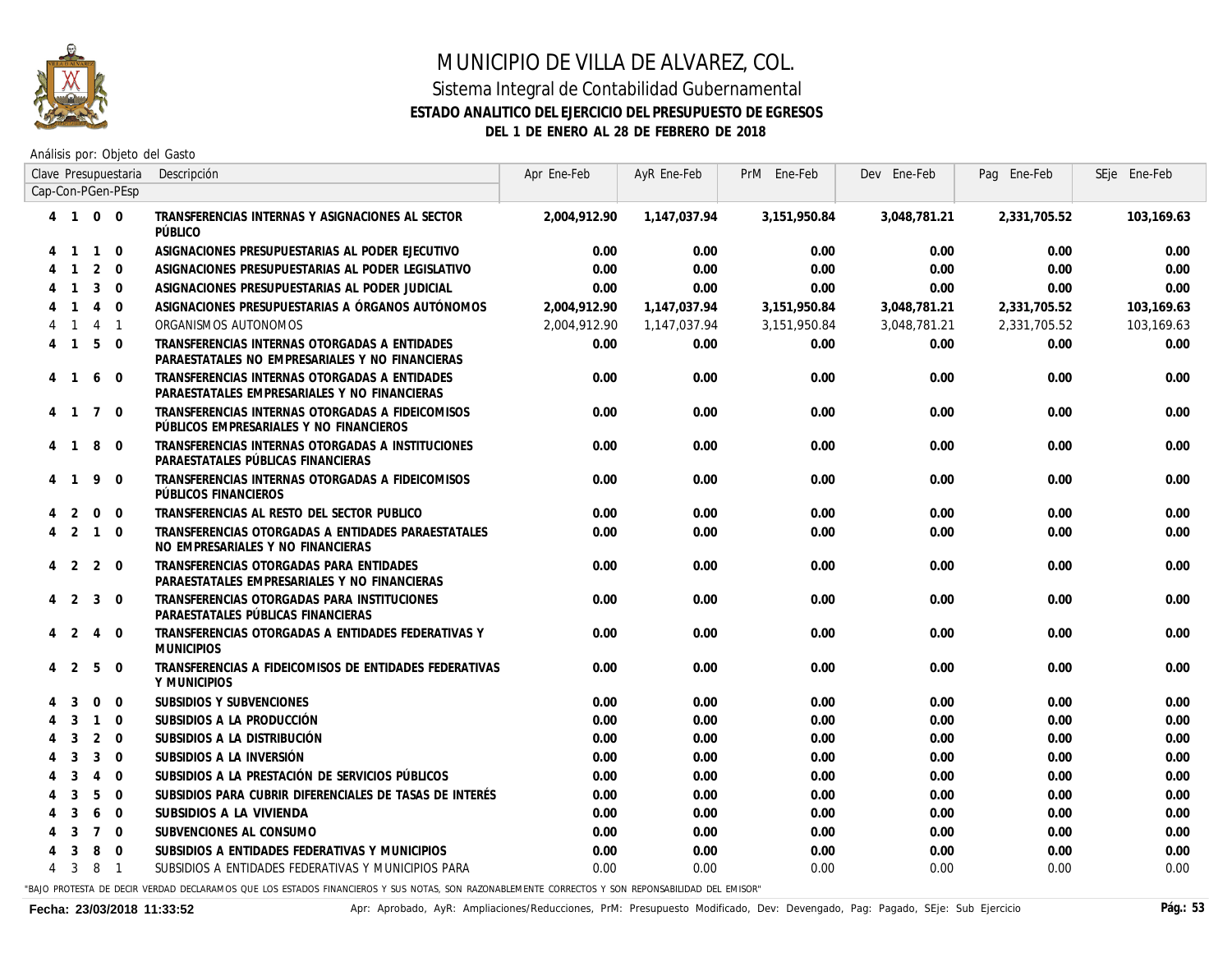

### Sistema Integral de Contabilidad Gubernamental **ESTADO ANALITICO DEL EJERCICIO DEL PRESUPUESTO DE EGRESOS DEL 1 DE ENERO AL 28 DE FEBRERO DE 2018**

Análisis por: Objeto del Gasto

| Clave Presupuestaria        |                                | Descripción                                                                      | Apr Ene-Feb  | AyR Ene-Feb | PrM Ene-Feb  | Dev Ene-Feb  | Pag Ene-Feb  | SEje Ene-Feb  |
|-----------------------------|--------------------------------|----------------------------------------------------------------------------------|--------------|-------------|--------------|--------------|--------------|---------------|
| Cap-Con-PGen-PEsp           |                                |                                                                                  |              |             |              |              |              |               |
|                             |                                | FORTALECIMIENTO FINANCIERO                                                       |              |             |              |              |              |               |
| 3<br>4                      | $\overline{2}$<br>8            | SUBSIDIOS A ENTIDADES FEDERATIVAS Y MUNICIPIOS PARA<br>DESASTRES NATURALES       | 0.00         | 0.00        | 0.00         | 0.00         | 0.00         | 0.00          |
| 3<br>4                      | 8<br>3                         | SUBSIDIOS A ENTIDADES FEDERATIVAS Y MUNICIPIOS PARA<br>CONTINGENCIAS ECONÓMICAS  | 0.00         | 0.00        | 0.00         | 0.00         | 0.00         | 0.00          |
| 3<br>4                      | 8<br>$\overline{4}$            | SUBSIDIOS A ENTIDADES FEDERATIVAS Y MUNICIPIOS PARA<br>CUMPLIMIENTO DE CONVENIOS | 0.00         | 0.00        | 0.00         | 0.00         | 0.00         | 0.00          |
| 3                           | 9<br>$\mathbf 0$               | OTROS SUBSIDIOS                                                                  | 0.00         | 0.00        | 0.00         | 0.00         | 0.00         | 0.00          |
|                             | $\Omega$<br>$\Omega$           | <b>AYUDAS SOCIALES</b>                                                           | 416,600.08   | 0.00        | 416,600.08   | 35,000.00    | 7,000.00     | 381,600.08    |
| $\boldsymbol{\vartriangle}$ | $\mathbf{1}$<br>$\Omega$       | AYUDAS SOCIALES A PERSONAS                                                       | 227,333.42   | 0.00        | 227,333.42   | 21,000.00    | 0.00         | 206,333.42    |
| $\boldsymbol{\vartriangle}$ | $\mathbf{1}$<br>$\overline{1}$ | AYUDAS SOCIALES A PERSONAS                                                       | 227,333.42   | 0.00        | 227,333.42   | 21,000.00    | 0.00         | 206, 333.42   |
|                             | 2<br>$\mathbf 0$               | BECAS Y OTRAS AYUDAS PARA PROGRAMAS DE CAPACITACIÓN                              | 166,666.66   | 0.00        | 166,666.66   | 0.00         | 0.00         | 166,666.66    |
| $\boldsymbol{\varDelta}$    | 2<br>$\overline{1}$            | BECAS                                                                            | 166,666.66   | 0.00        | 166,666.66   | 0.00         | 0.00         | 166,666.66    |
| $\boldsymbol{\vartriangle}$ | 2<br>2                         | UNIFORMES ESCOLARES                                                              | 0.00         | 0.00        | 0.00         | 0.00         | 0.00         | 0.00          |
| 4                           | 3<br>$\mathbf{0}$              | AYUDAS SOCIALES A INSTITUCIONES DE ENSEÑANZA                                     | 0.00         | 0.00        | 0.00         | 0.00         | 0.00         | 0.00          |
|                             | $\mathbf{0}$<br>$\overline{4}$ | AYUDAS SOCIALES A ACTIVIDADES CIENTÍFICAS O ACADÉMICAS                           | 0.00         | 0.00        | 0.00         | 0.00         | 0.00         | 0.00          |
|                             | 5<br>$\mathbf{0}$              | AYUDAS SOCIALES A INSTITUCIONES SIN FINES DE LUCRO                               | 22,600.00    | 0.00        | 22,600.00    | 14,000.00    | 7,000.00     | 8,600.00      |
| $\overline{A}$              | 5<br>$\overline{1}$            | ORGANIZACIONES INTERNACIONALES                                                   | 0.00         | 0.00        | 0.00         | 0.00         | 0.00         | 0.00          |
| $\boldsymbol{\varDelta}$    | 5<br>2                         | ORGANIZACIONES DE SERVICIOS SOCIALES                                             | 0.00         | 0.00        | 0.00         | 0.00         | 0.00         | 0.00          |
| $\boldsymbol{\varLambda}$   | 5<br>3                         | ORGANIZACIONES CULTURALES Y RECREATIVAS                                          | 0.00         | 0.00        | 0.00         | 0.00         | 0.00         | 0.00          |
| Δ                           | 5<br>$\overline{4}$            | ORGANIZACIONES COMUNALES Y VECINALES                                             | 0.00         | 0.00        | 0.00         | 0.00         | 0.00         | 0.00          |
| $\boldsymbol{\varLambda}$   | 5<br>5                         | CRUZ ROJA MEXICANA, DELEGACION COLIMA                                            | 0.00         | 0.00        | 0.00         | 0.00         | 0.00         | 0.00          |
| $\overline{A}$              | 5<br>6                         | PATRONATO DEL H. CUERPO DE BOMBEROS DE VILLA DE ALVAREZ                          | 0.00         | 0.00        | 0.00         | 0.00         | 0.00         | 0.00          |
| $\overline{4}$              | 5<br>$\overline{7}$            | FUNDACION TATO, IAP                                                              | 0.00         | 0.00        | 0.00         | 0.00         | 0.00         | 0.00          |
| $\overline{A}$              | 5<br>8                         | VOLUNTARIAS VICENTINAS DE COLIMA, IAP                                            | 8,600.00     | 0.00        | 8,600.00     | 0.00         | 0.00         | 8,600.00      |
| 4                           | 5<br>9                         | EL PODER DE TU AMOR SANA AL PROJIMO, IAP                                         | 0.00         | 0.00        | 0.00         | 0.00         | 0.00         | 0.00          |
| 4<br>4                      | 5<br>10                        | BALLET FOLKLORICO DE VILLA DE ALVAREZ, AC                                        | 14,000.00    | 0.00        | 14,000.00    | 14,000.00    | 7,000.00     | 0.00          |
| 4                           | $\overline{0}$<br>6            | AYUDAS SOCIALES A COOPERATIVAS                                                   | 0.00         | 0.00        | 0.00         | 0.00         | 0.00         | 0.00          |
| 4                           | $\overline{7}$<br>$\Omega$     | AYUDAS SOCIALES A ENTIDADES DE INTERÉS PÚBLICO                                   | 0.00         | 0.00        | 0.00         | 0.00         | 0.00         | 0.00          |
| Δ                           | 8<br>$\Omega$                  | AYUDAS POR DESASTRES NATURALES Y OTROS SINIESTROS                                | 0.00         | 0.00        | 0.00         | 0.00         | 0.00         | 0.00          |
| 5                           | $\mathbf{0}$<br>$\mathbf 0$    | PENSIONES Y JUBILACIONES                                                         | 4,246,316.56 | 141,490.41  | 4,387,806.97 | 5,287,006.23 | 5,144,758.36 | $-899,199.26$ |
| 5                           | $\Omega$<br>$\mathbf{1}$       | <b>PENSIONES</b>                                                                 | 44,022.56    | 0.00        | 44,022.56    | 53,915.02    | 53,915.02    | $-9,892.46$   |
| .5                          | $\overline{1}$<br>$\mathbf{1}$ | <b>PENSIONES</b>                                                                 | 44,022.56    | 0.00        | 44,022.56    | 53,915.02    | 53,915.02    | $-9,892.46$   |
| 5                           | 2<br>$\Omega$                  | <b>JUBILACIONES</b>                                                              | 4,000,000.00 | 141,490.41  | 4,141,490.41 | 5,030,797.21 | 4,888,549.34 | $-889,306.80$ |
| 5                           | 2<br>$\overline{1}$            | <b>JUBILACIONES</b>                                                              | 4,000,000.00 | 141,490.41  | 4,141,490.41 | 5,030,797.21 | 4,888,549.34 | -889,306.80   |
| 5<br>4                      | 9<br>$\overline{0}$            | OTRAS PENSIONES Y JUBILACIONES                                                   | 202,294.00   | 0.00        | 202,294.00   | 202.294.00   | 202,294.00   | 0.00          |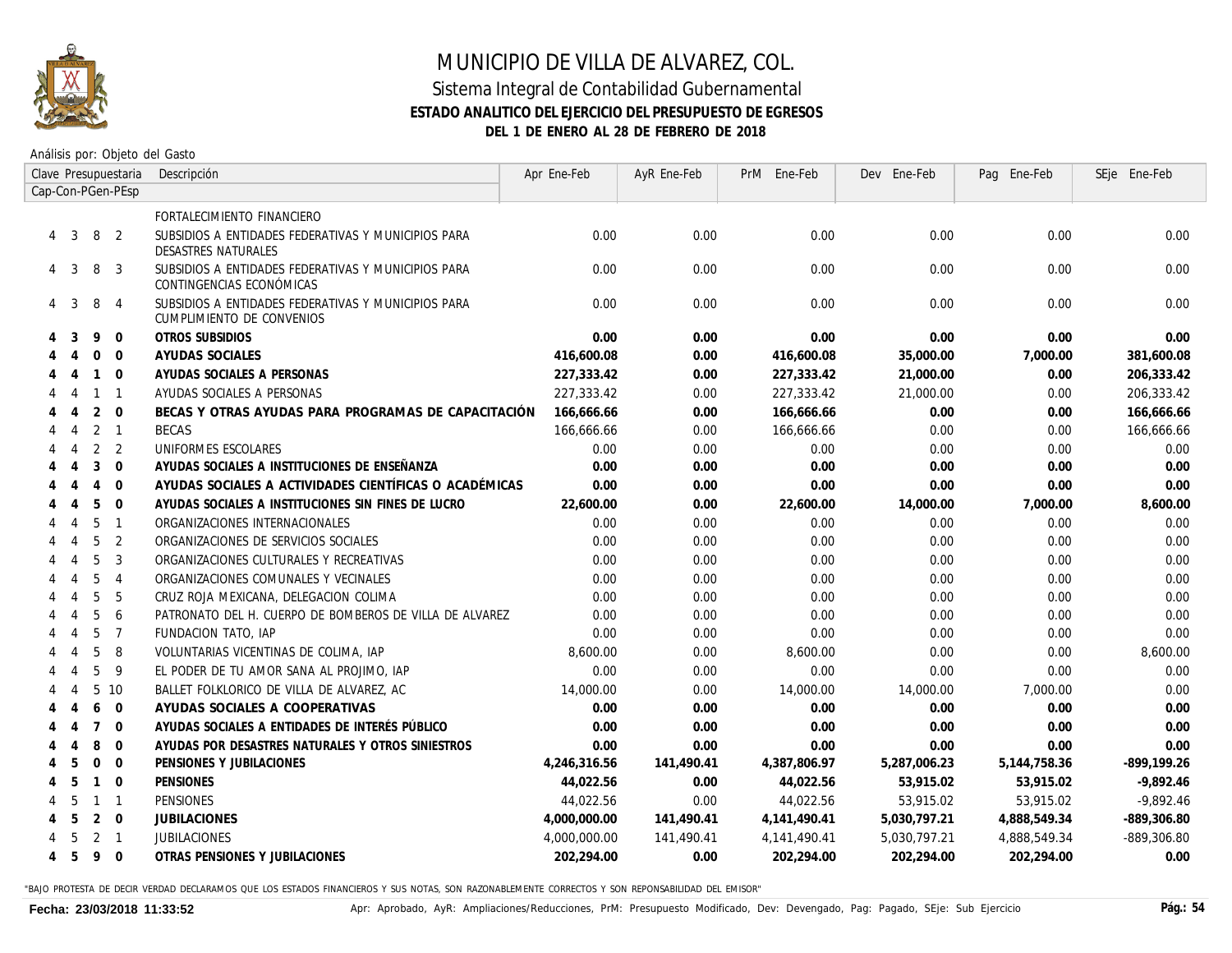

### Sistema Integral de Contabilidad Gubernamental **ESTADO ANALITICO DEL EJERCICIO DEL PRESUPUESTO DE EGRESOS DEL 1 DE ENERO AL 28 DE FEBRERO DE 2018**

Análisis por: Objeto del Gasto

|                   |                |                | Clave Presupuestaria | Descripción                                                                                            | Apr Ene-Feb | AyR Ene-Feb | PrM Ene-Feb | Dev Ene-Feb | Pag Ene-Feb | SEje Ene-Feb |
|-------------------|----------------|----------------|----------------------|--------------------------------------------------------------------------------------------------------|-------------|-------------|-------------|-------------|-------------|--------------|
| Cap-Con-PGen-PEsp |                |                |                      |                                                                                                        |             |             |             |             |             |              |
| 4                 | 6              | $\overline{0}$ | $\overline{0}$       | TRANSFERENCIAS A FIDEICOMISOS, MANDATOS Y OTROS<br>ANALOGOS                                            | 0.00        | 0.00        | 0.00        | 0.00        | 0.00        | 0.00         |
|                   | 6              | $\mathbf{1}$   | $\overline{0}$       | TRANSFERENCIAS A FIDEICOMISOS DEL PODER EJECUTIVO                                                      | 0.00        | 0.00        | 0.00        | 0.00        | 0.00        | 0.00         |
|                   | 6              | 2              | $\overline{0}$       | TRANSFERENCIAS A FIDEICOMISOS DEL PODER LEGISLATIVO                                                    | 0.00        | 0.00        | 0.00        | 0.00        | 0.00        | 0.00         |
|                   | 6              | 3              | $\Omega$             | TRANSFERENCIAS A FIDEICOMISOS DEL PODER JUDICIAL                                                       | 0.00        | 0.00        | 0.00        | 0.00        | 0.00        | 0.00         |
| 4                 | 6              | $\overline{4}$ | $\Omega$             | TRANSFERENCIAS A FIDEICOMISOS PÚBLICOS DE ENTIDADES<br>PARAESTATALES NO EMPRESARIALES Y NO FINANCIERAS | 0.00        | 0.00        | 0.00        | 0.00        | 0.00        | 0.00         |
| 4                 | 6              | 5              | $\mathbf 0$          | TRANSFERENCIAS A FIDEICOMISOS PÚBLICOS DE ENTIDADES<br>PARAESTATALES EMPRESARIALES Y NO FINANCIERAS    | 0.00        | 0.00        | 0.00        | 0.00        | 0.00        | 0.00         |
|                   | 6              | 6              | $\mathbf 0$          | TRANSFERENCIAS A FIDEICOMISOS DE INSTITUCIONES PÚBLICAS<br><b>FINANCIERAS</b>                          | 0.00        | 0.00        | 0.00        | 0.00        | 0.00        | 0.00         |
|                   | 6              | 9              | $\overline{0}$       | OTRAS TRANSFERENCIAS A FIDEICOMISOS                                                                    | 0.00        | 0.00        | 0.00        | 0.00        | 0.00        | 0.00         |
|                   |                | $\Omega$       | $\Omega$             | TRANSFERENCIAS A LA SEGURIDAD SOCIAL                                                                   | 0.00        | 0.00        | 0.00        | 0.00        | 0.00        | 0.00         |
|                   |                | $\mathbf{1}$   | $\Omega$             | TRANSFERENCIAS POR OBLIGACIÓN DE LEY                                                                   | 0.00        | 0.00        | 0.00        | 0.00        | 0.00        | 0.00         |
|                   | $\overline{7}$ | $\mathbf{1}$   | $\overline{1}$       | APORTACIONES DE SEGURIDAD SOCIAL APORTADAS POR EL<br>ESTADO (DISTINTAS A DEL CAPITULO 1000)            | 0.00        | 0.00        | 0.00        | 0.00        | 0.00        | 0.00         |
|                   | 8              | $\mathbf 0$    | $\mathbf 0$          | <b>DONATIVOS</b>                                                                                       | 0.00        | 0.00        | 0.00        | 0.00        | 0.00        | 0.00         |
|                   | 8              | $\mathbf{1}$   | $\Omega$             | DONATIVOS A INSTITUCIONES SIN FINES DE LUCRO                                                           | 0.00        | 0.00        | 0.00        | 0.00        | 0.00        | 0.00         |
|                   | 8              | $\overline{2}$ | $\overline{0}$       | DONATIVOS A ENTIDADES FEDERATIVAS                                                                      | 0.00        | 0.00        | 0.00        | 0.00        | 0.00        | 0.00         |
|                   | 8              | $\mathbf{3}$   | $\Omega$             | DONATIVOS A FIDEICOMISOS PRIVADOS                                                                      | 0.00        | 0.00        | 0.00        | 0.00        | 0.00        | 0.00         |
|                   | 8              | $\overline{4}$ | $\overline{0}$       | DONATIVOS A FIDEICOMISOS ESTATALES                                                                     | 0.00        | 0.00        | 0.00        | 0.00        | 0.00        | 0.00         |
|                   | 8              | 5              | $\Omega$             | DONATIVOS INTERNACIONALES                                                                              | 0.00        | 0.00        | 0.00        | 0.00        | 0.00        | 0.00         |
|                   | q              | $\mathbf 0$    | $\Omega$             | TRANSFERENCIAS AL EXTERIOR                                                                             | 0.00        | 0.00        | 0.00        | 0.00        | 0.00        | 0.00         |
|                   | 9              | $\mathbf{1}$   | $\overline{0}$       | TRANSFERENCIAS PARA GOBIERNOS EXTRANJEROS                                                              | 0.00        | 0.00        | 0.00        | 0.00        | 0.00        | 0.00         |
|                   | 9              | 2              | $\Omega$             | TRANSFERENCIAS PARA ORGANISMOS INTERNACIONALES                                                         | 0.00        | 0.00        | 0.00        | 0.00        | 0.00        | 0.00         |
|                   | 9              | 3              | $\overline{0}$       | TRANSFERENCIAS PARA EL SECTOR PRIVADO EXTERNO                                                          | 0.00        | 0.00        | 0.00        | 0.00        | 0.00        | 0.00         |
| 5                 | $\overline{0}$ | $\mathbf{0}$   | $\mathbf{0}$         | BIENES MUEBLES, INMUEBLES E INTANGIBLES                                                                | 49,466.65   | 47,000.00   | 96,466.65   | 47,000.00   | 47,000.00   | 49,466.65    |
| 5                 |                | $\mathbf 0$    | $\overline{0}$       | MOBILIARIO Y EQUIPO DE ADMINISTRACION                                                                  | 18,002.01   | 0.00        | 18,002.01   | 0.00        | 0.00        | 18,002.01    |
| 5                 |                | $\mathbf{1}$   | $\Omega$             | MUEBLES DE OFICINA Y ESTANTERÍA                                                                        | 10,012.00   | 0.00        | 10,012.00   | 0.00        | 0.00        | 10,012.00    |
| 5                 |                | 2              | $\mathbf 0$          | MUEBLES, EXCEPTO DE OFICINA Y ESTANTERÍA                                                               | 0.00        | 0.00        | 0.00        | 0.00        | 0.00        | 0.00         |
| 5                 |                | $\overline{3}$ | $\overline{0}$       | BIENES ARTÍSTICOS, CULTURALES Y CIENTÍFICOS                                                            | 0.00        | 0.00        | 0.00        | 0.00        | 0.00        | 0.00         |
| 5                 |                | $\overline{4}$ | $\mathbf 0$          | OBJETOS DE VALOR                                                                                       | 0.00        | 0.00        | 0.00        | 0.00        | 0.00        | 0.00         |
|                   |                | 5              | $\mathbf 0$          | EQUIPO DE CÓMPUTO Y DE TECNOLOGÍAS DE LA INFORMACIÓN                                                   | 7.990.01    | 0.00        | 7,990.01    | 0.00        | 0.00        | 7,990.01     |
|                   |                | 9              | $\mathbf 0$          | OTROS MOBILIARIOS Y EQUIPOS DE ADMINISTRACIÓN                                                          | 0.00        | 0.00        | 0.00        | 0.00        | 0.00        | 0.00         |
| 5                 | 2              | $\mathbf 0$    | $\mathbf 0$          | MOBILIARIO Y EQUIPO EDUCACIONAL Y RECREATIVO                                                           | 0.00        | 0.00        | 0.00        | 0.00        | 0.00        | 0.00         |
| 5                 |                | $\mathbf{1}$   | $\Omega$             | EQUIPOS Y APARATOS AUDIOVISUALES                                                                       | 0.00        | 0.00        | 0.00        | 0.00        | 0.00        | 0.00         |
| 5                 | 2              | 2 0            |                      | APARATOS DEPORTIVOS                                                                                    | 0.00        | 0.00        | 0.00        | 0.00        | 0.00        | 0.00         |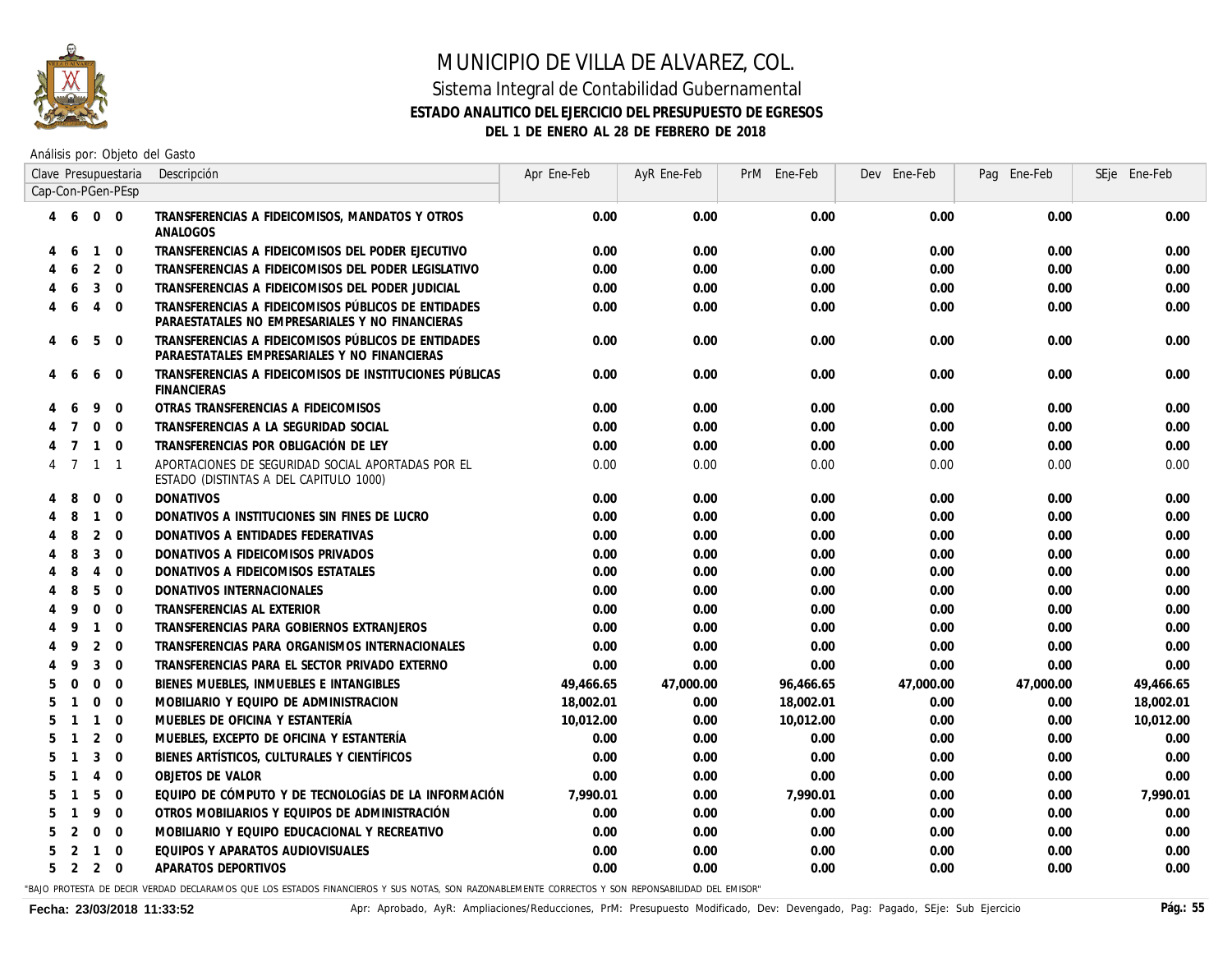

### Sistema Integral de Contabilidad Gubernamental **ESTADO ANALITICO DEL EJERCICIO DEL PRESUPUESTO DE EGRESOS DEL 1 DE ENERO AL 28 DE FEBRERO DE 2018**

Análisis por: Objeto del Gasto

|   |                |                | Clave Presupuestaria    | Descripción                                                                              | Apr Ene-Feb | AyR Ene-Feb | PrM Ene-Feb | Dev Ene-Feb | Pag Ene-Feb | SEje Ene-Feb |
|---|----------------|----------------|-------------------------|------------------------------------------------------------------------------------------|-------------|-------------|-------------|-------------|-------------|--------------|
|   |                |                | Cap-Con-PGen-PEsp       |                                                                                          |             |             |             |             |             |              |
|   | 2              |                | $3 \quad 0$             | CÁMARAS FOTOGRÁFICAS Y DE VIDEO                                                          | 0.00        | 0.00        | 0.00        | 0.00        | 0.00        | 0.00         |
|   | 2              | 9              | $\overline{0}$          | OTRO MOBILIARIO Y EQUIPO EDUCACIONAL Y RECREATIVO                                        | 0.00        | 0.00        | 0.00        | 0.00        | 0.00        | 0.00         |
| 5 | 3              | $\mathbf 0$    | $\overline{0}$          | EQUIPO E INSTRUMENTAL MEDICO Y DE LABORATORIO                                            | 0.00        | 0.00        | 0.00        | 0.00        | 0.00        | 0.00         |
| 5 | 3              | $\mathbf{1}$   | $\overline{0}$          | EQUIPO MÉDICO Y DE LABORATORIO                                                           | 0.00        | 0.00        | 0.00        | 0.00        | 0.00        | 0.00         |
| 5 | 3              | 2              | $\overline{0}$          | INSTRUMENTAL MÉDICO Y DE LABORATORIO                                                     | 0.00        | 0.00        | 0.00        | 0.00        | 0.00        | 0.00         |
| 5 |                | $\mathbf{0}$   | $\overline{0}$          | VEHICULOS Y EQUIPO DE TRANSPORTE                                                         | 0.00        | 0.00        | 0.00        | 0.00        | 0.00        | 0.00         |
| 5 |                | $\mathbf{1}$   | $\overline{0}$          | AUTOMOVILES Y EQUIPO TERRESTRE                                                           | 0.00        | 0.00        | 0.00        | 0.00        | 0.00        | 0.00         |
| 5 |                | 2              | $\overline{0}$          | CARROCERÍAS Y REMOLQUES                                                                  | 0.00        | 0.00        | 0.00        | 0.00        | 0.00        | 0.00         |
| 5 |                | 3              | $\overline{0}$          | EQUIPO AEROESPACIAL                                                                      | 0.00        | 0.00        | 0.00        | 0.00        | 0.00        | 0.00         |
|   |                | $\overline{4}$ | $\overline{0}$          | EQUIPO FERROVIARIO                                                                       | 0.00        | 0.00        | 0.00        | 0.00        | 0.00        | 0.00         |
|   |                | 5              | $\overline{0}$          | <b>EMBARCACIONES</b>                                                                     | 0.00        | 0.00        | 0.00        | 0.00        | 0.00        | 0.00         |
| 5 |                | 9              | $\Omega$                | OTROS EQUIPOS DE TRANSPORTE                                                              | 0.00        | 0.00        | 0.00        | 0.00        | 0.00        | 0.00         |
| 5 | .5             | $\Omega$       | $\overline{0}$          | EQUIPO DE DEFENSA Y SEGURIDAD                                                            | 0.00        | 0.00        | 0.00        | 0.00        | 0.00        | 0.00         |
| 5 | -5             | $\mathbf{1}$   | $\overline{0}$          | EQUIPO DE DEFENSA Y SEGURIDAD                                                            | 0.00        | 0.00        | 0.00        | 0.00        | 0.00        | 0.00         |
| 5 | 5              | $\overline{1}$ | $\overline{1}$          | MAQUINARIA DE DEFENSA Y SEGURIDAD                                                        | 0.00        | 0.00        | 0.00        | 0.00        | 0.00        | 0.00         |
| 5 | 5              | $\mathbf{1}$   | 2                       | EQUIPO DE DEFENSA Y SEGURIDAD                                                            | 0.00        | 0.00        | 0.00        | 0.00        | 0.00        | 0.00         |
| 5 | .5             | $\overline{1}$ | $\overline{3}$          | ARMAMENTO                                                                                | 0.00        | 0.00        | 0.00        | 0.00        | 0.00        | 0.00         |
| 5 | .5             | $\mathbf{1}$   | $\overline{4}$          | OTROS BIENES MUEBLES PARA LA DEFENSA Y SEGURIDAD                                         | 0.00        | 0.00        | 0.00        | 0.00        | 0.00        | 0.00         |
| 5 | 6              | $\Omega$       | $\Omega$                | MAQUINARIA, OTROS EQUIPOS Y HERRAMIENTAS                                                 | 31,464.64   | 47,000.00   | 78,464.64   | 47,000.00   | 47,000.00   | 31,464.64    |
| 5 | 6              | $\mathbf{1}$   | $\overline{0}$          | MAQUINARIA Y EQUIPO AGROPECUARIO                                                         | 27,528.32   | 0.00        | 27,528.32   | 0.00        | 0.00        | 27,528.32    |
| 5 | 6              | 2              | $\overline{0}$          | MAQUINARIA Y EQUIPO INDUSTRIAL                                                           | 0.00        | 0.00        | 0.00        | 0.00        | 0.00        | 0.00         |
| 5 | 6              | 3              | $\overline{0}$          | MAQUINARIA Y EQUIPO DE CONSTRUCCIÓN                                                      | 0.00        | 0.00        | 0.00        | 0.00        | 0.00        | 0.00         |
| 5 | -6             | $\overline{4}$ | $\overline{0}$          | SISTEMAS DE AIRE ACONDICIONADO, CALEFACCIÓN Y DE<br>REFRIGERACIÓN INDUSTRIAL Y COMERCIAL | 3,936.32    | 0.00        | 3,936.32    | 0.00        | 0.00        | 3,936.32     |
| 5 |                | 5              | $\overline{0}$          | EQUIPO DE COMUNICACIÓN Y TELECOMUNICACIÓN                                                | 0.00        | 0.00        | 0.00        | 0.00        | 0.00        | 0.00         |
| 5 | -6             | 6              | $\overline{0}$          | EQUIPOS DE GENERACIÓN ELÉCTRICA, APARATOS Y<br>ACCESORIOS ELÉCTRICOS                     | 0.00        | 0.00        | 0.00        | 0.00        | 0.00        | 0.00         |
| 5 | 6              | $\overline{7}$ | $\overline{0}$          | HERRAMIENTAS Y MÁQUINAS-HERRAMIENTA                                                      | 0.00        | 0.00        | 0.00        | 0.00        | 0.00        | 0.00         |
| 5 | 6              | 9              | $\overline{0}$          | OTROS EQUIPOS                                                                            | 0.00        | 47,000.00   | 47,000.00   | 47,000.00   | 47,000.00   | 0.00         |
| 5 |                | $\mathbf 0$    | $\overline{0}$          | <b>ACTIVOS BIOLOGICOS</b>                                                                | 0.00        | 0.00        | 0.00        | 0.00        | 0.00        | 0.00         |
| 5 |                | $\mathbf{1}$   | $\overline{0}$          | <b>BOVINOS</b>                                                                           | 0.00        | 0.00        | 0.00        | 0.00        | 0.00        | 0.00         |
| 5 |                | 2              | $\overline{0}$          | <b>PORCINOS</b>                                                                          | 0.00        | 0.00        | 0.00        | 0.00        | 0.00        | 0.00         |
|   |                | 3              | $\overline{0}$          | AVES                                                                                     | 0.00        | 0.00        | 0.00        | 0.00        | 0.00        | 0.00         |
|   |                | $\overline{4}$ | $\overline{0}$          | <b>OVINOS Y CAPRINOS</b>                                                                 | 0.00        | 0.00        | 0.00        | 0.00        | 0.00        | 0.00         |
|   |                | 5              | $\overline{0}$          | PECES Y ACUICULTURA                                                                      | 0.00        | 0.00        | 0.00        | 0.00        | 0.00        | 0.00         |
| 5 | $\overline{7}$ | 6              | $\overline{\mathbf{0}}$ | <b>EQUINOS</b>                                                                           | 0.00        | 0.00        | 0.00        | 0.00        | 0.00        | 0.00         |
|   |                |                |                         |                                                                                          |             |             |             |             |             |              |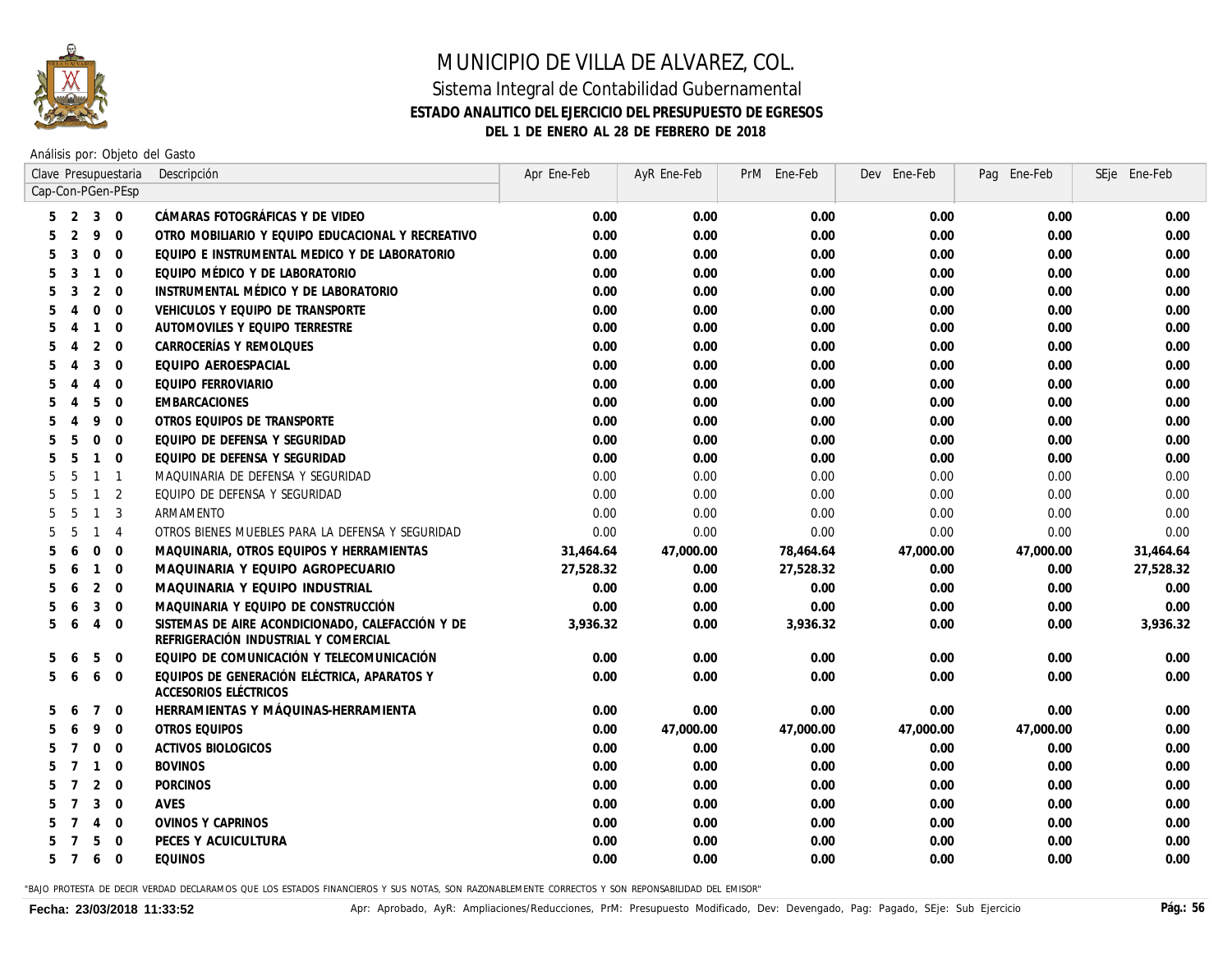

### Sistema Integral de Contabilidad Gubernamental **ESTADO ANALITICO DEL EJERCICIO DEL PRESUPUESTO DE EGRESOS DEL 1 DE ENERO AL 28 DE FEBRERO DE 2018**

Análisis por: Objeto del Gasto

|   |    |                | Clave Presupuestaria | Descripción                                                                             | Apr Ene-Feb | AyR Ene-Feb | PrM Ene-Feb | Dev Ene-Feb | Pag Ene-Feb | SEje Ene-Feb |
|---|----|----------------|----------------------|-----------------------------------------------------------------------------------------|-------------|-------------|-------------|-------------|-------------|--------------|
|   |    |                | Cap-Con-PGen-PEsp    |                                                                                         |             |             |             |             |             |              |
|   |    | 5 7 7 0        |                      | ESPECIES MENORES Y DE ZOOLÓGICO                                                         | 0.00        | 0.00        | 0.00        | 0.00        | 0.00        | 0.00         |
|   |    | 8              | $\overline{0}$       | ARBOLES Y PLANTAS                                                                       | 0.00        | 0.00        | 0.00        | 0.00        | 0.00        | 0.00         |
|   |    | 9              | $\Omega$             | OTROS ACTIVOS BIOLÓGICOS                                                                | 0.00        | 0.00        | 0.00        | 0.00        | 0.00        | 0.00         |
|   |    | $\mathbf 0$    | $\overline{0}$       | <b>BIENES INMUEBLES</b>                                                                 | 0.00        | 0.00        | 0.00        | 0.00        | 0.00        | 0.00         |
|   |    |                | $1 \quad 0$          | <b>TERRENOS</b>                                                                         | 0.00        | 0.00        | 0.00        | 0.00        | 0.00        | 0.00         |
|   |    |                | $1 \quad 1$          | PREDIOS NO EDIFICADOS URBANOS                                                           | 0.00        | 0.00        | 0.00        | 0.00        | 0.00        | 0.00         |
|   |    |                | $1\quad 2$           | PREDIOS NO EDIFICADOS RÚSTICOS                                                          | 0.00        | 0.00        | 0.00        | 0.00        | 0.00        | 0.00         |
|   |    |                | $1 \quad 3$          | OTROS PREDIOS NO EDIFICADOS                                                             | 0.00        | 0.00        | 0.00        | 0.00        | 0.00        | 0.00         |
|   |    | $\overline{2}$ | $\overline{0}$       | <b>VIVIENDAS</b>                                                                        | 0.00        | 0.00        | 0.00        | 0.00        | 0.00        | 0.00         |
|   | 8  |                | $2 \quad 1$          | ALBERGUES PERMANENTES                                                                   | 0.00        | 0.00        | 0.00        | 0.00        | 0.00        | 0.00         |
|   | 8  | $\overline{2}$ | $\overline{2}$       | VIVIENDAS EN ZONAS DE TOLERANCIA                                                        | 0.00        | 0.00        | 0.00        | 0.00        | 0.00        | 0.00         |
|   | 8  | $\overline{2}$ | $\overline{3}$       | OTRAS VIVIENDAS PARA FINES DEL ENTE PÚBLICO                                             | 0.00        | 0.00        | 0.00        | 0.00        | 0.00        | 0.00         |
|   | 8  | 3              | $\overline{0}$       | EDIFICIOS NO RESIDENCIALES                                                              | 0.00        | 0.00        | 0.00        | 0.00        | 0.00        | 0.00         |
| 5 | 8  | 3              | $\overline{1}$       | EDIFICIOS PARA OFICINAS ADMINISTRATIVAS Y DE SERVICIOS AL<br>PÚBLICO                    | 0.00        | 0.00        | 0.00        | 0.00        | 0.00        | 0.00         |
| 5 | -8 | 3              | $\overline{2}$       | EDIFICIOS DE PLANTELES EDUCATIVOS, BIBLIOTECAS, LUDOTECAS<br>Y CENTROS CULTURALES       | 0.00        | 0.00        | 0.00        | 0.00        | 0.00        | 0.00         |
| 5 | -8 | 3              | 3                    | CONSULTORIOS MÉDICOS, COMEDORES COMUNITARIOS Y<br>SIMILARES                             | 0.00        | 0.00        | 0.00        | 0.00        | 0.00        | 0.00         |
| 5 |    | 3              | $\overline{4}$       | RASTROS Y PROCESADORAS DE CARNES                                                        | 0.00        | 0.00        | 0.00        | 0.00        | 0.00        | 0.00         |
|   | 8  | 3              | 5                    | MERCADOS Y PLAZAS COMERCIALES                                                           | 0.00        | 0.00        | 0.00        | 0.00        | 0.00        | 0.00         |
|   | 8  | 3              | 6                    | UNIDADES DEPORTIVAS, PARQUES Y JARDÍNES                                                 | 0.00        | 0.00        | 0.00        | 0.00        | 0.00        | 0.00         |
| 5 | -8 | 3              | $\overline{7}$       | EDIFICIOS PARA RECREACIÓN, ESPECTACULOS Y DE CONVIVENCIA<br>SOCIAL EN ESPACIOS PÚBLICOS | 0.00        | 0.00        | 0.00        | 0.00        | 0.00        | 0.00         |
| 5 | 8  | 3              | 8                    | <b>BODEGAS, ALMACENES Y TALLERES</b>                                                    | 0.00        | 0.00        | 0.00        | 0.00        | 0.00        | 0.00         |
|   | 8  | 3              | - 9                  | ESTACIONAMIENTOS Y APARCADEROS                                                          | 0.00        | 0.00        | 0.00        | 0.00        | 0.00        | 0.00         |
|   | 8  |                | $3 \t10$             | OTROS EDIFICIOS NO HABITACIONALES                                                       | 0.00        | 0.00        | 0.00        | 0.00        | 0.00        | 0.00         |
|   | 8  | 9              | $\overline{0}$       | <b>OTROS BIENES INMUEBLES</b>                                                           | 0.00        | 0.00        | 0.00        | 0.00        | 0.00        | 0.00         |
|   | 8  | 9              | $\overline{1}$       | OTROS BIENES INMUEBLES DIVERSOS                                                         | 0.00        | 0.00        | 0.00        | 0.00        | 0.00        | 0.00         |
|   | q  | $\mathbf 0$    | $\overline{0}$       | <b>ACTIVOS INTANGIBLES</b>                                                              | 0.00        | 0.00        | 0.00        | 0.00        | 0.00        | 0.00         |
|   | q  | $\overline{1}$ | $\overline{0}$       | <b>SOFTWARE</b>                                                                         | 0.00        | 0.00        | 0.00        | 0.00        | 0.00        | 0.00         |
|   | 9  | 2              | $\overline{0}$       | <b>PATENTES</b>                                                                         | 0.00        | 0.00        | 0.00        | 0.00        | 0.00        | 0.00         |
|   |    | 3              | $\overline{0}$       | <b>MARCAS</b>                                                                           | 0.00        | 0.00        | 0.00        | 0.00        | 0.00        | 0.00         |
|   |    | 4              | $\mathbf 0$          | <b>DERECHOS</b>                                                                         | 0.00        | 0.00        | 0.00        | 0.00        | 0.00        | 0.00         |
|   |    | 5              | $\mathbf 0$          | CONCESIONES                                                                             | 0.00        | 0.00        | 0.00        | 0.00        | 0.00        | 0.00         |
| 5 | 9  | 6              | $\overline{0}$       | <b>FRANQUICIAS</b>                                                                      | 0.00        | 0.00        | 0.00        | 0.00        | 0.00        | 0.00         |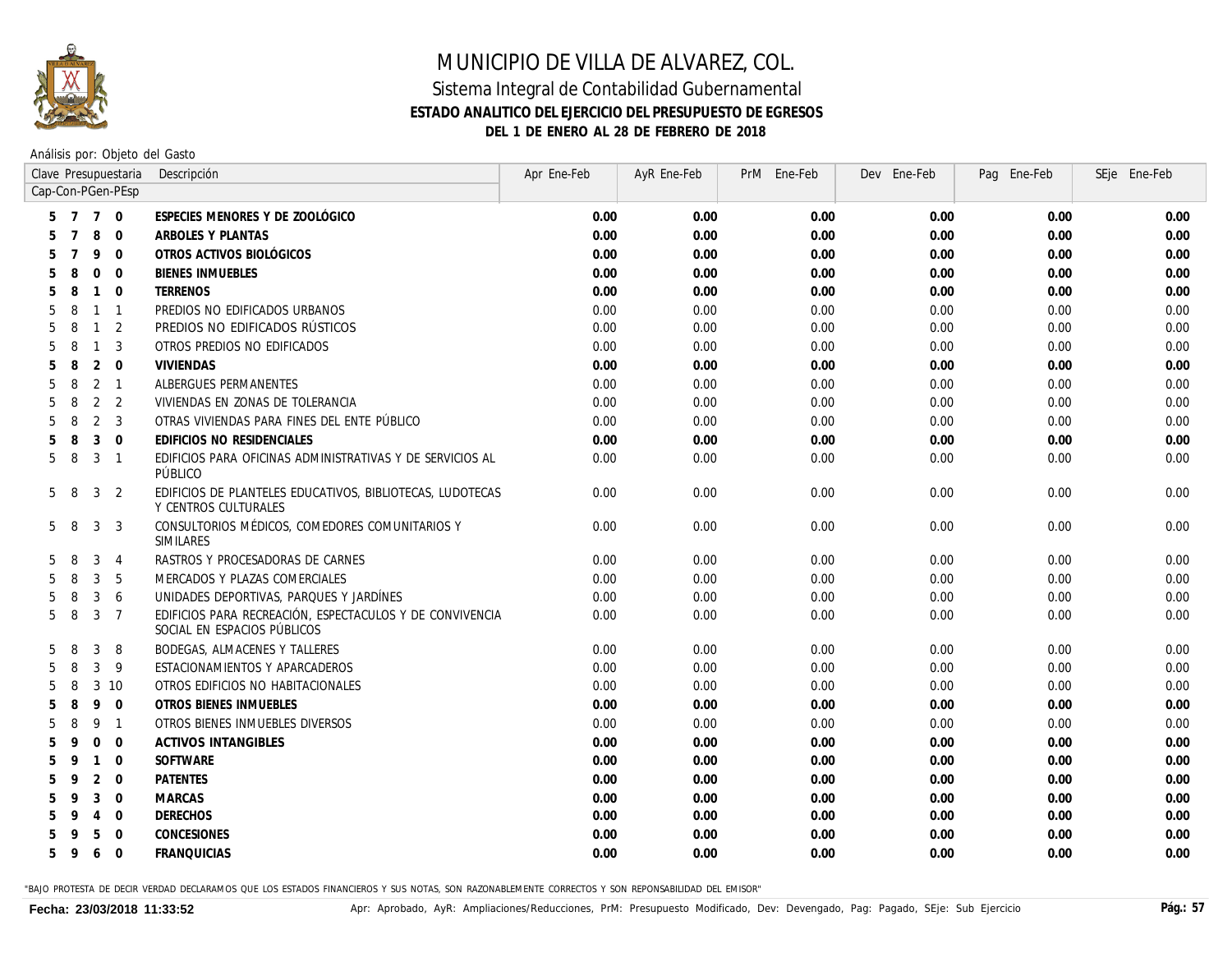

### Sistema Integral de Contabilidad Gubernamental **ESTADO ANALITICO DEL EJERCICIO DEL PRESUPUESTO DE EGRESOS DEL 1 DE ENERO AL 28 DE FEBRERO DE 2018**

Análisis por: Objeto del Gasto

|   |                |                   | Clave Presupuestaria | Descripción                                                                                               | Apr Ene-Feb  | AyR Ene-Feb  | PrM Ene-Feb  | Dev Ene-Feb  | Pag Ene-Feb  | SEje Ene-Feb |
|---|----------------|-------------------|----------------------|-----------------------------------------------------------------------------------------------------------|--------------|--------------|--------------|--------------|--------------|--------------|
|   |                |                   | Cap-Con-PGen-PEsp    |                                                                                                           |              |              |              |              |              |              |
|   | 9              | 7 0               |                      | LICENCIAS INFORMÁTICAS E INTELECTUALES                                                                    | 0.00         | 0.00         | 0.00         | 0.00         | 0.00         | 0.00         |
|   |                | 8                 | $\Omega$             | LICENCIAS INDUSTRIALES, COMERCIALES Y OTRAS                                                               | 0.00         | 0.00         | 0.00         | 0.00         | 0.00         | 0.00         |
|   | 9              | 9                 | $\Omega$             | OTROS ACTIVOS INTANGIBLES                                                                                 | 0.00         | 0.00         | 0.00         | 0.00         | 0.00         | 0.00         |
|   | $\Omega$       | $\mathbf 0$       | $\overline{0}$       | <b>INVERSION PUBLICA</b>                                                                                  | 1,775,504.60 | 1,031,318.49 | 2,806,823.09 | 2,262,028.24 | 1,482,042.92 | 544,794.85   |
|   |                | $\Omega$          | $\Omega$             | OBRA PUBLICA EN BIENES DE DOMINIO PUBLICO                                                                 | 1,775,504.60 | 1,031,318.49 | 2,806,823.09 | 2,262,028.24 | 1,482,042.92 | 544,794.85   |
|   |                | $\mathbf{1}$      | $\Omega$             | EDIFICACIÓN HABITACIONAL                                                                                  | 0.00         | 0.00         | 0.00         | 0.00         | 0.00         | 0.00         |
|   |                | $\mathbf{1}$      | $\overline{1}$       | VIVIENDAS EN ZONAS DE TOLERANCIA                                                                          | 0.00         | 0.00         | 0.00         | 0.00         | 0.00         | 0.00         |
|   |                | 2                 | $\Omega$             | EDIFICACIÓN NO HABITACIONAL                                                                               | 0.00         | 0.00         | 0.00         | 0.00         | 0.00         | 0.00         |
| 6 | $\overline{1}$ | $\overline{2}$    | $\overline{1}$       | EDIFICIOS PARA OFICINAS ADMINISTRATIVAS Y DE SERVICIOS AL<br>PÚBLICO                                      | 0.00         | 0.00         | 0.00         | 0.00         | 0.00         | 0.00         |
| 6 |                | $1\quad 2\quad 2$ |                      | EDIFICIOS DE PLANTELES EDUCATIVOS, BIBLIOTECAS, LUDOTECAS<br>Y CENTROS CULTURALES                         | 0.00         | 0.00         | 0.00         | 0.00         | 0.00         | 0.00         |
|   |                | 2                 | 3                    | CONSULTORIOS MÉDICOS Y SIMILARES                                                                          | 0.00         | 0.00         | 0.00         | 0.00         | 0.00         | 0.00         |
|   |                | $\overline{2}$    | $\overline{4}$       | RASTROS Y PROCESADORAS DE CARNES                                                                          | 0.00         | 0.00         | 0.00         | 0.00         | 0.00         | 0.00         |
|   | $\overline{1}$ | 2                 | 5                    | MERCADOS Y PLAZAS COMERCIALES                                                                             | 0.00         | 0.00         | 0.00         | 0.00         | 0.00         | 0.00         |
|   | $\mathbf{1}$   | 2                 | 6                    | UNIDADES DEPORTIVAS, PARQUES Y JARDÍNES                                                                   | 0.00         | 0.00         | 0.00         | 0.00         | 0.00         | 0.00         |
| 6 | $\overline{1}$ |                   | $2 \overline{7}$     | EDIFICIOS PARA RECREACIÓN. ESPECTACULOS Y DE CONVIVENCIA<br>SOCIAL EN ESPACIOS PÚBLICOS                   | 0.00         | 0.00         | 0.00         | 0.00         | 0.00         | 0.00         |
|   |                | 2                 | 8                    | <b>BODEGAS, ALMACENES Y TALLERES</b>                                                                      | 0.00         | 0.00         | 0.00         | 0.00         | 0.00         | 0.00         |
|   |                | $\overline{2}$    | - 9                  | ESTACIONAMIENTOS Y APARCADEROS                                                                            | 0.00         | 0.00         | 0.00         | 0.00         | 0.00         | 0.00         |
|   | $\mathbf{1}$   |                   | 2 10                 | OTROS EDIFICIOS NO HABITACIONALES                                                                         | 0.00         | 0.00         | 0.00         | 0.00         | 0.00         | 0.00         |
| 6 | $\mathbf{1}$   | 3                 | $\overline{0}$       | CONSTRUCCIÓN DE OBRAS PARA EL ABASTECIMIENTO DE<br>AGUA, PETRÓLEO, GAS, ELECTRICIDAD Y TELECOMUNICACIONES | 0.00         | 0.00         | 0.00         | 0.00         | 0.00         | 0.00         |
|   |                | 3                 | $\overline{1}$       | CONSTRUCCIÓN DE OBRAS PARA EL ABASTECIMIENTO DE AGUA                                                      | 0.00         | 0.00         | 0.00         | 0.00         | 0.00         | 0.00         |
|   |                | $\overline{4}$    | $\Omega$             | DIVISIÓN DE TERRENOS Y CONSTRUCCIÓN DE OBRAS DE<br><b>URBANIZACIÓN</b>                                    | 1,775,504.60 | 1,031,318.49 | 2,806,823.09 | 2,262,028.24 | 1,482,042.92 | 544,794.85   |
| 6 |                | $\overline{4}$    | $\overline{1}$       | CONSTRUCCIÓN DE BARDAS PERIMETRALES PARA LA DIVISIÓN DE<br>TERRENOS                                       | 0.00         | 0.00         | 0.00         | 0.00         | 0.00         | 0.00         |
|   |                | $\overline{4}$    | $\overline{2}$       | CONSTRUCCIÓN DE OBRAS DE VIALIDADES                                                                       | 1,775,504.60 | 1,031,318.49 | 2,806,823.09 | 1,482,042.92 | 1,482,042.92 | 1,324,780.17 |
|   |                | 4                 | 3                    | CONSTRUCCIÓN DE OBRAS DE DRENAJE Y ALCANTARILLADO                                                         | 0.00         | 0.00         | 0.00         | 0.00         | 0.00         | 0.00         |
|   |                | $\overline{4}$    | $\overline{4}$       | CONSTRUCCIÓN DE OBRAS DE BANQUETAS, RAMPAS Y<br>MACHUELOS                                                 | 0.00         | 0.00         | 0.00         | 779,985.32   | 0.00         | -779,985.32  |
|   |                | $\overline{4}$    | 5                    | CONSTRUCCIÓN DE OBRAS DE ALUMBRADO PÚBLICO                                                                | 0.00         | 0.00         | 0.00         | 0.00         | 0.00         | 0.00         |
| 6 | $\mathbf{1}$   | $\overline{4}$    | 6                    | CONSTRUCCIÓN DE OBRAS DE PASOS PEATONALES, PUENTES Y<br>SIMILARES                                         | 0.00         | 0.00         | 0.00         | 0.00         | 0.00         | 0.00         |
|   |                | $\overline{4}$    | $\overline{7}$       | CONSTRUCCIÓN DE OTRAS OBRAS DE URBANIZACIÓN                                                               | 0.00         | 0.00         | 0.00         | 0.00         | 0.00         | 0.00         |
| 6 | $\overline{1}$ | 5                 | $\Omega$             | CONSTRUCCIÓN DE VÍAS DE COMUNICACIÓN                                                                      | 0.00         | 0.00         | 0.00         | 0.00         | 0.00         | 0.00         |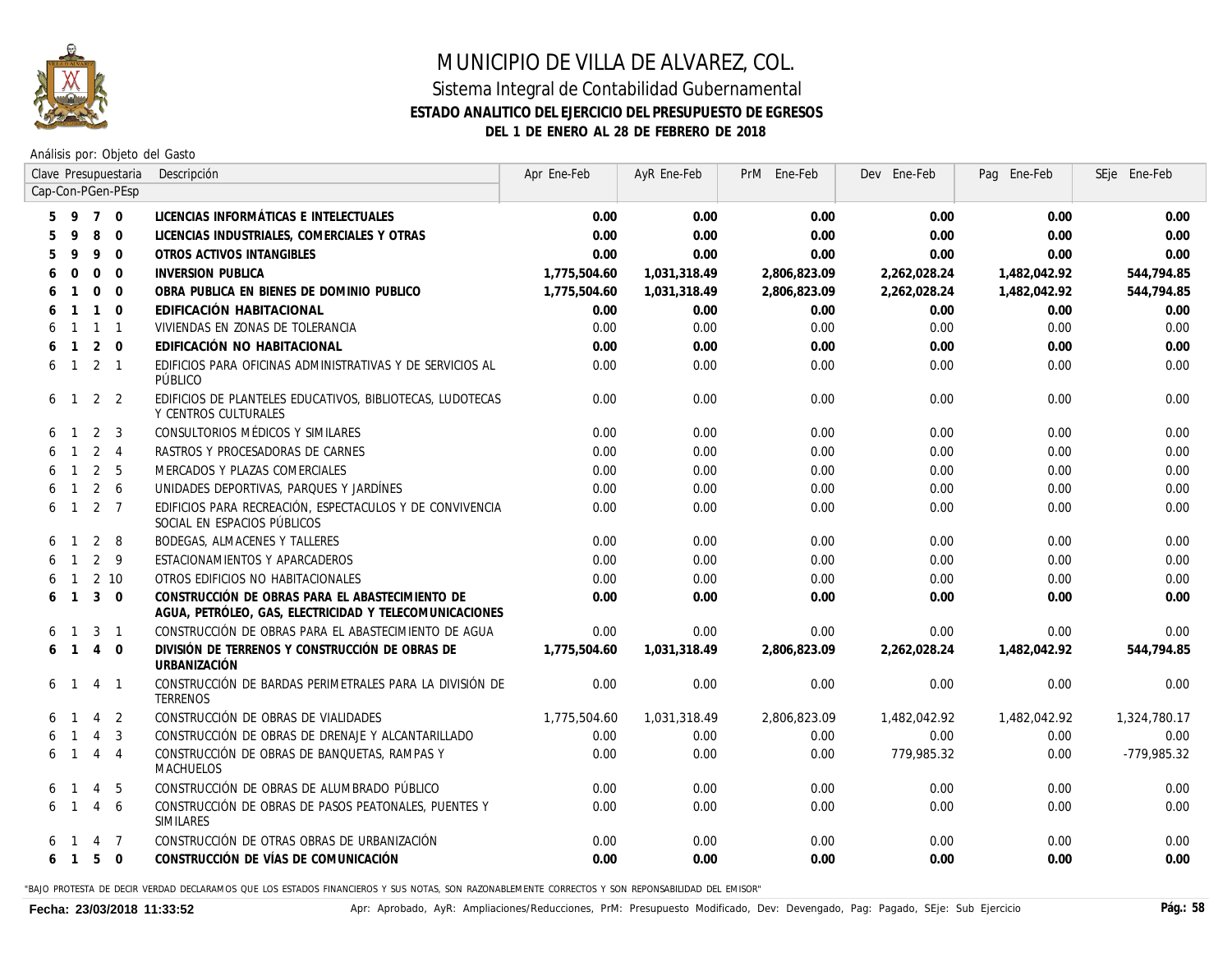

### Sistema Integral de Contabilidad Gubernamental **ESTADO ANALITICO DEL EJERCICIO DEL PRESUPUESTO DE EGRESOS DEL 1 DE ENERO AL 28 DE FEBRERO DE 2018**

Análisis por: Objeto del Gasto

|   |                   |                 | Clave Presupuestaria | Descripción                                                                             | Apr Ene-Feb | AyR Ene-Feb | PrM Ene-Feb | Dev Ene-Feb | Pag Ene-Feb | SEje Ene-Feb |
|---|-------------------|-----------------|----------------------|-----------------------------------------------------------------------------------------|-------------|-------------|-------------|-------------|-------------|--------------|
|   | Cap-Con-PGen-PEsp |                 |                      |                                                                                         |             |             |             |             |             |              |
|   |                   |                 | $1\quad 5\quad 1$    | CONSTRUCCIÓN DE CAMINOS RURALES                                                         | 0.00        | 0.00        | 0.00        | 0.00        | 0.00        | 0.00         |
|   |                   | 6               | $\overline{0}$       | OTRAS CONSTRUCCIONES DE INGENIERÍA CIVIL U OBRA PESADA                                  | 0.00        | 0.00        | 0.00        | 0.00        | 0.00        | 0.00         |
|   |                   | 6               | $\overline{1}$       | OTRAS CONSTRUCCIONES EN PROCESO                                                         | 0.00        | 0.00        | 0.00        | 0.00        | 0.00        | 0.00         |
|   |                   | $\overline{7}$  | $\overline{0}$       | INSTALACIONES Y EQUIPAMIENTO EN CONSTRUCCIONES                                          | 0.00        | 0.00        | 0.00        | 0.00        | 0.00        | 0.00         |
|   |                   | $\overline{7}$  | $\overline{1}$       | VIVIENDAS EN ZONAS DE TOLERANCIA                                                        | 0.00        | 0.00        | 0.00        | 0.00        | 0.00        | 0.00         |
|   | $\overline{1}$    | $\overline{7}$  | 2                    | EDIFICIOS PARA OFICINAS ADMINISTRATIVAS Y DE SERVICIOS AL<br>PÚBLICO                    | 0.00        | 0.00        | 0.00        | 0.00        | 0.00        | 0.00         |
| 6 | $\overline{1}$    | $\overline{7}$  | -3                   | EDIFICIOS DE PLANTELES EDUCATIVOS, BIBLIOTECAS, LUDOTECAS<br>Y CENTROS CULTURALES       | 0.00        | 0.00        | 0.00        | 0.00        | 0.00        | 0.00         |
|   |                   | $7\overline{ }$ | $\overline{4}$       | CONSULTORIOS MÉDICOS Y SIMILARES                                                        | 0.00        | 0.00        | 0.00        | 0.00        | 0.00        | 0.00         |
|   |                   | $\overline{7}$  | -5                   | RASTROS Y PROCESADORAS DE CARNES                                                        | 0.00        | 0.00        | 0.00        | 0.00        | 0.00        | 0.00         |
|   |                   | $\overline{7}$  | -6                   | MERCADOS Y PLAZAS COMERCIALES                                                           | 0.00        | 0.00        | 0.00        | 0.00        | 0.00        | 0.00         |
|   | $\overline{1}$    | $\overline{7}$  | $\overline{7}$       | UNIDADES DEPORTIVAS, PARQUES Y JARDÍNES                                                 | 0.00        | 0.00        | 0.00        | 0.00        | 0.00        | 0.00         |
|   | $\overline{1}$    | $\overline{7}$  | -8                   | EDIFICIOS PARA RECREACIÓN. ESPECTACULOS Y DE CONVIVENCIA<br>SOCIAL EN ESPACIOS PÚBLICOS | 0.00        | 0.00        | 0.00        | 0.00        | 0.00        | 0.00         |
|   | -1                | $\overline{7}$  | - 9                  | BODEGAS, ALMACENES Y TALLERES                                                           | 0.00        | 0.00        | 0.00        | 0.00        | 0.00        | 0.00         |
|   | -1                |                 | 7 10                 | ESTACIONAMIENTOS Y APARCADEROS                                                          | 0.00        | 0.00        | 0.00        | 0.00        | 0.00        | 0.00         |
|   |                   |                 | $1 \t7 \t11$         | OTROS EDIFICIOS NO HABITACIONALES                                                       | 0.00        | 0.00        | 0.00        | 0.00        | 0.00        | 0.00         |
|   |                   |                 | $1 \quad 7 \quad 12$ | CONSTRUCCIÓN DE OBRAS PARA EL ABASTECIMIENTO DE AGUA                                    | 0.00        | 0.00        | 0.00        | 0.00        | 0.00        | 0.00         |
| 6 |                   |                 | $1 \t7 \t13$         | CONSTRUCCIÓN DE BARDAS PERIMETRALES PARA LA DIVISIÓN DE<br>TERRENOS                     | 0.00        | 0.00        | 0.00        | 0.00        | 0.00        | 0.00         |
|   | $\overline{1}$    |                 | 7 14                 | CONSTRUCCIÓN DE OBRAS DE VIALIDADES                                                     | 0.00        | 0.00        | 0.00        | 0.00        | 0.00        | 0.00         |
|   | $\overline{1}$    |                 | 7 15                 | CONSTRUCCIÓN DE OBRAS DE DRENAJE Y ALCANTARILLADO                                       | 0.00        | 0.00        | 0.00        | 0.00        | 0.00        | 0.00         |
|   |                   |                 | 1 7 16               | CONSTRUCCIÓN DE OBRAS DE BANQUETAS, RAMPAS Y<br><b>MACHUELOS</b>                        | 0.00        | 0.00        | 0.00        | 0.00        | 0.00        | 0.00         |
| 6 |                   |                 | $1 \t7 \t17$         | CONSTRUCCIÓN DE OBRAS DE ALUMBRADO PÚBLICO                                              | 0.00        | 0.00        | 0.00        | 0.00        | 0.00        | 0.00         |
| 6 | $\overline{1}$    |                 | 7 18                 | CONSTRUCCIÓN DE OBRAS DE PASOS PEATONALES, PUENTES Y<br>SIMILARES                       | 0.00        | 0.00        | 0.00        | 0.00        | 0.00        | 0.00         |
|   |                   |                 | 7 19                 | CONSTRUCCIÓN DE OTRAS OBRAS DE URBANIZACIÓN                                             | 0.00        | 0.00        | 0.00        | 0.00        | 0.00        | 0.00         |
|   | $\overline{1}$    |                 | 7 20                 | CONSTRUCCIÓN DE CAMINOS RURALES                                                         | 0.00        | 0.00        | 0.00        | 0.00        | 0.00        | 0.00         |
|   | $\overline{1}$    |                 | 7 21                 | OTRAS CONSTRUCCIONES EN PROCESO                                                         | 0.00        | 0.00        | 0.00        | 0.00        | 0.00        | 0.00         |
| 6 | $\overline{1}$    | 9               | $\overline{0}$       | TRABAJOS DE ACABADOS EN EDIFICACIONES Y OTROS<br>TRABAJOS ESPECIALIZADOS                | 0.00        | 0.00        | 0.00        | 0.00        | 0.00        | 0.00         |
|   |                   | 9               | $\overline{1}$       | VIVIENDAS EN ZONAS DE TOLERANCIA                                                        | 0.00        | 0.00        | 0.00        | 0.00        | 0.00        | 0.00         |
| 6 | $\overline{1}$    | 9               | $\overline{2}$       | EDIFICIOS PARA OFICINAS ADMINISTRATIVAS Y DE SERVICIOS AL<br>PÜBLICO                    | 0.00        | 0.00        | 0.00        | 0.00        | 0.00        | 0.00         |
| 6 | $\overline{1}$    |                 | 9 3                  | EDIFICIOS DE PLANTELES EDUCATIVOS, BIBLIOTECAS, LUDOTECAS                               | 0.00        | 0.00        | 0.00        | 0.00        | 0.00        | 0.00         |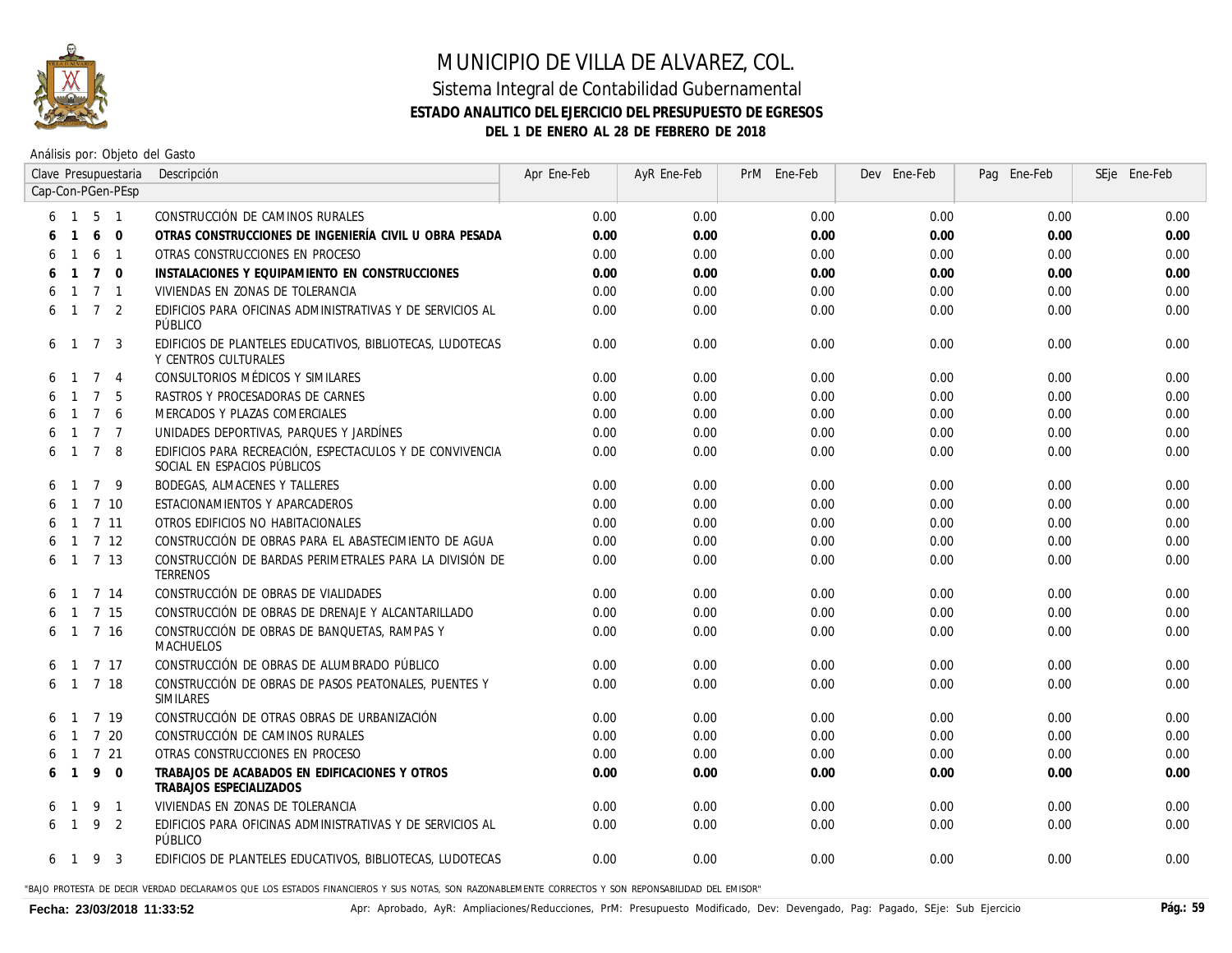

### Sistema Integral de Contabilidad Gubernamental **ESTADO ANALITICO DEL EJERCICIO DEL PRESUPUESTO DE EGRESOS DEL 1 DE ENERO AL 28 DE FEBRERO DE 2018**

Análisis por: Objeto del Gasto

|   |                |                | Clave Presupuestaria | Descripción                                                                             | Apr Ene-Feb | AyR Ene-Feb | PrM Ene-Feb | Dev Ene-Feb | Pag Ene-Feb | SEje Ene-Feb |  |
|---|----------------|----------------|----------------------|-----------------------------------------------------------------------------------------|-------------|-------------|-------------|-------------|-------------|--------------|--|
|   |                |                | Cap-Con-PGen-PEsp    |                                                                                         |             |             |             |             |             |              |  |
|   |                |                |                      | Y CENTROS CULTURALES                                                                    |             |             |             |             |             |              |  |
|   | $\mathbf{1}$   | 9              | $\overline{4}$       | CONSULTORIOS MÉDICOS Y SIMILARES                                                        | 0.00        | 0.00        | 0.00        | 0.00        | 0.00        | 0.00         |  |
|   |                | 9              | -5                   | RASTROS Y PROCESADORAS DE CARNES                                                        | 0.00        | 0.00        | 0.00        | 0.00        | 0.00        | 0.00         |  |
|   |                | 9              | 6                    | MERCADOS Y PLAZAS COMERCIALES                                                           | 0.00        | 0.00        | 0.00        | 0.00        | 0.00        | 0.00         |  |
|   |                | 9              | $\overline{7}$       | UNIDADES DEPORTIVAS, PARQUES Y JARDÍNES                                                 | 0.00        | 0.00        | 0.00        | 0.00        | 0.00        | 0.00         |  |
| 6 | $\overline{1}$ | 9              | -8                   | EDIFICIOS PARA RECREACIÓN, ESPECTACULOS Y DE CONVIVENCIA<br>SOCIAL EN ESPACIOS PÚBLICOS | 0.00        | 0.00        | 0.00        | 0.00        | 0.00        | 0.00         |  |
| 6 |                | 9              | - 9                  | <b>BODEGAS, ALMACENES Y TALLERES</b>                                                    | 0.00        | 0.00        | 0.00        | 0.00        | 0.00        | 0.00         |  |
|   | $\overline{1}$ |                | 9 10                 | ESTACIONAMIENTOS Y APARCADEROS                                                          | 0.00        | 0.00        | 0.00        | 0.00        | 0.00        | 0.00         |  |
| 6 | $\overline{1}$ |                | 9 11                 | OTROS EDIFICIOS NO HABITACIONALES                                                       | 0.00        | 0.00        | 0.00        | 0.00        | 0.00        | 0.00         |  |
|   | $\overline{1}$ |                | 9 12                 | CONSTRUCCIÓN DE OBRAS PARA EL ABASTECIMIENTO DE AGUA                                    | 0.00        | 0.00        | 0.00        | 0.00        | 0.00        | 0.00         |  |
| 6 | $\overline{1}$ |                | 9 13                 | CONSTRUCCIÓN DE BARDAS PERIMETRALES PARA LA DIVISIÓN DE<br>TERRENOS                     | 0.00        | 0.00        | 0.00        | 0.00        | 0.00        | 0.00         |  |
| 6 | $\overline{1}$ |                | 9 14                 | CONSTRUCCIÓN DE OBRAS DE VIALIDADES                                                     | 0.00        | 0.00        | 0.00        | 0.00        | 0.00        | 0.00         |  |
|   | $\mathbf{1}$   |                | 9 15                 | CONSTRUCCIÓN DE OBRAS DE DRENAJE Y ALCANTARILLADO                                       | 0.00        | 0.00        | 0.00        | 0.00        | 0.00        | 0.00         |  |
| 6 | $\mathbf{1}$   |                | 9 16                 | CONSTRUCCIÓN DE OBRAS DE BANQUETAS, RAMPAS Y<br>MACHUELOS                               | 0.00        | 0.00        | 0.00        | 0.00        | 0.00        | 0.00         |  |
| 6 | $\overline{1}$ |                | 9 17                 | CONSTRUCCIÓN DE OBRAS DE ALUMBRADO PÚBLICO                                              | 0.00        | 0.00        | 0.00        | 0.00        | 0.00        | 0.00         |  |
|   | $\overline{1}$ |                | 9 18                 | CONSTRUCCIÓN DE OBRAS DE PASOS PEATONALES, PUENTES Y<br>SIMILARES                       | 0.00        | 0.00        | 0.00        | 0.00        | 0.00        | 0.00         |  |
| 6 | -1             |                | 9 19                 | CONSTRUCCIÓN DE OTRAS OBRAS DE URBANIZACIÓN                                             | 0.00        | 0.00        | 0.00        | 0.00        | 0.00        | 0.00         |  |
|   | $\overline{1}$ |                | 9 20                 | CONSTRUCCIÓN DE CAMINOS RURALES                                                         | 0.00        | 0.00        | 0.00        | 0.00        | 0.00        | 0.00         |  |
| 6 | $\mathbf{1}$   |                | 9 21                 | OTRAS CONSTRUCCIONES EN PROCESO                                                         | 0.00        | 0.00        | 0.00        | 0.00        | 0.00        | 0.00         |  |
| 6 | 2              |                | $0\quad 0$           | OBRA PUBLICA EN BIENES PROPIOS                                                          | 0.00        | 0.00        | 0.00        | 0.00        | 0.00        | 0.00         |  |
| 6 | 2              |                | $1 \quad 0$          | EDIFICACIÓN HABITACIONAL                                                                | 0.00        | 0.00        | 0.00        | 0.00        | 0.00        | 0.00         |  |
|   | 2              |                | $1 \quad 1$          | ALBERGUES PERMANENTES                                                                   | 0.00        | 0.00        | 0.00        | 0.00        | 0.00        | 0.00         |  |
|   | 2              |                | $1\quad 2$           | OTRAS VIVIENDAS PARA FINES DEL ENTE PÚBLICO                                             | 0.00        | 0.00        | 0.00        | 0.00        | 0.00        | 0.00         |  |
|   | 2              | 2              | $\overline{0}$       | EDIFICACIÓN NO HABITACIONAL                                                             | 0.00        | 0.00        | 0.00        | 0.00        | 0.00        | 0.00         |  |
| 6 | 2              |                | 2 <sub>1</sub>       | EDIFICIOS PARA OFICINAS ADMINISTRATIVAS Y DE SERVICIOS AL<br>PÜBLICO                    | 0.00        | 0.00        | 0.00        | 0.00        | 0.00        | 0.00         |  |
| 6 | -2             |                | 2 <sub>2</sub>       | EDIFICIOS DE PLANTELES EDUCATIVOS, BIBLIOTECAS, LUDOTECAS<br>Y CENTROS CULTURALES       | 0.00        | 0.00        | 0.00        | 0.00        | 0.00        | 0.00         |  |
|   |                |                | 2 <sup>3</sup>       | CONSULTORIOS MÉDICOS Y SIMILARES                                                        | 0.00        | 0.00        | 0.00        | 0.00        | 0.00        | 0.00         |  |
|   |                |                | 2 <sub>1</sub>       | RASTROS Y PROCESADORAS DE CARNES                                                        | 0.00        | 0.00        | 0.00        | 0.00        | 0.00        | 0.00         |  |
|   | $\mathcal{P}$  | $\overline{2}$ | 5                    | MERCADOS Y PLAZAS COMERCIALES                                                           | 0.00        | 0.00        | 0.00        | 0.00        | 0.00        | 0.00         |  |
|   |                | 2              | 6                    | UNIDADES DEPORTIVAS. PARQUES Y JARDÍNES                                                 | 0.00        | 0.00        | 0.00        | 0.00        | 0.00        | 0.00         |  |
|   | 2              |                | 2 7                  | EDIFICIOS PARA RECREACIÓN. ESPECTACULOS Y DE CONVIVENCIA                                | 0.00        | 0.00        | 0.00        | 0.00        | 0.00        | 0.00         |  |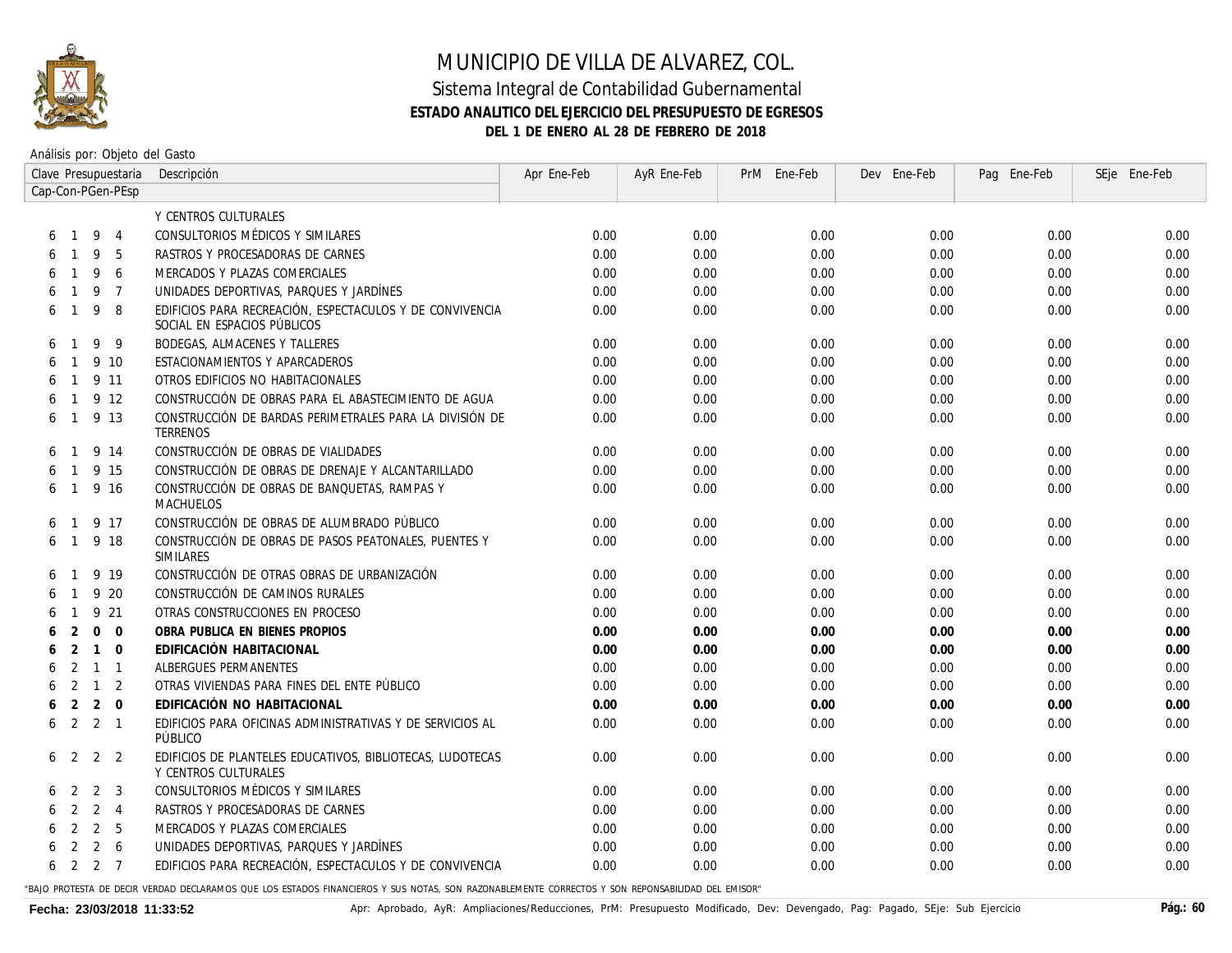

### Sistema Integral de Contabilidad Gubernamental **ESTADO ANALITICO DEL EJERCICIO DEL PRESUPUESTO DE EGRESOS DEL 1 DE ENERO AL 28 DE FEBRERO DE 2018**

Análisis por: Objeto del Gasto

|   | Clave Presupuestaria |                |                   | Descripción                                                                                               | Apr Ene-Feb | AyR Ene-Feb | PrM Ene-Feb | Dev Ene-Feb | Pag Ene-Feb | SEje Ene-Feb |
|---|----------------------|----------------|-------------------|-----------------------------------------------------------------------------------------------------------|-------------|-------------|-------------|-------------|-------------|--------------|
|   |                      |                | Cap-Con-PGen-PEsp |                                                                                                           |             |             |             |             |             |              |
|   |                      |                |                   | SOCIAL EN ESPACIOS PÚBLICOS                                                                               |             |             |             |             |             |              |
|   | 2                    | 2              | - 8               | <b>BODEGAS, ALMACENES Y TALLERES</b>                                                                      | 0.00        | 0.00        | 0.00        | 0.00        | 0.00        | 0.00         |
|   | $\mathcal{P}$        |                | 2 <sup>9</sup>    | ESTACIONAMIENTOS Y APARCADEROS                                                                            | 0.00        | 0.00        | 0.00        | 0.00        | 0.00        | 0.00         |
|   | $\mathcal{P}$        |                | 2 10              | OTROS EDIFICIOS NO HABITACIONALES                                                                         | 0.00        | 0.00        | 0.00        | 0.00        | 0.00        | 0.00         |
| 6 | 2                    |                | $3 \quad 0$       | CONSTRUCCIÓN DE OBRAS PARA EL ABASTECIMIENTO DE<br>AGUA, PETRÓLEO, GAS, ELECTRICIDAD Y TELECOMUNICACIONES | 0.00        | 0.00        | 0.00        | 0.00        | 0.00        | 0.00         |
| 6 | 2                    | 3              | $\overline{1}$    | CONSTRUCCIÓN DE OBRAS PARA EL ABASTECIMIENTO DE AGUA                                                      | 0.00        | 0.00        | 0.00        | 0.00        | 0.00        | 0.00         |
|   | 6 <sub>2</sub>       | $\overline{4}$ | $\overline{0}$    | DIVISIÓN DE TERRENOS Y CONSTRUCCIÓN DE OBRAS DE<br>URBANIZACIÓN                                           | 0.00        | 0.00        | 0.00        | 0.00        | 0.00        | 0.00         |
| 6 | $\overline{2}$       | $\overline{4}$ | $\overline{1}$    | CONSTRUCCIÓN DE BARDAS PERIMETRALES PARA LA DIVISIÓN DE<br>TERRENOS                                       | 0.00        | 0.00        | 0.00        | 0.00        | 0.00        | 0.00         |
| 6 | 2                    | $\overline{4}$ | -2                | CONSTRUCCIÓN DE OBRAS DE VIALIDADES                                                                       | 0.00        | 0.00        | 0.00        | 0.00        | 0.00        | 0.00         |
| 6 | 2                    | $\overline{4}$ | 3                 | CONSTRUCCIÓN DE OBRAS DE DRENAJE Y ALCANTARILLADO                                                         | 0.00        | 0.00        | 0.00        | 0.00        | 0.00        | 0.00         |
| 6 | 2                    | $\overline{4}$ | $\overline{4}$    | CONSTRUCCIÓN DE OBRAS DE BANQUETAS, RAMPAS Y<br><b>MACHUELOS</b>                                          | 0.00        | 0.00        | 0.00        | 0.00        | 0.00        | 0.00         |
| 6 | 2                    | $\overline{4}$ | 5                 | CONSTRUCCIÓN DE OBRAS DE ALUMBRADO PÚBLICO                                                                | 0.00        | 0.00        | 0.00        | 0.00        | 0.00        | 0.00         |
| 6 | 2                    | $\overline{4}$ | 6                 | CONSTRUCCIÓN DE OBRAS DE PASOS PEATONALES, PUENTES Y<br>SIMILARES                                         | 0.00        | 0.00        | 0.00        | 0.00        | 0.00        | 0.00         |
|   | $\mathcal{P}$        | $\overline{4}$ | $\overline{7}$    | CONSTRUCCIÓN DE OTRAS OBRAS DE URBANIZACIÓN                                                               | 0.00        | 0.00        | 0.00        | 0.00        | 0.00        | 0.00         |
|   |                      | 5              | $\overline{0}$    | CONSTRUCCIÓN DE VÍAS DE COMUNICACIÓN                                                                      | 0.00        | 0.00        | 0.00        | 0.00        | 0.00        | 0.00         |
|   | 2                    | 6              | $\overline{0}$    | OTRAS CONSTRUCCIONES DE INGENIERÍA CIVIL U OBRA PESADA                                                    | 0.00        | 0.00        | 0.00        | 0.00        | 0.00        | 0.00         |
|   | 2                    | 6              | $\overline{1}$    | OTRAS CONSTRUCCIONES EN PROCESO                                                                           | 0.00        | 0.00        | 0.00        | 0.00        | 0.00        | 0.00         |
|   | 2                    |                | $7\quad$ 0        | INSTALACIONES Y EQUIPAMIENTO EN CONSTRUCCIONES                                                            | 0.00        | 0.00        | 0.00        | 0.00        | 0.00        | 0.00         |
|   | 2                    |                | 7 <sub>1</sub>    | ALBERGUES PERMANENTES                                                                                     | 0.00        | 0.00        | 0.00        | 0.00        | 0.00        | 0.00         |
|   | 2                    |                | 7 <sub>2</sub>    | OTRAS VIVIENDAS PARA FINES DEL ENTE PÚBLICO                                                               | 0.00        | 0.00        | 0.00        | 0.00        | 0.00        | 0.00         |
|   | $6\quad 2$           | $\overline{7}$ | 3                 | EDIFICIOS PARA OFICINAS ADMINISTRATIVAS Y DE SERVICIOS AL<br>PÚBLICO                                      | 0.00        | 0.00        | 0.00        | 0.00        | 0.00        | 0.00         |
|   | 6 2                  |                | 7 <sub>4</sub>    | EDIFICIOS DE PLANTELES EDUCATIVOS, BIBLIOTECAS, LUDOTECAS<br>Y CENTROS CULTURALES                         | 0.00        | 0.00        | 0.00        | 0.00        | 0.00        | 0.00         |
| 6 | $\overline{2}$       | $\overline{7}$ | -5                | CONSULTORIOS MÉDICOS Y SIMILARES                                                                          | 0.00        | 0.00        | 0.00        | 0.00        | 0.00        | 0.00         |
| 6 | 2                    | $7^{\circ}$    | - 6               | RASTROS Y PROCESADORAS DE CARNES                                                                          | 0.00        | 0.00        | 0.00        | 0.00        | 0.00        | 0.00         |
| 6 | 2                    |                | 7 <sub>7</sub>    | MERCADOS Y PLAZAS COMERCIALES                                                                             | 0.00        | 0.00        | 0.00        | 0.00        | 0.00        | 0.00         |
| 6 | $\overline{2}$       | $\overline{7}$ | - 8               | UNIDADES DEPORTIVAS, PARQUES Y JARDÍNES                                                                   | 0.00        | 0.00        | 0.00        | 0.00        | 0.00        | 0.00         |
|   | 6 <sub>2</sub>       |                | 7 <sup>9</sup>    | EDIFICIOS PARA RECREACIÓN, ESPECTACULOS Y DE CONVIVENCIA<br>SOCIAL EN ESPACIOS PÚBLICOS                   | 0.00        | 0.00        | 0.00        | 0.00        | 0.00        | 0.00         |
| 6 | 2                    |                | 7 10              | <b>BODEGAS, ALMACENES Y TALLERES</b>                                                                      | 0.00        | 0.00        | 0.00        | 0.00        | 0.00        | 0.00         |
|   |                      |                | 62711             | ESTACIONAMIENTOS Y APARCADEROS                                                                            | 0.00        | 0.00        | 0.00        | 0.00        | 0.00        | 0.00         |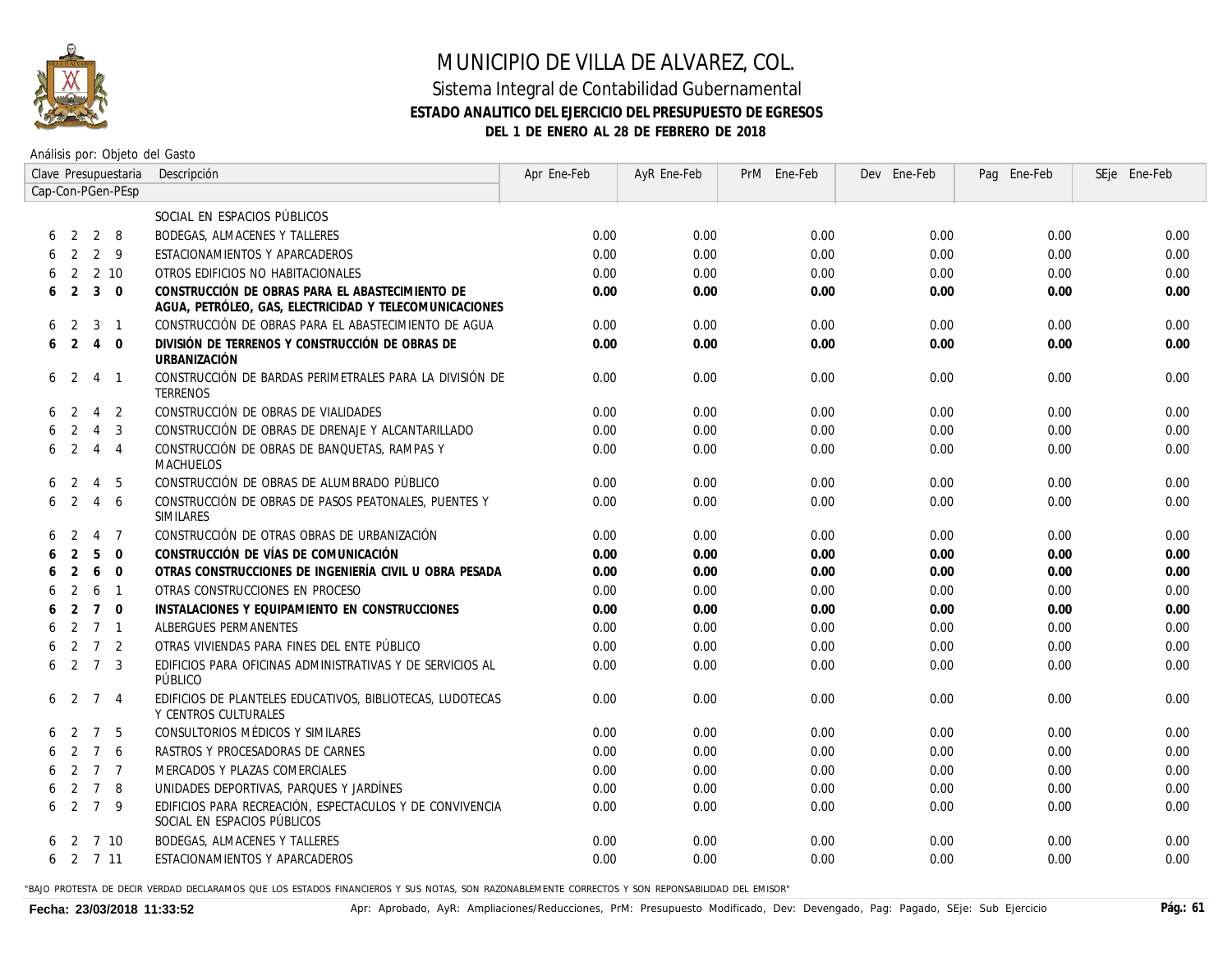

### Sistema Integral de Contabilidad Gubernamental **ESTADO ANALITICO DEL EJERCICIO DEL PRESUPUESTO DE EGRESOS DEL 1 DE ENERO AL 28 DE FEBRERO DE 2018**

Análisis por: Objeto del Gasto

|    |                   |   | Clave Presupuestaria | Descripción                                                                             | Apr Ene-Feb | AyR Ene-Feb | PrM Ene-Feb | Dev Ene-Feb | Pag Ene-Feb | SEje Ene-Feb |
|----|-------------------|---|----------------------|-----------------------------------------------------------------------------------------|-------------|-------------|-------------|-------------|-------------|--------------|
|    | Cap-Con-PGen-PEsp |   |                      |                                                                                         |             |             |             |             |             |              |
|    |                   |   | $6$ 2 7 12           | OTROS EDIFICIOS NO HABITACIONALES                                                       | 0.00        | 0.00        | 0.00        | 0.00        | 0.00        | 0.00         |
|    |                   |   | 2 7 13               | CONSTRUCCIÓN DE OBRAS PARA EL ABASTECIMIENTO DE AGUA                                    | 0.00        | 0.00        | 0.00        | 0.00        | 0.00        | 0.00         |
|    |                   |   | 6 2 7 14             | CONSTRUCCIÓN DE BARDAS PERIMETRALES PARA LA DIVISIÓN DE<br>TERRENOS                     | 0.00        | 0.00        | 0.00        | 0.00        | 0.00        | 0.00         |
| 6  | 2                 |   | 7 15                 | CONSTRUCCIÓN DE OBRAS DE VIALIDADES                                                     | 0.00        | 0.00        | 0.00        | 0.00        | 0.00        | 0.00         |
| 6. | $\overline{2}$    |   | 7 16                 | CONSTRUCCIÓN DE OBRAS DE DRENAJE Y ALCANTARILLADO                                       | 0.00        | 0.00        | 0.00        | 0.00        | 0.00        | 0.00         |
| 6  |                   |   | 2 7 17               | CONSTRUCCIÓN DE OBRAS DE BANQUETAS, RAMPAS Y<br><b>MACHUELOS</b>                        | 0.00        | 0.00        | 0.00        | 0.00        | 0.00        | 0.00         |
| 6  |                   |   | 2 7 18               | CONSTRUCCIÓN DE OBRAS DE ALUMBRADO PÚBLICO                                              | 0.00        | 0.00        | 0.00        | 0.00        | 0.00        | 0.00         |
|    |                   |   | 6 2 7 19             | CONSTRUCCIÓN DE OBRAS DE PASOS PEATONALES, PUENTES Y<br>SIMILARES                       | 0.00        | 0.00        | 0.00        | 0.00        | 0.00        | 0.00         |
| 6  | 2                 |   | 7 20                 | CONSTRUCCIÓN DE OTRAS OBRAS DE URBANIZACIÓN                                             | 0.00        | 0.00        | 0.00        | 0.00        | 0.00        | 0.00         |
|    | $\overline{2}$    |   | 7 21                 | OTRAS CONSTRUCCIONES EN PROCESO                                                         | 0.00        | 0.00        | 0.00        | 0.00        | 0.00        | 0.00         |
| 6  | $\overline{2}$    |   | 9 0                  | TRABAJOS DE ACABADOS EN EDIFICACIONES Y OTROS<br>TRABAJOS ESPECIALIZADOS                | 0.00        | 0.00        | 0.00        | 0.00        | 0.00        | 0.00         |
| 6  | 2                 | 9 | $\overline{1}$       | ALBERGUES PERMANENTES                                                                   | 0.00        | 0.00        | 0.00        | 0.00        | 0.00        | 0.00         |
| 6  | 2                 | 9 | 2                    | OTRAS VIVIENDAS PARA FINES DEL ENTE PÚBLICO                                             | 0.00        | 0.00        | 0.00        | 0.00        | 0.00        | 0.00         |
| 6  | $\overline{2}$    | 9 | 3                    | EDIFICIOS PARA OFICINAS ADMINISTRATIVAS Y DE SERVICIOS AL<br>PÚBLICO                    | 0.00        | 0.00        | 0.00        | 0.00        | 0.00        | 0.00         |
| 6  | 2                 | 9 | $\overline{4}$       | EDIFICIOS DE PLANTELES EDUCATIVOS, BIBLIOTECAS, LUDOTECAS<br>Y CENTROS CULTURALES       | 0.00        | 0.00        | 0.00        | 0.00        | 0.00        | 0.00         |
|    |                   | 9 | -5                   | CONSULTORIOS MÉDICOS Y SIMILARES                                                        | 0.00        | 0.00        | 0.00        | 0.00        | 0.00        | 0.00         |
|    |                   | 9 | 6                    | RASTROS Y PROCESADORAS DE CARNES                                                        | 0.00        | 0.00        | 0.00        | 0.00        | 0.00        | 0.00         |
|    | $\mathcal{P}$     | 9 | $\overline{7}$       | MERCADOS Y PLAZAS COMERCIALES                                                           | 0.00        | 0.00        | 0.00        | 0.00        | 0.00        | 0.00         |
|    | $\mathcal{P}$     | 9 | 8                    | UNIDADES DEPORTIVAS, PARQUES Y JARDÍNES                                                 | 0.00        | 0.00        | 0.00        | 0.00        | 0.00        | 0.00         |
|    | $\mathcal{P}$     | 9 | 9                    | EDIFICIOS PARA RECREACIÓN. ESPECTACULOS Y DE CONVIVENCIA<br>SOCIAL EN ESPACIOS PÚBLICOS | 0.00        | 0.00        | 0.00        | 0.00        | 0.00        | 0.00         |
| 6  | 2                 |   | 9 10                 | BODEGAS, ALMACENES Y TALLERES                                                           | 0.00        | 0.00        | 0.00        | 0.00        | 0.00        | 0.00         |
| 6  | 2                 |   | 9 11                 | ESTACIONAMIENTOS Y APARCADEROS                                                          | 0.00        | 0.00        | 0.00        | 0.00        | 0.00        | 0.00         |
| 6. | 2                 |   | 9 12                 | OTROS EDIFICIOS NO HABITACIONALES                                                       | 0.00        | 0.00        | 0.00        | 0.00        | 0.00        | 0.00         |
| 6  | 2                 |   | 9 13                 | CONSTRUCCIÓN DE OBRAS PARA EL ABASTECIMIENTO DE AGUA                                    | 0.00        | 0.00        | 0.00        | 0.00        | 0.00        | 0.00         |
| 6  | 2                 |   | 9 14                 | CONSTRUCCIÓN DE BARDAS PERIMETRALES PARA LA DIVISIÓN DE<br>TERRENOS                     | 0.00        | 0.00        | 0.00        | 0.00        | 0.00        | 0.00         |
| 6  | 2                 |   | 9 15                 | CONSTRUCCIÓN DE OBRAS DE VIALIDADES                                                     | 0.00        | 0.00        | 0.00        | 0.00        | 0.00        | 0.00         |
| 6  | 2                 |   | 9 16                 | CONSTRUCCIÓN DE OBRAS DE DRENAJE Y ALCANTARILLADO                                       | 0.00        | 0.00        | 0.00        | 0.00        | 0.00        | 0.00         |
|    |                   |   | 6 2 9 17             | CONSTRUCCIÓN DE OBRAS DE BANQUETAS, RAMPAS Y<br>MACHUELOS                               | 0.00        | 0.00        | 0.00        | 0.00        | 0.00        | 0.00         |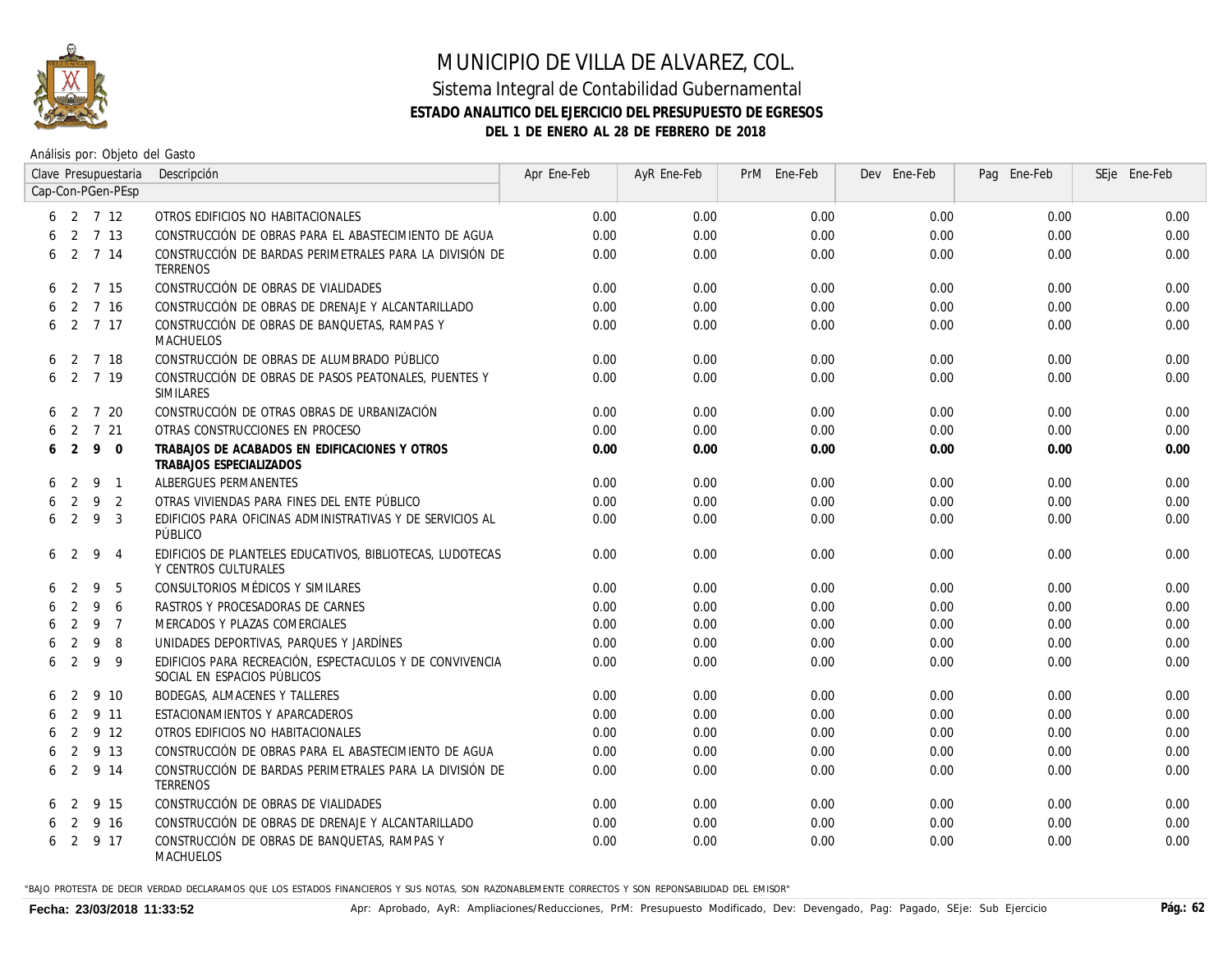

### Sistema Integral de Contabilidad Gubernamental **ESTADO ANALITICO DEL EJERCICIO DEL PRESUPUESTO DE EGRESOS DEL 1 DE ENERO AL 28 DE FEBRERO DE 2018**

Análisis por: Objeto del Gasto

|     | Clave Presupuestaria |                |                   | Descripción                                                                                                                              | Apr Ene-Feb | AyR Ene-Feb  | PrM Ene-Feb | Dev Ene-Feb | Pag Ene-Feb | SEje Ene-Feb |
|-----|----------------------|----------------|-------------------|------------------------------------------------------------------------------------------------------------------------------------------|-------------|--------------|-------------|-------------|-------------|--------------|
|     |                      |                | Cap-Con-PGen-PEsp |                                                                                                                                          |             |              |             |             |             |              |
|     |                      |                | 6 2 9 18          | CONSTRUCCIÓN DE OBRAS DE ALUMBRADO PÚBLICO                                                                                               | 0.00        | 0.00         | 0.00        | 0.00        | 0.00        | 0.00         |
| 6   |                      |                | 2 9 19            | CONSTRUCCIÓN DE OBRAS DE PASOS PEATONALES, PUENTES Y<br>SIMILARES                                                                        | 0.00        | 0.00         | 0.00        | 0.00        | 0.00        | 0.00         |
| 6   | 2                    |                | 9 20              | CONSTRUCCIÓN DE OTRAS OBRAS DE URBANIZACIÓN                                                                                              | 0.00        | 0.00         | 0.00        | 0.00        | 0.00        | 0.00         |
|     | $\overline{2}$       |                | 9 21              | OTRAS CONSTRUCCIONES EN PROCESO                                                                                                          | 0.00        | 0.00         | 0.00        | 0.00        | 0.00        | 0.00         |
|     | 3                    | $\Omega$       | $\Omega$          | PROYECTOS PRODUCTIVOS Y ACCIONES DE FOMENTO                                                                                              | 0.00        | 0.00         | 0.00        | 0.00        | 0.00        | 0.00         |
|     | $\overline{3}$       | $\mathbf{1}$   | $\Omega$          | ESTUDIOS, FORMULACIÓN Y EVALUACIÓN DE PROYECTOS<br>PRODUCTIVOS NO INCLUIDOS EN CONCEPTOS ANTERIORES DE<br><b>ESTE CAPÍTULO</b>           | 0.00        | 0.00         | 0.00        | 0.00        | 0.00        | 0.00         |
| 6   | 3                    | 2              | $\overline{0}$    | EJECUCIÓN DE PROYECTOS PRODUCTIVOS NO INCLUIDOS EN<br>CONCEPTOS ANTERIORES DE ESTE CAPÍTULO                                              | 0.00        | 0.00         | 0.00        | 0.00        | 0.00        | 0.00         |
|     | $\Omega$             | $\mathbf 0$    | $\overline{0}$    | INVERSIONES FINANCIERAS Y OTRAS PROVISIONES                                                                                              | 80,000.00   | $-80,000.00$ | 0.00        | 0.00        | 0.00        | 0.00         |
| 7   | $\overline{1}$       | $\Omega$       | $\Omega$          | INVERSIONES PARA EL FOMENTO DE ACTIVIDADES<br><b>PRODUCTIVAS</b>                                                                         | 0.00        | 0.00         | 0.00        | 0.00        | 0.00        | 0.00         |
| 7 1 |                      | $\overline{1}$ | $\overline{0}$    | CRÉDITOS OTORGADOS POR ENTIDADES FEDERATIVAS Y<br>MUNICIPIOS AL SECTOR SOCIAL Y PRIVADO PARA EL FOMENTO<br>DE ACTIVIDADES PRODUCTIVAS    | 0.00        | 0.00         | 0.00        | 0.00        | 0.00        | 0.00         |
|     |                      |                | 7 1 2 0           | CRÉDITOS OTORGADOS POR LAS ENTIDADES FEDERATIVAS A<br>MUNICIPIOS PARA EL FOMENTO DE ACTIVIDADES<br><b>PRODUCTIVAS</b>                    | 0.00        | 0.00         | 0.00        | 0.00        | 0.00        | 0.00         |
|     | $7\quad2\quad0$      |                | $\mathbf 0$       | ACCIONES Y PARTICIPACIONES DE CAPITAL                                                                                                    | 0.00        | 0.00         | 0.00        | 0.00        | 0.00        | 0.00         |
|     | 7 2 1                |                | $\Omega$          | ACCIONES Y PARTICIPACIONES DE CAPITAL EN ENTIDADES<br>PARAESTATALES NO EMPRESARIALES Y NO FINANCIERAS CON<br>FINES DE POLÍTICA ECONÓMICA | 0.00        | 0.00         | 0.00        | 0.00        | 0.00        | 0.00         |
|     | $7\quad 2\quad 2$    |                | $\Omega$          | ACCIONES Y PARTICIPACIONES DE CAPITAL EN ENTIDADES<br>PARAESTATALES EMPRESARIALES Y NO FINANCIERAS CON FINES<br>DE POLÍTICA ECONÓMICA    | 0.00        | 0.00         | 0.00        | 0.00        | 0.00        | 0.00         |
|     | 7 <sub>2</sub>       | 3              | $\overline{0}$    | ACCIONES Y PARTICIPACIONES DE CAPITAL EN INSTITUCIONES<br>PARAESTATALES PÚBLICAS FINANCIERAS CON FINES DE<br>POLÍTICA ECONÓMICA          | 0.00        | 0.00         | 0.00        | 0.00        | 0.00        | 0.00         |
|     | 7 2                  | 4              | $\mathbf 0$       | ACCIONES Y PARTICIPACIONES DE CAPITAL EN EL SECTOR<br>PRIVADO CON FINES DE POLÍTICA ECONÓMICA                                            | 0.00        | 0.00         | 0.00        | 0.00        | 0.00        | 0.00         |
|     | $7\quad 2$           | 5              | $\mathbf 0$       | ACCIONES Y PARTICIPACIONES DE CAPITAL EN ORGANISMOS<br>INTERNACIONALES CON FINES DE POLÍTICA ECONÓMICA                                   | 0.00        | 0.00         | 0.00        | 0.00        | 0.00        | 0.00         |
| 7   | 2                    | 6              | $\mathbf 0$       | ACCIONES Y PARTICIPACIONES DE CAPITAL EN EL SECTOR<br>EXTERNO CON FINES DE POLÍTICA ECONÓMICA                                            | 0.00        | 0.00         | 0.00        | 0.00        | 0.00        | 0.00         |
|     | $7\quad2$            | $\overline{7}$ | $\Omega$          | ACCIONES Y PARTICIPACIONES DE CAPITAL EN EL SECTOR<br>PÚBLICO CON FINES DE GESTIÓN DE LIQUIDEZ                                           | 0.00        | 0.00         | 0.00        | 0.00        | 0.00        | 0.00         |
|     | 7 2 8                |                | $\overline{0}$    | ACCIONES Y PARTICIPACIONES DE CAPITAL EN EL SECTOR                                                                                       | 0.00        | 0.00         | 0.00        | 0.00        | 0.00        | 0.00         |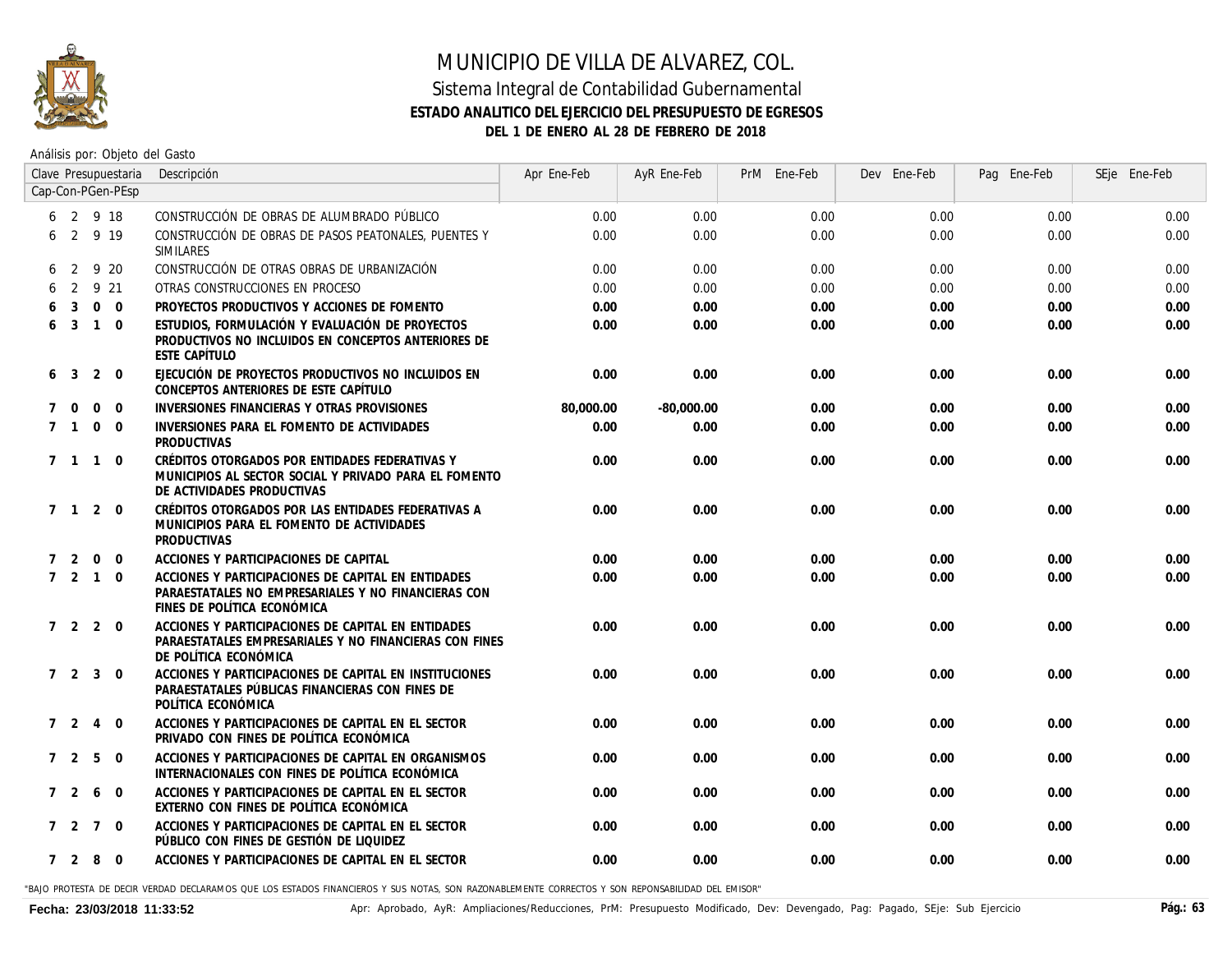

### Sistema Integral de Contabilidad Gubernamental **ESTADO ANALITICO DEL EJERCICIO DEL PRESUPUESTO DE EGRESOS DEL 1 DE ENERO AL 28 DE FEBRERO DE 2018**

Análisis por: Objeto del Gasto

| Clave Presupuestaria                                  | Descripción                                                                                                                                      | Apr Ene-Feb | AyR Ene-Feb | PrM Ene-Feb | Dev Ene-Feb | Pag Ene-Feb | SEje Ene-Feb |
|-------------------------------------------------------|--------------------------------------------------------------------------------------------------------------------------------------------------|-------------|-------------|-------------|-------------|-------------|--------------|
| Cap-Con-PGen-PEsp                                     |                                                                                                                                                  |             |             |             |             |             |              |
|                                                       | PRIVADO CON FINES DE GESTIÓN DE LIQUIDEZ                                                                                                         |             |             |             |             |             |              |
| 7 <sub>2</sub><br>9 0                                 | ACCIONES Y PARTICIPACIONES DE CAPITAL EN EL SECTOR<br>EXTERNO CON FINES DE GESTIÓN DE LIQUIDEZ                                                   | 0.00        | 0.00        | 0.00        | 0.00        | 0.00        | 0.00         |
| $\mathbf{3}$<br>$0\quad 0$<br>7                       | COMPRA DE TITULOS Y VALORES                                                                                                                      | 0.00        | 0.00        | 0.00        | 0.00        | 0.00        | 0.00         |
| $1\quad 0$<br>3                                       | <b>BONOS</b>                                                                                                                                     | 0.00        | 0.00        | 0.00        | 0.00        | 0.00        | 0.00         |
| 7 <sup>3</sup><br>2 0                                 | VALORES REPRESENTATIVOS DE DEUDA ADQUIRIDOS CON FINES<br>DE POLÍTICA ECONÓMICA                                                                   | 0.00        | 0.00        | 0.00        | 0.00        | 0.00        | 0.00         |
| $\overline{\mathbf{3}}$<br>$3 \quad 0$<br>$7^{\circ}$ | VALORES REPRESENTATIVOS DE DEUDA ADQUIRIDOS CON FINES<br>DE GESTIÓN DE LIQUIDEZ                                                                  | 0.00        | 0.00        | 0.00        | 0.00        | 0.00        | 0.00         |
| 7 <sup>3</sup><br>4 0                                 | OBLIGACIONES NEGOCIABLES ADQUIRIDAS CON FINES DE<br>POLÍTICA ECONÓMICA                                                                           | 0.00        | 0.00        | 0.00        | 0.00        | 0.00        | 0.00         |
| 3<br>5<br>$\overline{0}$<br>$\overline{7}$            | OBLIGACIONES NEGOCIABLES ADQUIRIDAS CON FINES DE<br>GESTIÓN DE LIOUIDEZ                                                                          | 0.00        | 0.00        | 0.00        | 0.00        | 0.00        | 0.00         |
| $\mathbf{3}$<br>9<br>$\overline{0}$                   | OTROS VALORES                                                                                                                                    | 0.00        | 0.00        | 0.00        | 0.00        | 0.00        | 0.00         |
| $0\quad 0$<br>$\overline{4}$                          | CONCESION DE PRESTAMOS                                                                                                                           | 0.00        | 0.00        | 0.00        | 0.00        | 0.00        | 0.00         |
| $1\quad 0$<br>7 <sub>4</sub>                          | CONCESIÓN DE PRÉSTAMOS A ENTIDADES PARAESTATALES NO<br>EMPRESARIALES Y NO FINANCIERAS CON FINES DE POLÍTICA<br>ECONÓMICA                         | 0.00        | 0.00        | 0.00        | 0.00        | 0.00        | 0.00         |
| $2 \quad 0$<br>$7^{\circ}$<br>$\overline{4}$          | CONCESIÓN DE PRÉSTAMOS A ENTIDADES PARAESTATALES<br>EMPRESARIALES Y NO FINANCIERAS CON FINES DE POLÍTICA<br>ECONÓMICA                            | 0.00        | 0.00        | 0.00        | 0.00        | 0.00        | 0.00         |
| $3 \quad 0$<br>7 4                                    | CONCESIÓN DE PRÉSTAMOS A INSTITUCIONES PARAESTATALES<br>PÚBLICAS FINANCIERAS CON FINES DE POLÍTICA ECONÓMICA                                     | 0.00        | 0.00        | 0.00        | 0.00        | 0.00        | 0.00         |
| $4\quad 0$<br>$7^{\circ}$<br>$\overline{4}$           | CONCESIÓN DE PRÉSTAMOS A ENTIDADES FEDERATIVAS Y<br>MUNICIPIOS CON FINES DE POLÍTICA ECONÓMICA                                                   | 0.00        | 0.00        | 0.00        | 0.00        | 0.00        | 0.00         |
| 5 0<br>$7\quad 4$                                     | CONCESIÓN DE PRÉSTAMOS AL SECTOR PRIVADO CON FINES DE<br>POLÍTICA ECONÓMICA                                                                      | 0.00        | 0.00        | 0.00        | 0.00        | 0.00        | 0.00         |
| 6 0<br>$7^{\circ}$<br>4                               | CONCESIÓN DE PRÉSTAMOS AL SECTOR EXTERNO CON FINES DE<br>POLÍTICA ECONÓMICA                                                                      | 0.00        | 0.00        | 0.00        | 0.00        | 0.00        | 0.00         |
| $7\quad$ 0<br>7 4                                     | CONCESIÓN DE PRÉSTAMOS AL SECTOR PÚBLICO CON FINES DE<br>GESTIÓN DE LIQUIDEZ                                                                     | 0.00        | 0.00        | 0.00        | 0.00        | 0.00        | 0.00         |
| 8 0<br>$\overline{4}$<br>$7^{\circ}$                  | CONCESIÓN DE PRÉSTAMOS AL SECTOR PRIVADO CON FINES DE<br>GESTIÓN DE LIQUIDEZ                                                                     | 0.00        | 0.00        | 0.00        | 0.00        | 0.00        | 0.00         |
| 9 0<br>$7\quad 4$                                     | CONCESIÓN DE PRÉSTAMOS AL SECTOR EXTERNO CON FINES DE<br>GESTIÓN DE LIQUIDEZ                                                                     | 0.00        | 0.00        | 0.00        | 0.00        | 0.00        | 0.00         |
| 7 5<br>$0\quad 0$                                     | INVERSIONES EN FIDEICOMISOS, MANDATOS Y OTROS<br>ANALOGOS                                                                                        | 0.00        | 0.00        | 0.00        | 0.00        | 0.00        | 0.00         |
| $1\quad 0$<br>-5                                      | INVERSIONES EN FIDEICOMISOS DEL PODER EJECUTIVO                                                                                                  | 0.00        | 0.00        | 0.00        | 0.00        | 0.00        | 0.00         |
| $2 \quad 0$<br>7 <sub>5</sub>                         | INVERSIONES EN FIDEICOMISOS DEL PODER LEGISLATIVO                                                                                                | 0.00        | 0.00        | 0.00        | 0.00        | 0.00        | 0.00         |
|                                                       | "BAJO PROTESTA DE DECIR VERDAD DECLARAMOS QUE LOS ESTADOS FINANCIEROS Y SUS NOTAS, SON RAZONABLEMENTE CORRECTOS Y SON REPONSABILIDAD DEL EMISOR" |             |             |             |             |             |              |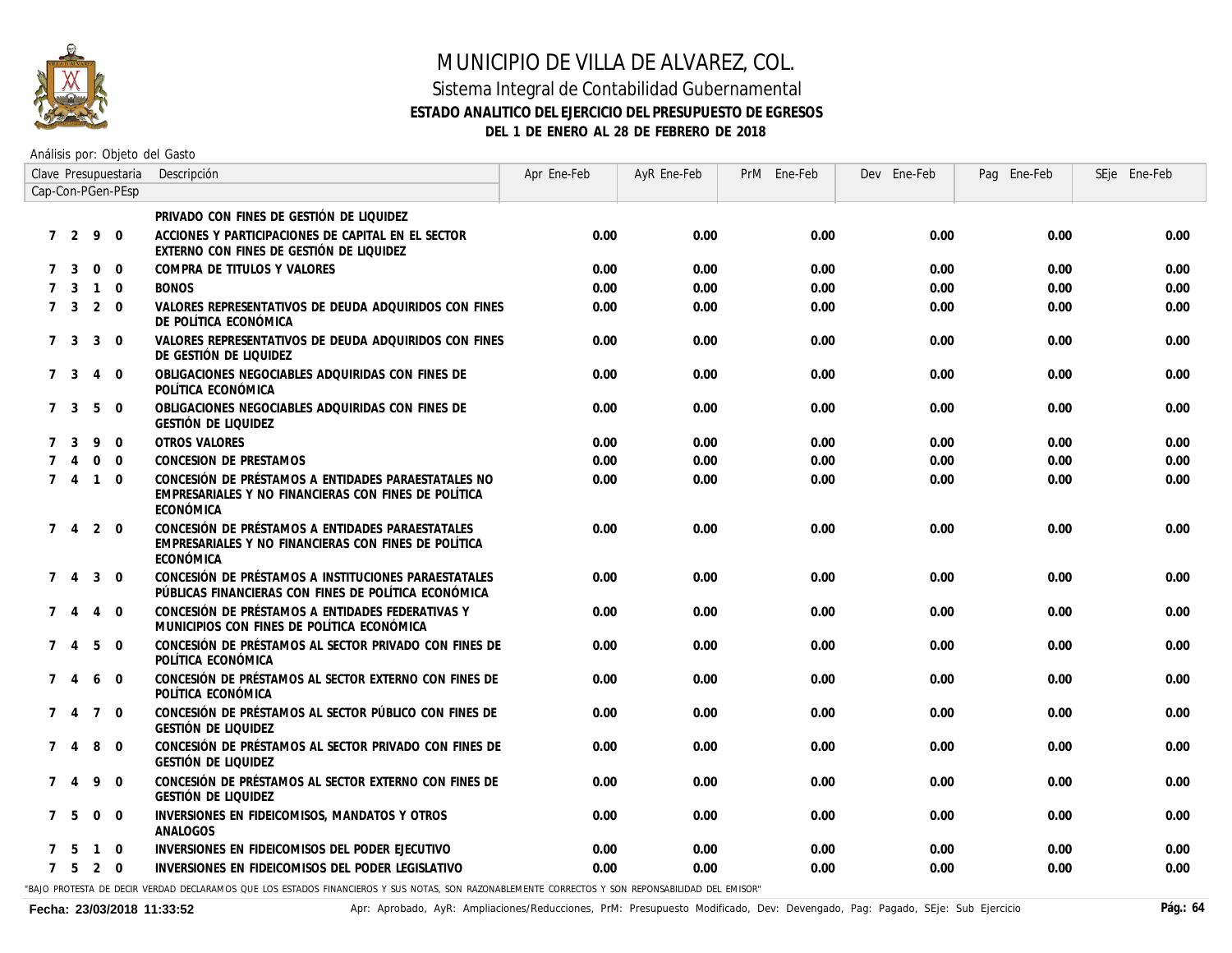

### Sistema Integral de Contabilidad Gubernamental **ESTADO ANALITICO DEL EJERCICIO DEL PRESUPUESTO DE EGRESOS DEL 1 DE ENERO AL 28 DE FEBRERO DE 2018**

Análisis por: Objeto del Gasto

|                   |                |                | Clave Presupuestaria | Descripción                                                                      | Apr Ene-Feb | AyR Ene-Feb  | PrM Ene-Feb | Dev Ene-Feb | Pag Ene-Feb | SEje Ene-Feb |
|-------------------|----------------|----------------|----------------------|----------------------------------------------------------------------------------|-------------|--------------|-------------|-------------|-------------|--------------|
| Cap-Con-PGen-PEsp |                |                |                      |                                                                                  |             |              |             |             |             |              |
|                   | 7 <sub>5</sub> | $3 \quad 0$    |                      | INVERSIONES EN FIDEICOMISOS DEL PODER JUDICIAL                                   | 0.00        | 0.00         | 0.00        | 0.00        | 0.00        | 0.00         |
| $7^{\circ}$       | -5             | $\overline{4}$ | $\Omega$             | INVERSIONES EN FIDEICOMISOS PÚBLICOS NO EMPRESARIALES<br>Y NO FINANCIEROS        | 0.00        | 0.00         | 0.00        | 0.00        | 0.00        | 0.00         |
| $7^{\circ}$       | -5             | 5              | $\overline{0}$       | INVERSIONES EN FIDEICOMISOS PÚBLICOS EMPRESARIALES Y<br><b>NO FINANCIEROS</b>    | 0.00        | 0.00         | 0.00        | 0.00        | 0.00        | 0.00         |
| $\overline{7}$    | .5             | 6              | $\mathbf 0$          | INVERSIONES EN FIDEICOMISOS PÚBLICOS FINANCIEROS                                 | 0.00        | 0.00         | 0.00        | 0.00        | 0.00        | 0.00         |
|                   | .5             | $\overline{7}$ | $\Omega$             | INVERSIONES EN FIDEICOMISOS DE ENTIDADES FEDERATIVAS                             | 0.00        | 0.00         | 0.00        | 0.00        | 0.00        | 0.00         |
|                   | 5              | 8              | $\overline{0}$       | INVERSIONES EN FIDEICOMISOS DE MUNICIPIOS                                        | 0.00        | 0.00         | 0.00        | 0.00        | 0.00        | 0.00         |
|                   | 5              | 9              | $\overline{0}$       | OTRAS INVERSIONES EN FIDEICOMISOS                                                | 0.00        | 0.00         | 0.00        | 0.00        | 0.00        | 0.00         |
|                   | 6              | $\mathbf 0$    | $\overline{0}$       | OTRAS INVERSIONES FINANCIERAS                                                    | 0.00        | 0.00         | 0.00        | 0.00        | 0.00        | 0.00         |
|                   | 6              | $\mathbf{1}$   | $\Omega$             | DEPÓSITOS A LARGO PLAZO EN MONEDA NACIONAL                                       | 0.00        | 0.00         | 0.00        | 0.00        | 0.00        | 0.00         |
|                   | 6              | 2              | $\Omega$             | DEPÓSITOS A LARGO PLAZO EN MONEDA EXTRANJERA                                     | 0.00        | 0.00         | 0.00        | 0.00        | 0.00        | 0.00         |
| $7^{\circ}$       | 9              | $\Omega$       | $\Omega$             | PROVISIONES PARA CONTINGENCIAS Y OTRAS EROGACIONES<br><b>ESPECIALES</b>          | 80,000.00   | $-80.000.00$ | 0.00        | 0.00        | 0.00        | 0.00         |
|                   | 9              |                | $1 \quad 0$          | CONTINGENCIAS POR FENÓMENOS NATURALES                                            | 0.00        | 0.00         | 0.00        | 0.00        | 0.00        | 0.00         |
|                   | 9              | $\overline{2}$ | $\Omega$             | CONTINGENCIAS SOCIOECONÓMICAS                                                    | 80,000.00   | $-80,000.00$ | 0.00        | 0.00        | 0.00        | 0.00         |
|                   | 9              | 2              | $\overline{1}$       | CONTINGENCIAS SOCIO ECONOMICAS                                                   | 80,000.00   | -80,000.00   | 0.00        | 0.00        | 0.00        | 0.00         |
|                   | 9              | 9              | $\Omega$             | OTRAS EROGACIONES ESPECIALES                                                     | 0.00        | 0.00         | 0.00        | 0.00        | 0.00        | 0.00         |
|                   | $\Omega$       | $\mathbf 0$    | $\Omega$             | PARTICIPACIONES Y APORTACIONES                                                   | 0.00        | 0.00         | 0.00        | 0.00        | 0.00        | 0.00         |
|                   |                | $\mathbf 0$    | $\Omega$             | <b>PARTICIPACIONES</b>                                                           | 0.00        | 0.00         | 0.00        | 0.00        | 0.00        | 0.00         |
|                   |                |                | $1 \quad 0$          | FONDO GENERAL DE PARTICIPACIONES                                                 | 0.00        | 0.00         | 0.00        | 0.00        | 0.00        | 0.00         |
|                   |                | 2              | $\Omega$             | FONDO DE FOMENTO MUNICIPAL                                                       | 0.00        | 0.00         | 0.00        | 0.00        | 0.00        | 0.00         |
| 8                 | $\mathbf{1}$   | 3              | $\overline{0}$       | PARTICIPACIONES DE LAS ENTIDADES FEDERATIVAS A LOS<br><b>MUNICIPIOS</b>          | 0.00        | 0.00         | 0.00        | 0.00        | 0.00        | 0.00         |
| 8                 |                | $\overline{4}$ | $\Omega$             | OTROS CONCEPTOS PARTICIPABLES DE LA FEDERACIÓN A<br><b>ENTIDADES FEDERATIVAS</b> | 0.00        | 0.00         | 0.00        | 0.00        | 0.00        | 0.00         |
| 8                 |                | 5              | $\Omega$             | OTROS CONCEPTOS PARTICIPABLES DE LA FEDERACIÓN A<br><b>MUNICIPIOS</b>            | 0.00        | 0.00         | 0.00        | 0.00        | 0.00        | 0.00         |
|                   |                | 6              | $\Omega$             | CONVENIOS DE COLABORACIÓN ADMINISTRATIVA                                         | 0.00        | 0.00         | 0.00        | 0.00        | 0.00        | 0.00         |
|                   | 3              | $\mathbf 0$    | $\Omega$             | <b>APORTACIONES</b>                                                              | 0.00        | 0.00         | 0.00        | 0.00        | 0.00        | 0.00         |
| 8                 | 3              | $\mathbf{1}$   | $\Omega$             | APORTACIONES DE LA FEDERACIÓN A LAS ENTIDADES<br><b>FEDERATIVAS</b>              | 0.00        | 0.00         | 0.00        | 0.00        | 0.00        | 0.00         |
| 8                 | 3              | $\overline{2}$ | $\overline{0}$       | APORTACIONES DE LA FEDERACIÓN A MUNICIPIOS                                       | 0.00        | 0.00         | 0.00        | 0.00        | 0.00        | 0.00         |
| 8                 | 3              | 3              | $\mathbf 0$          | APORTACIONES DE LAS ENTIDADES FEDERATIVAS A LOS<br><b>MUNICIPIOS</b>             | 0.00        | 0.00         | 0.00        | 0.00        | 0.00        | 0.00         |
| 8                 | 3              | 4              | $\mathbf 0$          | APORTACIONES PREVISTAS EN LEYES Y DECRETOS AL SISTEMA<br>DE PROTECCIÓN SOCIAL    | 0.00        | 0.00         | 0.00        | 0.00        | 0.00        | 0.00         |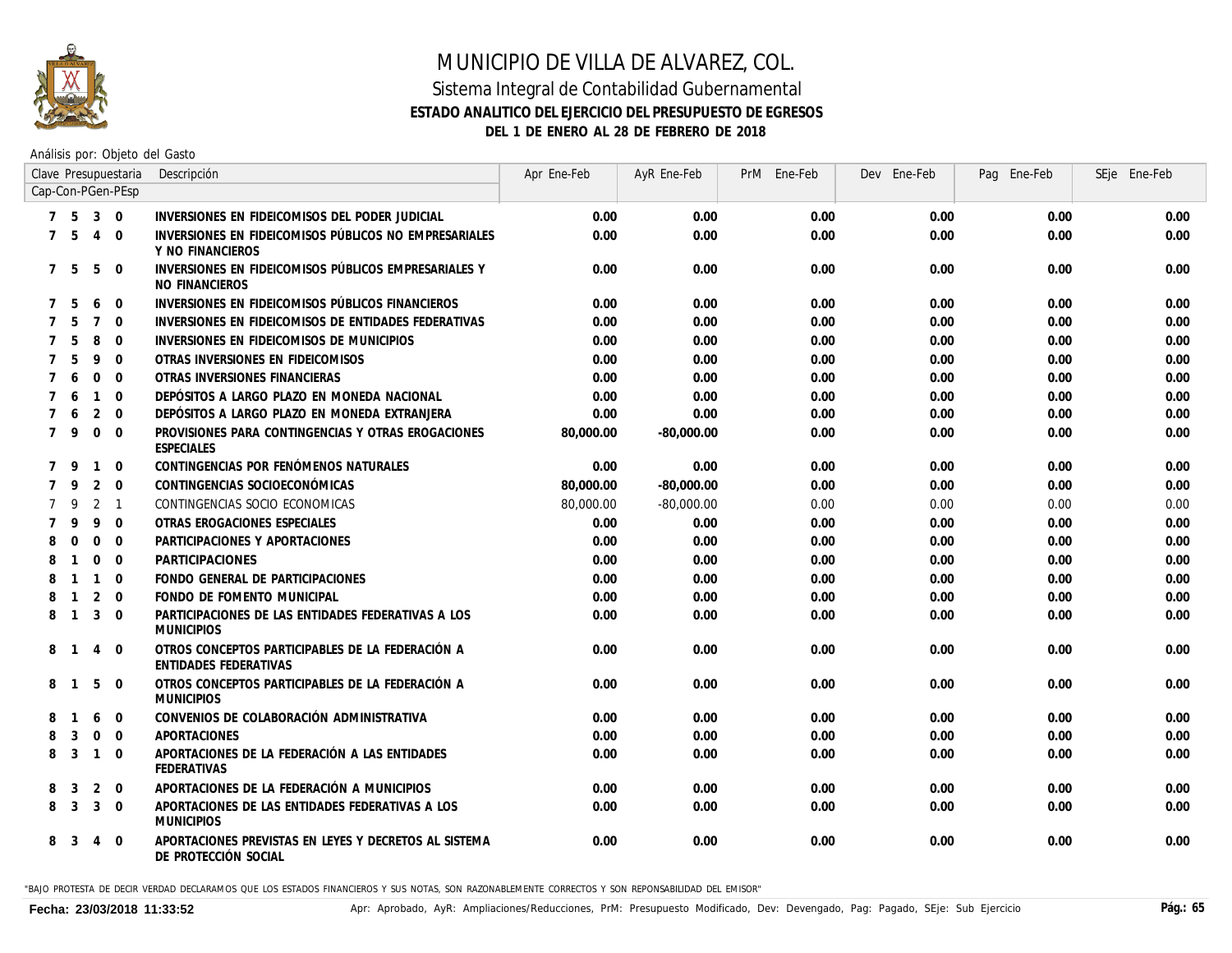

### Sistema Integral de Contabilidad Gubernamental **ESTADO ANALITICO DEL EJERCICIO DEL PRESUPUESTO DE EGRESOS DEL 1 DE ENERO AL 28 DE FEBRERO DE 2018**

Análisis por: Objeto del Gasto

|   |                   |                | Clave Presupuestaria | Descripción                                                                                       | Apr Ene-Feb  | AyR Ene-Feb | PrM Ene-Feb  | Dev Ene-Feb   | Pag Ene-Feb  | SEje Ene-Feb       |
|---|-------------------|----------------|----------------------|---------------------------------------------------------------------------------------------------|--------------|-------------|--------------|---------------|--------------|--------------------|
|   | Cap-Con-PGen-PEsp |                |                      |                                                                                                   |              |             |              |               |              |                    |
|   | 8 3               | 5 0            |                      | APORTACIONES PREVISTAS EN LEYES Y DECRETOS<br>COMPENSATORIAS A ENTIDADES FEDERATIVAS Y MUNICIPIOS | 0.00         | 0.00        | 0.00         | 0.00          | 0.00         | 0.00               |
| 8 | .5                | $\Omega$       | $\Omega$             | <b>CONVENIOS</b>                                                                                  | 0.00         | 0.00        | 0.00         | 0.00          | 0.00         | 0.00               |
| 8 | -5                | $\mathbf{1}$   | $\Omega$             | CONVENIOS DE REASIGNACIÓN                                                                         | 0.00         | 0.00        | 0.00         | 0.00          | 0.00         | 0.00               |
| 8 | 5                 | 2              | $\Omega$             | CONVENIOS DE DESCENTRALIZACIÓN                                                                    | 0.00         | 0.00        | 0.00         | 0.00          | 0.00         | 0.00               |
| 8 | 5                 | 3              | $\Omega$             | <b>OTROS CONVENIOS</b>                                                                            | 0.00         | 0.00        | 0.00         | 0.00          | 0.00         | 0.00               |
| 9 | $\Omega$          | $\Omega$       | $\Omega$             | DEUDA PUBLICA                                                                                     | 5,498,157.78 | 233,040.00  | 5,731,197.78 | 74,887,340.68 | 9,203,769.14 | $-69, 156, 142.90$ |
|   | $\mathbf{1}$      | $\mathbf{0}$   | $\Omega$             | AMORTIZACION DE LA DEUDA PUBLICA                                                                  | 1,025,819.90 | 204,791.00  | 1,230,610.90 | 965,114.83    | 965,114.83   | 265,496.07         |
| 9 | $\mathbf{1}$      | $\mathbf{1}$   | $\Omega$             | AMORTIZACIÓN DE LA DEUDA INTERNA CON INSTITUCIONES DE<br>CRÉDITO                                  | 1,025,819.90 | 204,791.00  | 1,230,610.90 | 965,114.83    | 965.114.83   | 265,496.07         |
|   | 9 1               | $1\quad1$      |                      | CREDITO BANOBRAS 7409                                                                             | 60.199.44    | 0.00        | 60,199.44    | 28,994.41     | 28.994.41    | 31,205.03          |
| 9 | $\overline{1}$    | $\overline{1}$ | 2                    | CREDITO BANOBRAS 7451                                                                             | 74.642.22    | 0.00        | 74,642.22    | 35,950.62     | 35,950.62    | 38.691.60          |
| 9 | $\mathbf{1}$      | $\overline{1}$ | $\overline{4}$       | CREDITO BANOBRAS 11009 FISM                                                                       | 0.00         | 0.00        | 0.00         | 0.00          | 0.00         | 0.00               |
| 9 | $\mathbf{1}$      | $\overline{1}$ | 5                    | CREDITO BANOBRAS 11434                                                                            | 581,395.34   | 0.00        | 581,395.34   | 578,034.68    | 578,034.68   | 3,360.66           |
|   | 9 1               | $\sqrt{1}$     | 6                    | CREDITO BANOBRAS 12921 FISM                                                                       | 309,582.90   | 204,791.00  | 514,373.90   | 322, 135.12   | 322, 135.12  | 192,238.78         |
|   | 9 1               | $\overline{2}$ | $\Omega$             | AMORTIZACIÓN DE LA DEUDA INTERNA POR EMISIÓN DE<br><b>TÍTULOS Y VALORES</b>                       | 0.00         | 0.00        | 0.00         | 0.00          | 0.00         | 0.00               |
|   | 9 1               | $\mathbf{3}$   | $\mathbf 0$          | AMORTIZACIÓN DE ARRENDAMIENTOS FINANCIEROS<br><b>NACIONALES</b>                                   | 0.00         | 0.00        | 0.00         | 0.00          | 0.00         | 0.00               |
|   | 9 1               | $\overline{4}$ | $\mathbf 0$          | AMORTIZACIÓN DE LA DEUDA EXTERNA CON INSTITUCIONES DE<br>CRÉDITO                                  | 0.00         | 0.00        | 0.00         | 0.00          | 0.00         | 0.00               |
|   | 9 1               | 5              | $\mathbf 0$          | AMORTIZACIÓN DE DEUDA EXTERNA CON ORGANISMOS<br><b>FINANCIEROS INTERNACIONALES</b>                | 0.00         | 0.00        | 0.00         | 0.00          | 0.00         | 0.00               |
|   |                   | 6              | $\Omega$             | AMORTIZACIÓN DE LA DEUDA BILATERAL                                                                | 0.00         | 0.00        | 0.00         | 0.00          | 0.00         | 0.00               |
|   | 9 1               | $\overline{7}$ | $\Omega$             | AMORTIZACIÓN DE LA DEUDA EXTERNA POR EMISIÓN DE<br>TÍTULOS Y VALORES                              | 0.00         | 0.00        | 0.00         | 0.00          | 0.00         | 0.00               |
|   | 9 1               | 8              | $\Omega$             | AMORTIZACIÓN DE ARRENDAMIENTOS FINANCIEROS<br><b>INTERNACIONALES</b>                              | 0.00         | 0.00        | 0.00         | 0.00          | 0.00         | 0.00               |
| 9 | 2                 | $\mathbf 0$    | $\Omega$             | INTERESES DE LA DEUDA PUBLICA                                                                     | 527,396.14   | 28,249.00   | 555,645.14   | 443,917.78    | 443,917.78   | 111,727.36         |
|   | 9 2               | $\overline{1}$ | $\mathbf 0$          | INTERESES DE LA DEUDA INTERNA CON INSTITUCIONES DE<br>CRÉDITO                                     | 527.396.14   | 28.249.00   | 555.645.14   | 443.917.78    | 443.917.78   | 111,727.36         |
| 9 | $\overline{2}$    | $1\quad1$      |                      | INTERESES CREDITO BANOBRAS 7409                                                                   | 54,613.62    | 0.00        | 54,613.62    | 51,667.99     | 51,667.99    | 2,945.63           |
| 9 | 2                 | $\overline{1}$ | 2                    | INTERESES CREDITO BANOBRAS 7451                                                                   | 61,775.78    | 0.00        | 61,775.78    | 58,558.60     | 58,558.60    | 3,217.18           |
| 9 | 2                 | $\overline{1}$ | 3                    | INTERESES CREDITO BANOBRAS 11434                                                                  | 399,707.22   | 0.00        | 399,707.22   | 296,779,31    | 296,779,31   | 102.927.91         |
| 9 | 2                 | $\overline{1}$ | $\overline{4}$       | INTERESES CREDITO BANOBRAS 12921 FISM                                                             | 11,299.52    | 28,249.00   | 39,548.52    | 36,911.88     | 36,911.88    | 2,636.64           |
|   | 9 2               | $2 \quad 0$    |                      | INTERESES DERIVADOS DE LA COLOCACIÓN DE TÍTULOS Y<br><b>VALORES</b>                               | 0.00         | 0.00        | 0.00         | 0.00          | 0.00         | 0.00               |